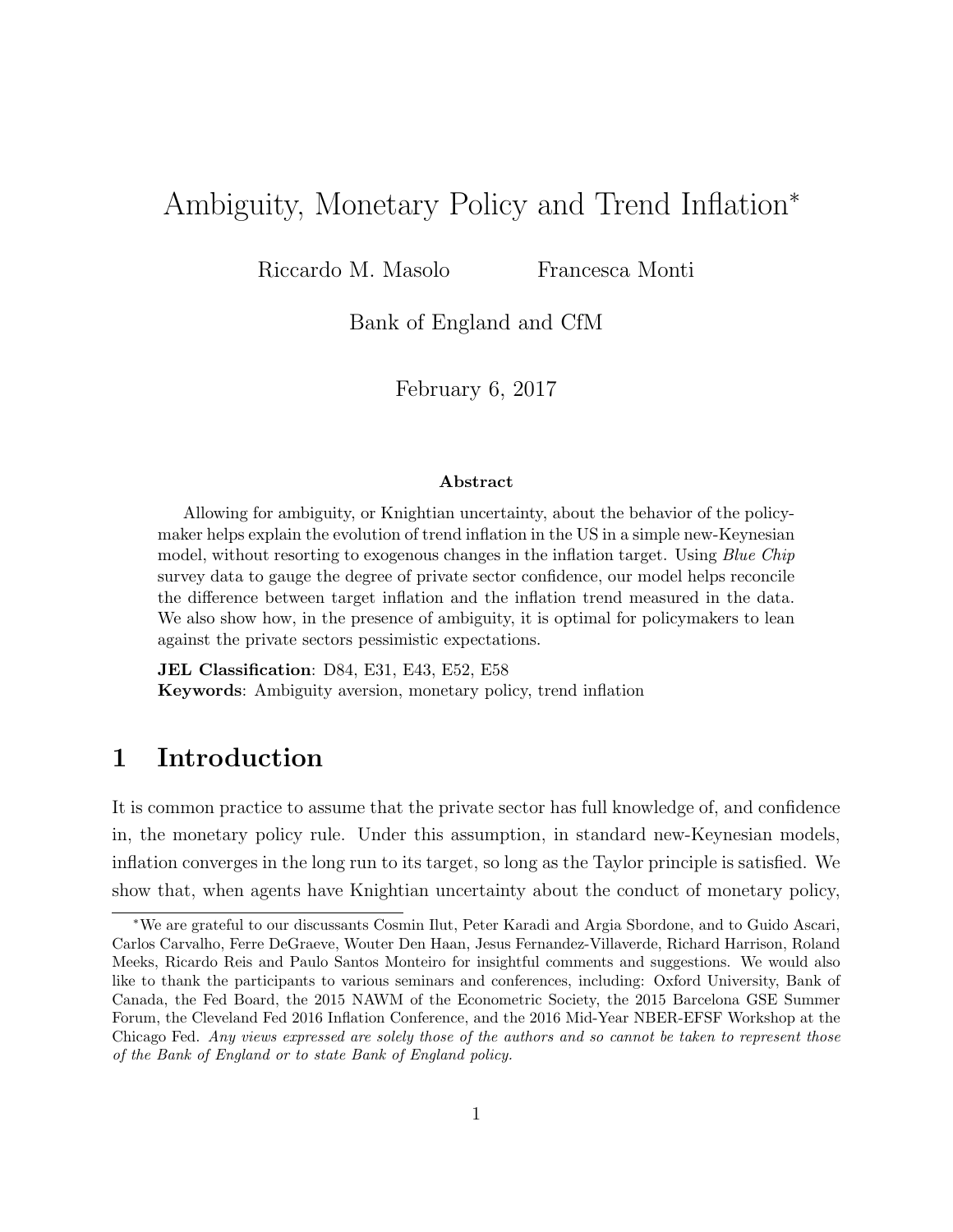this result no longer holds. Using survey data to quantify the degree of ambiguity we can explain the evolution of the trend component of US inflation over the last three decades: in particular we relate the decline in trend inflation to the increase in confidence spurred by greater transparency.

Though several decades have past from the times in which monetary policy was perceived as an arcane undertaking best practiced out of public view,<sup>1</sup> and transparency has become a key tenet of modern central banking, events like the 2013 "taper tantrum" show that the markets are not fully certain about the conduct of monetary policy. As the quote below notes, transparency can go a long way in dispelling uncertainty, but it is impossible to eliminate it completely.

... the faulty estimate [of the federal funds rate] was largely attributable to misapprehensions about the Fed's intentions. [...] Such misapprehensions can never be eliminated, but they can be reduced by a central bank that offers markets a clearer vision of its goals, its 'model' of the economy, and its general strategy.

#### Blinder (1998)

Our model explicitly allows the private sector agents to entertain multiple priors on the monetary policy rule, as a way of formalizing the misapprehensions discussed above in Blinder (1998). We augment a prototypical new-Keynesian model by introducing ambiguity about the monetary policy rule and assuming that agents are averse to ambiguity. We introduce ambiguity aversion in the model using a recursive version of the multiple prior preferences (see Gilboa and Schmeidler, 1989, and Epstein and Schneider, 2003), pioneered in business cycle models by Ilut and Schneider (2014). The multiple-priors assumption allows us to model agents that have a set of multiple beliefs and also captures a strict preference for knowing probabilities (or an aversion to not knowing the probabilities of outcomes), as discussed in Ilut and Schneider  $(2014)^2$ .

The assumption that agents are not fully confident about the conduct of monetary policy helps explain features of the data that are otherwise difficult to make sense of, even in stateof-the-art macroeconomic models. We focus on two of these features. First, our model, despite its simplicity, provides a rationale for the observed low-frequency component in the series for inflation. Second, it allows us to study the monetary policy implications of the presence of Knightian uncertainty about the conduct of monetary policy. We show that some

<sup>&</sup>lt;sup>1</sup>As Bernanke pointed out in a 2007 speech: Montagu Norman, the Governor of the Bank of England from 1921 to 1944, reputedly took as his personal motto "Never explain, never excuse."

<sup>2</sup>More details and axiomatic foundations for such preferences are in Epstein and Schneider (2003).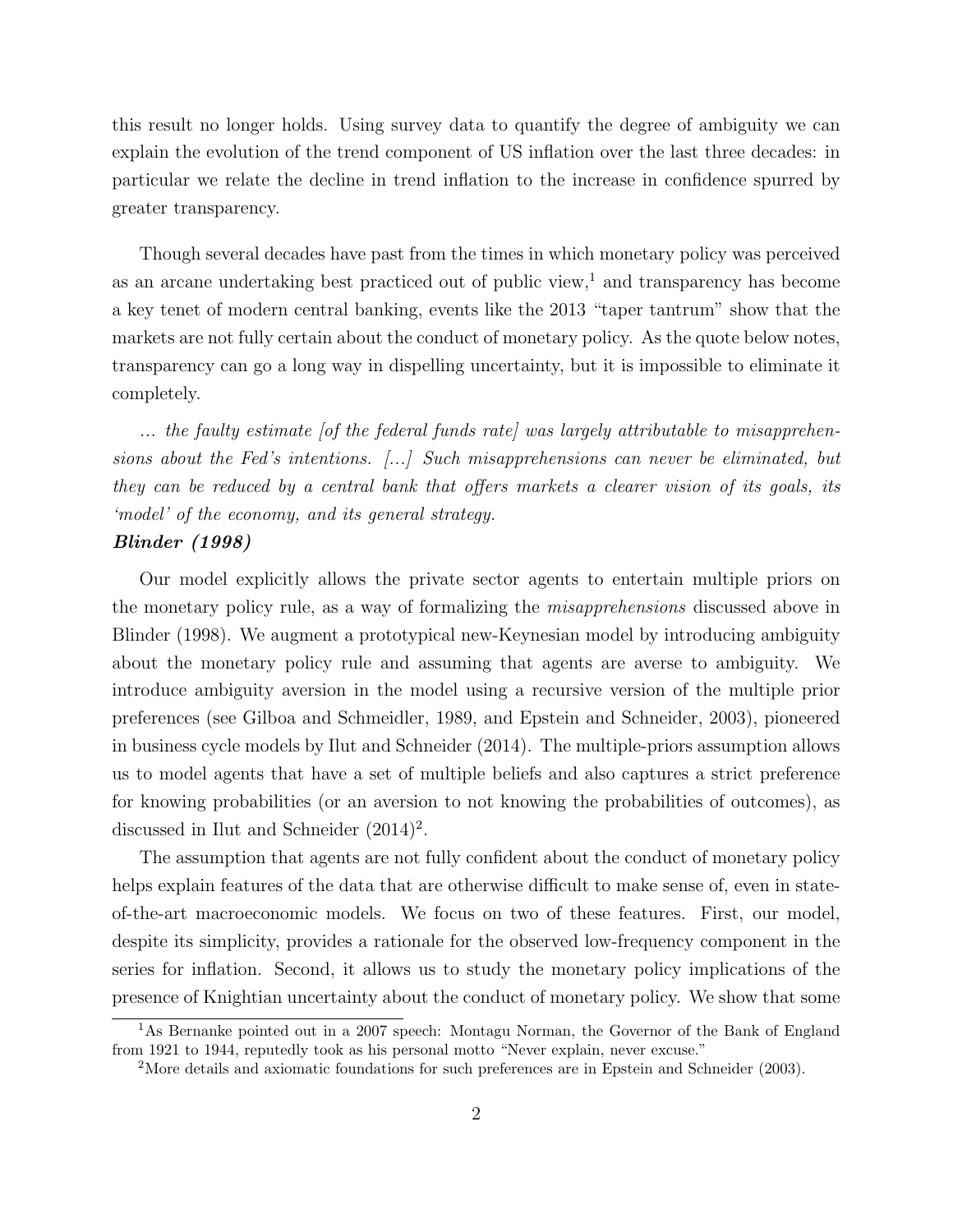policy, such as the "overly tight" policy stance that Chairman Volcker followed in 1982 (see Goodfriend 2005, p. 248), can be better appreciated from the viewpoint of our model, than with standard models.

Trend inflation. The dynamics of inflation and, in particular, its persistence are driven in large part by a low-frequency, or trend, component, as documented for example in Stock and Watson (2007) and Cogley and Sbordone (2008). Most of the macroeconomic literature relies, however, on models that are approximated around a zero-inflation steady state<sup>3</sup> and that, consequently, cannot capture the persistent dynamic properties of inflation. Recently Del Negro and Eusepi (2011) and Del Negro, Giannoni and Schorfheide (2015) have advocated the introduction in the model of a very persistent shock to target inflation<sup>4</sup> as a way to match the inflation dynamics. Evidence from the Fed's Blue Book and other sources, discussed in Section 3, suggests that target inflation has been relatively stable and that this is not a compelling explanation of the persistent dynamics of inflation.

Our model, instead, can match the dynamics of trend inflation in the data without resorting to a persistent inflation target shock. The key driver of the wedge between target and trend inflation is the time-varying degree of confidence the private sector has in the conduct of monetary policy. Ambiguity-averse agents will base their decisions on the worstcase scenario consistent with their belief set. This means that, in our model, agents act on a distorted belief about the policy rate, which differs from the one actually set by the central bank. As a result, inflation in steady state will not necessarily coincide with the target.

Our model delivers a characterization of the relationship between inflation trend and target, which depends on the degree of ambiguity about monetary policy – *i.e.* on how wide the private sector's set of beliefs about the interest rate is – and the responsiveness of the policy rate to inflation. With a very standard calibration and using data on forecasters' disagreement<sup>5</sup> about their policy rate nowcasts (available in the *Blue Chip Financial Fore*casts dataset) as a measure for ambiguity about monetary policy, our model explains quite well the dynamics of trend inflation in the US since the early 1980s, the beginning of our sample. The model can match the dynamics of trend inflation in the period before the Great Recession, when trend inflation was mostly above target but falling, as well as the low trend inflation of the post-crisis period.

<sup>&</sup>lt;sup>3</sup>Or alternatively, and equivalently from this perspective, a full indexation steady-state.

<sup>4</sup>The use of the term target inflation rather that inflation target in Del Negro, Giannoni and Schorheide (2015) is intended to highlight that the explicit inflation target has been announced by the Fed only in 2012. <sup>5</sup>Forecasters disagreement is often used as a measure for ambiguity (see, for example, Ilut and Schneider,

<sup>2014).</sup>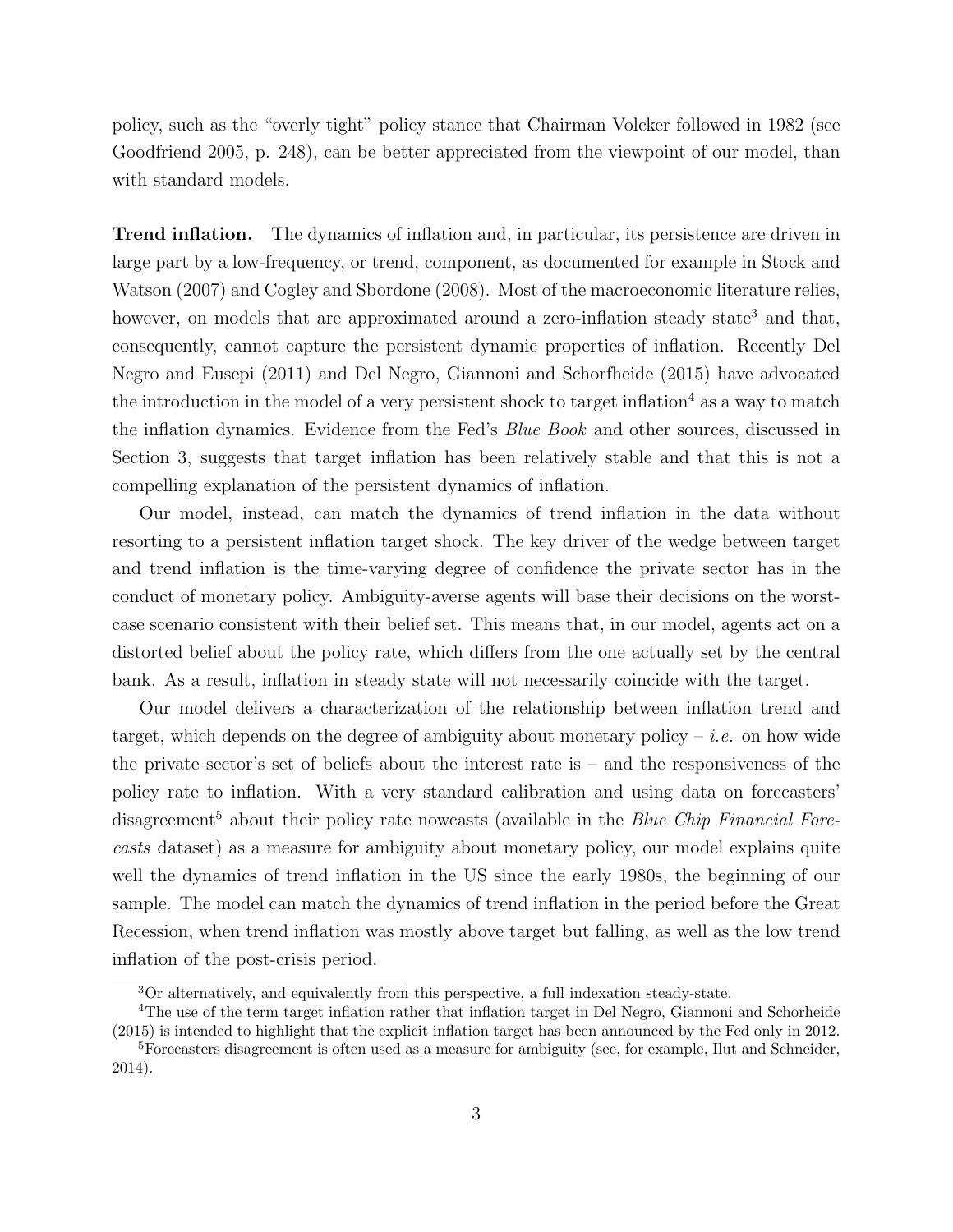This is because, before the crisis, the worst-case scenario was one in which the private sector feared that the interest rate would be lower than the one that would prevail with no ambiguity, thus resulting in above-target inflation. The observed fall in trend inflation since the early 1980s can be explained by an increase in private sector confidence, which in turn can be traced back to the great increase in transparency and communications enacted by the Fed, as highlighted by Lindsey (2003). Transparency boosted the private sector's confidence in the conduct of monetary policy, reducing ambiguity and thus reducing trend inflation. Swanson (2006) shows that, since the late 1980s, U.S. financial markets and private sector forecasters have become better able to forecast the federal funds rate at horizons out to several months. Moreover, his work shows that the cross-sectional dispersion of their interest rate forecasts – *i.e.* their disagreement – shrank over the same period and, importantly, also provides evidence that these phenomena can be traced back to increases in central bank transparency. Also Ehrmann et al. (2012) find that increased central bank transparency lowers disagreement among professional forecasters. This seems natural. For a given degree of uncertainty about the state of the economy, improved knowledge about the policymakers' objectives and model will help the private sector anticipate policy responses more accurately, therefore increasing their confidence.

Our model explains the recent low level of trend inflation as a consequence of the proximity of the policy rate to the zero lower bound, which sets a floor to the distortion of the beliefs about the interest rate. In these circumstances agents will make their consumptionsaving decision based on the worst-case distorted belief that the interest rate is above the one actually set by the central bank, and this will generate lower inflation.

Monetary Policy Implications. If the policymaker could dispel ambiguity completely, it would be optimal to do so. It is however natural to imagine that there is a limit to the possibility of reducing Knightian uncertainty. For example, the changing composition of the policymaking committee might introduce some uncertainty about the conduct of monetary policy in the future; or the policymaker's assessment of variables of interest, like the natural rate of interest, are not in the public domain. Our model generates interesting prescriptions for monetary policy in the presence of ambiguity and can help make sense of policy actions, such as the perceived excessive tightening in the Volker era (Goodfriend, 2005), which seem at odds with the policy prescriptions of standard set-ups.

Our model implies that, in the presence of ambiguity that determines higher than target inflation, the policymakers should be more hawkish than what implied by their policy rule.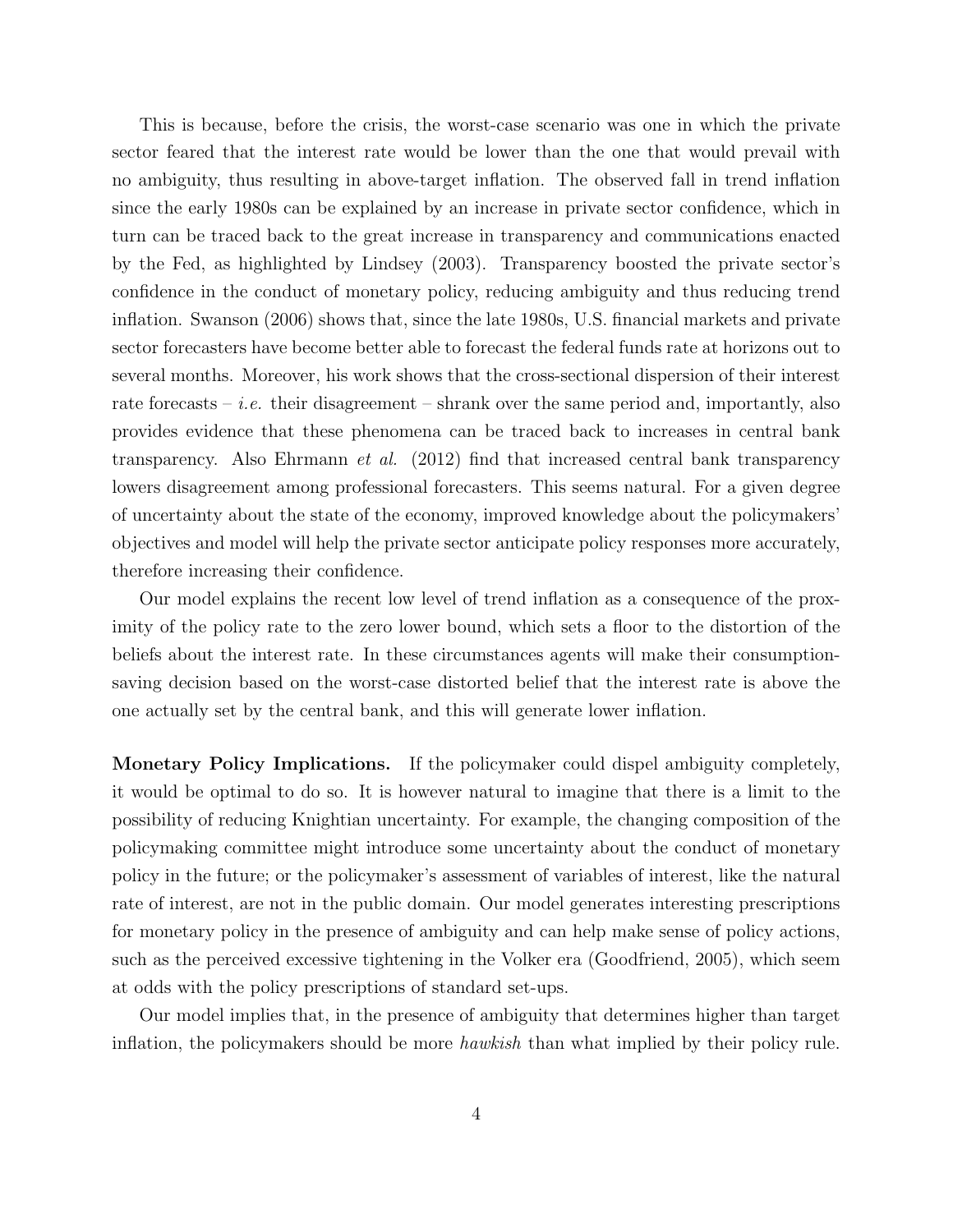The policymakers should achieve this in two ways. First, they should increase its responsiveness to inflation. On top of that, they should set the intercept of their policy rule above the natural rate of interest, imposing an interest rate that is higher than the one implied by the rule. If, instead, ambiguity were to drive trend inflation below the target, then it would be optimal for policymakers to aim for a rate below the natural rate of interest.

Our set-up is related to Ilut and Schneider (2014), whose model features agents that have multiple priors on the TFP process, and to Baqaee (2015), who uses the multiple priors approach to model how asymmetric responses to news can explain downward wage rigidity. We instead focus on the ambiguity about the conduct of monetary policy, to explain trend inflation and study its policy implications. Our paper also relates to work by Benigno and Paciello (2012), who consider optimal monetary policy in a model in which agents have a desire for robustness to misspecification about the state of the economy, in the spirit of Hansen and Sargent (2007). The advantage of the multiple-priors approach is that can characterize the effects of ambiguity on the steady state.

The rest of the paper is organized as follows. Section 2 provides a description of the model we use for our analysis and characterizes the steady state of our economy as a function of the degree of ambiguity. In Section 3 we show how our simple model can match the dynamics of trend inflation, while in Section 4 we discuss the implications for monetary policy of the presence of some unavoidable Knightian uncertainty about monetary policy. Section 5 concludes.

### 2 The Model

We augment a simple New-Keynesian model (see Yun, 2005 or Gali, 2008) by assuming that private agents face ambiguity about the expected future policy rate. To isolate the effects of ambiguity, we set up our model so that, absent ambiguity, the first-best steady state would be attained, thanks to a government subsidy that corrects the distortion introduced by monopolistic competition. Ambiguity, however, will cause steady-state, or trend, inflation to deviate from its target. For expositional simplicity, the derivation of the model is carried out assuming the inflation target is zero, so the steady-state level of inflation we find should be interpreted as a deviation from the target. The model is equivalent to one in which the central bank targets a positive constant level of inflation, to which firms index their prices.

We present the model's building blocks starting with a description of the monetary policy rule, which is critical for our analysis.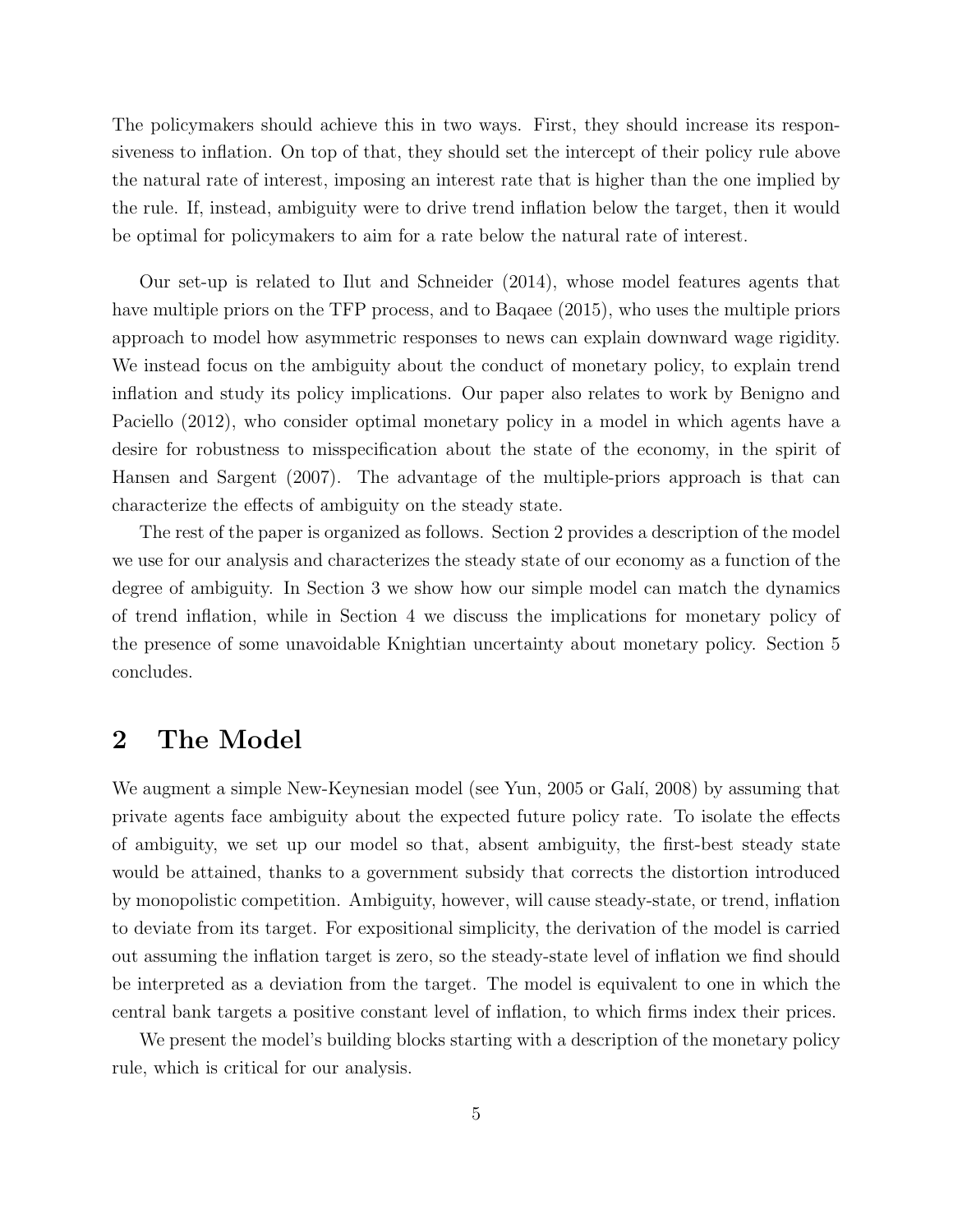Monetary policy. In our economy the only disturbance unrelated to the policymaker's behavior is a technology process  $A_t$ . A policy rule responding more than one for one to inflation and including the natural rate of interest,  $R_t^n = \mathbb{E}_t \left( \frac{A_{t+1}}{\beta A_t} \right)$  $\beta A_t$  , would thus be optimal (Galí, 2008). Indeed, together with the optimal production subsidy, this policy rule would attain the first-best allocation at all times.

However, we augment the policy rule to account for the possibility that the policymaker might deviate from the rule and/or might follow a poorly measured estimate of the natural rate of interest:

$$
R_t = (R_t^n e^{\varepsilon t}) (\Pi_t)^{\phi}, \qquad (1)
$$

where  $\varepsilon_t$  is characterized by the following law of motion:

$$
\varepsilon_t = \rho^{\varepsilon} \varepsilon_{t-1} + u_t^{\varepsilon} + \mu_t^*.
$$

We follow Ilut and Schneider (2014) and posit that the two terms that make up the innovations to  $\varepsilon_t$ ,  $z_t \equiv \varepsilon_t - \rho^{\varepsilon} \varepsilon_{t-1}$ , are a sequence of iid Gaussian innovations  $u_t^{\varepsilon} \sim \mathcal{N}(0, \sigma_u)$ , and a deterministic sequence  $\mu_t^*$ . By assumption, the empirical moments of  $\mu_t^*$  converge in the long run to those of an iid zero-mean Gaussian process, independent of  $u_t^{\varepsilon}$ , and with variance  $\sigma_z^2 - \sigma_u^2 > 0$ . These assumptions result in  $\mu_t^*$  being extremely hard to recover. Agents thus treat it as ambiguous. The information at their disposal only enables them put bounds on their conditional expectations for policy rates<sup>6</sup>, which we parametrize with the interval  $[\underline{\mu}_t, \overline{\mu}_t]$ . Throughout the paper, we will maintain the assumption that  $\underline{\mu}_t < 0$  and  $\overline{\mu}_t > 0$ , so that the interval contains zero. The width of the interval  $-\underline{\mu}_t + \overline{\mu}_t$  measures the agents' confidence, a smaller interval capturing the idea that agents are more confident in their prediction of the policy rate.

Households. The representative household's felicity function is:

$$
u(\overrightarrow{C}_t) = \log(C_t) - \frac{N_t^{1+\psi}}{1+\psi}.
$$

<sup>&</sup>lt;sup>6</sup>Given our timing convention, the realization of  $\varepsilon_t$  only becomes known after decisions are made, as we explain below.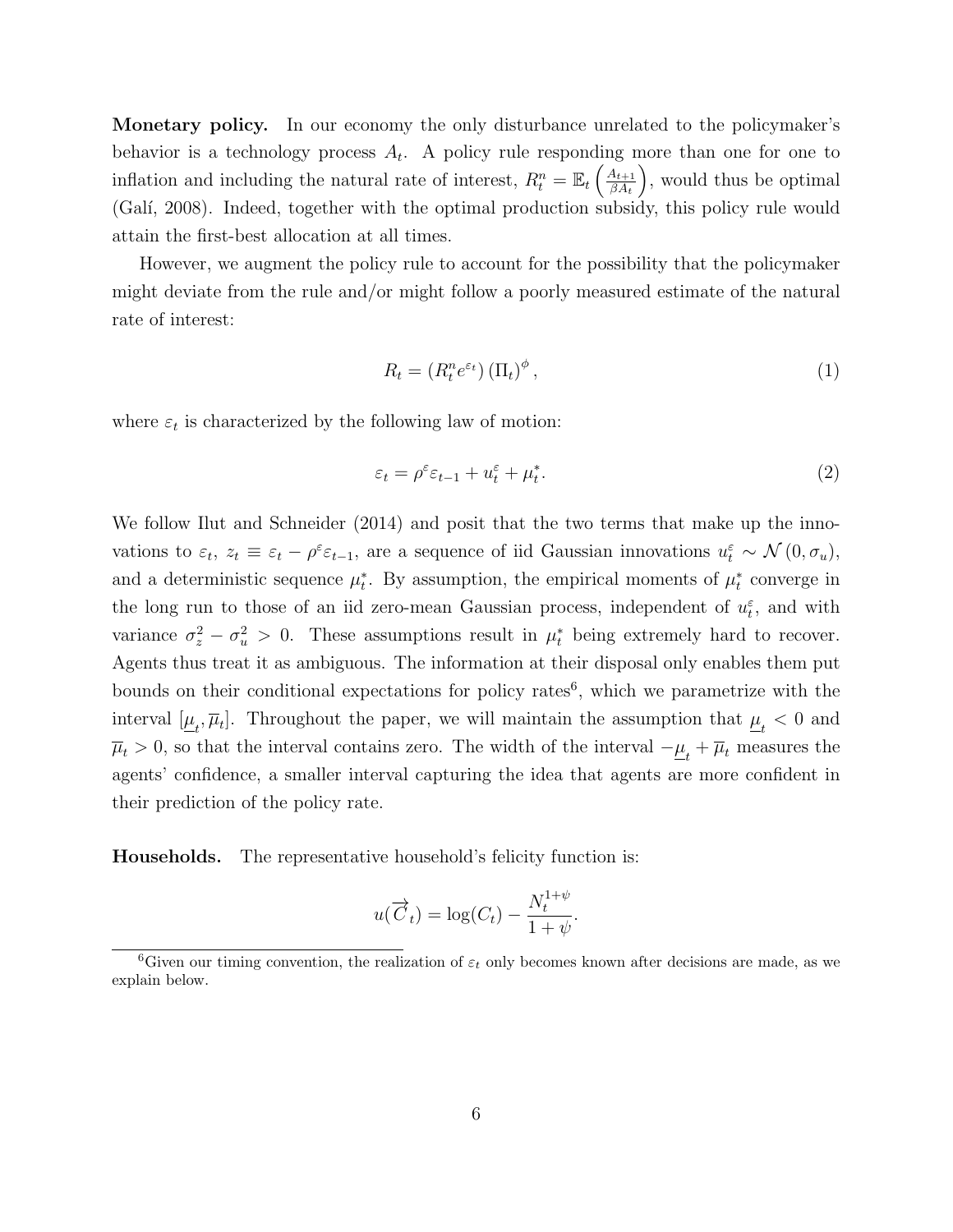Utility can be written recursively as:

$$
U_t(\overrightarrow{C};s^t) = \min_{p \in \mathcal{P}_t(s^t)} \mathbb{E}^p \left[ u(\overrightarrow{C}_t) + \beta U_{t+1}(\overrightarrow{C}; s_t, s_{t+1}) \right],\tag{3}
$$

where  $\mathcal{P}_t(s^t)$  is a set of conditional probabilities about next period's state  $s_{t+1} \in S$ , the standard rational expectations model being a special case in which the belief set contains only the correct belief. The conditional probability  $p$  is drawn to minimize expected continuation utility, subject to the constraint that p must lie in the set  $\mathcal{P}_t(s^t)$ . The minimization of the expected continuation utility captures a strict preference for knowing probabilities, as detailed in Gilboa and Schmeidler (1989) and Epstein and Schneider (2003).

We parametrize the belief set with an interval  $\left[\underline{\mu}_t, \ \overline{\mu}_t\right]$  of conditional mean distortions for  $\varepsilon_t$ , so we can rewrite the utility function as:

$$
U_t(\overrightarrow{C};s^t) = \min_{\mu_t \in [\underline{\mu}_t, \overline{\mu}_t]} \mathbb{E}^{\mu_t} \left[ u(\overrightarrow{C}_t) + \beta U_{t+1}(\overrightarrow{C}; s_t, s_{t+1}) \right], \tag{4}
$$

which the agents maximize subject to their budget constraint:

$$
P_t C_t + B_t = R_{t-1} B_{t-1} + W_t N_t + T_t.
$$
\n<sup>(5)</sup>

 $T_t$  includes government transfers as well as a profits,  $W_t$  is the nominal wage,  $P_t$  is the price of the final good, and  $B_t$  are bonds with a one-period nominal return  $R_t$  which are in zero net supply. There is no heterogeneity across households, because they all earn the same wage in the competitive labor market, they own a diversified portfolio of firms, they consume the same Dixit-Stiglitz consumption bundle and face the same level of ambiguity. We assume that households make their decisions *before* the current value of  $R_t$  is realized, along the lines of Christiano, Eichenbaum and Evans (2005) – this also captures the fact that it is common for policymakers to meet multiple times during a quarter to set policy rates. This timing assumption and the zero-net supply of bonds imply that:

1. At the beginning of time t, when decisions are made, the realization of  $\varepsilon_t$  is not yet known, so the household's expected policy rate (in logs) is:

$$
\mathbb{E}_t^{\mu_t} r_t = r_t^n + \rho^\varepsilon \varepsilon_{t-1} + \mu_t + \phi \pi_t.
$$

2. Consumption will be pinned down so that desired savings are zero, given this expectation for the policy rate (which is common across all households).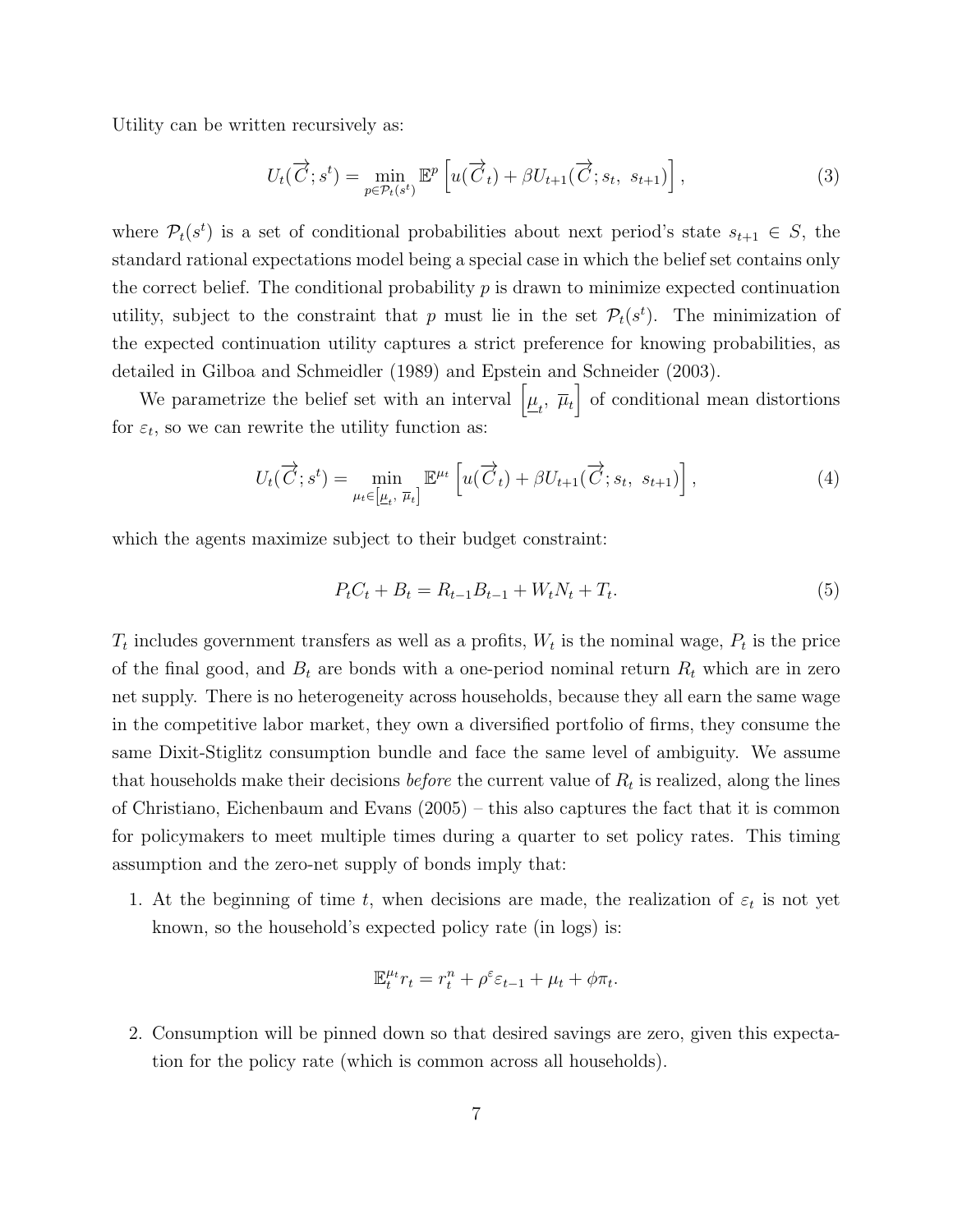3. When the actual policy rate is set it will not affect the household's wealth, because bonds holdings are zero.

The household's intertemporal and intratemporal Euler equations are:

$$
\frac{1}{C_t} = \mathbb{E}_t^{\mu_t} \left[ \frac{\beta R_t}{C_{t+1} \Pi_{t+1}} \right] \tag{6}
$$

$$
N_t^{\psi} C_t = \frac{W_t}{P_t}.
$$
\n<sup>(7)</sup>

We can rewrite the intertemporal Euler equation substituting in the distorted expectations for the policy rate:

$$
\frac{1}{C_t} = \mathbb{E}_t \left[ \frac{\beta R_t^n e^{\rho^\varepsilon \varepsilon_{t-1} + \mu_t} (\Pi_t)^{\phi}}{C_{t+1} \Pi_{t+1}} \right],
$$
\n(8)

where  $\mathbb{E}_t$  is the rational expectations operator. Equations (7) and (8) characterize the maximization problem of the household.

The state of the economy is  $s_t = (\Delta_{t-1}, \varepsilon_{t-1}, a_t, \underline{\mu}_t, \overline{\mu}_t)$ , that is, the level of price dispersion, the past level of the monetary disturbance, the level of technology and the degree of ambiguity. The first element evolves endogenously according to the law of motion in equation (15), depending on the level of inflation, while the latter four are exogenous processes.

**Firms.** The final good  $Y_t$  is produced by perfectly competitive producers using a continuum of intermediate goods  $Y_t(i)$  and the standard CES production function

$$
Y_t = \left[ \int_0^1 Y_t(i)^{\frac{\varepsilon - 1}{\varepsilon}} di \right]^{\frac{\varepsilon}{\varepsilon - 1}}.
$$
\n
$$
(9)
$$

Taking prices as given, the final good producers choose intermediate good quantities  $Y_t(i)$  to maximize profits, resulting in the usual Dixit-Stiglitz demand function for the intermediate goods

$$
Y_t(i) = \left(\frac{P_t(i)}{P_t}\right)^{-\varepsilon} Y_t \tag{10}
$$

.

and in the aggregate price index

$$
P_t = \left[ \int_0^1 P_t(i)^{1-\varepsilon} di \right]^{\frac{1}{1-\varepsilon}}
$$

Intermediate goods are produced by a continuum of monopolistically competitive firms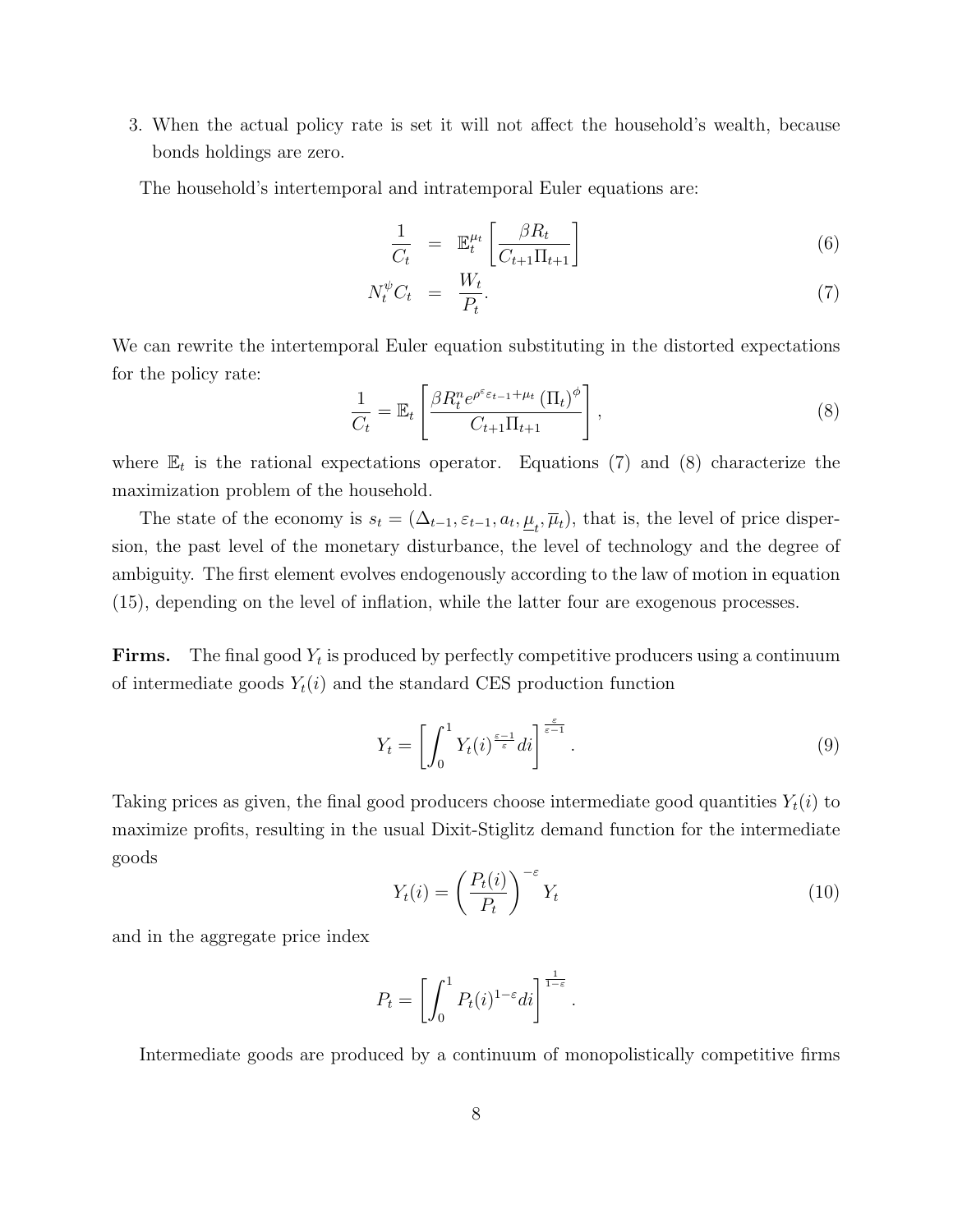with the following linear technology:

$$
Y_t(i) = A_t N_t(i),\tag{11}
$$

where  $A_t$  is a stationary technology process. Prices are sticky in the sense of Calvo (1983): only a random fraction of firms  $(1 - \theta)$  can re-optimize their price at any given period, while the others must keep the nominal price unchanged<sup>7</sup> . Whenever a firm can re-optimize, it sets its price maximizing the expected present discounted value of future profits

$$
\max_{P_t^*(i)} \sum_{s=0}^{\infty} \theta^j \beta^j E\left[\frac{C_{t+j}^{-1}}{P_{t+j}} \left[P_t^* Y_{t+j}(i) - P_{t+j} M C_{t+j} Y_{t+j}(i)\right]\right],\tag{12}
$$

where  $MC_t = (1 - \tau) \frac{W_t}{A_t F}$  $\frac{W_t}{A_t P_t}$  is the real marginal cost, net of the subsidy  $\tau = 1/\epsilon$  and the stochastic discount factor reflects log-preferences in consumption.

The firm's price-setting decision, which is the same for all the firms setting prices in given period, can be characterised by the firms' first-order condition:

$$
\frac{P_t^*(i)}{P_t} = \frac{\frac{\epsilon}{\epsilon - 1} \mathbb{E}_t \sum_{j=0}^{\infty} \beta^j \theta^j MC_{t+j} \left(\frac{P_t}{P_{t+j}}\right)^{-\epsilon}}{\mathbb{E}_t \sum_{j=0}^{\infty} \beta^j \theta^j \left(\frac{P_t}{P_{t+j}}\right)^{1-\epsilon}}
$$
(13)

together with the following equation derived from the law of motion for the price index:

$$
\frac{P_t^*(i)}{P_t} = \left(\frac{1 - \theta \Pi_t^{\epsilon - 1}}{1 - \theta}\right)^{\frac{1}{1 - \epsilon}}.\tag{14}
$$

Government and Market Clearing. The Government runs a balanced budget and finances the production subsidy with a lump-sum tax. Out of notational convenience, we include the firms' aggregate profits in the lump-sum transfer:

$$
T_t = P_t \left( -\tau \frac{W_t}{P_t} N_t + Y_t \left( 1 - (1 - \tau) \frac{W_t \Delta_t}{P_t A_t} \right) \right)
$$
  
=  $P_t Y_t \left( 1 - \frac{W_t \Delta_t}{P_t A_t} \right),$ 

where  $\Delta$  is the price dispersion term, which we define below. The first expression explicitly shows that we include in  $T_t$  the financing of the subsidy, the second refers to the economy-

<sup>7</sup>Or indexed to the inflation target when we consider it to be non-zero.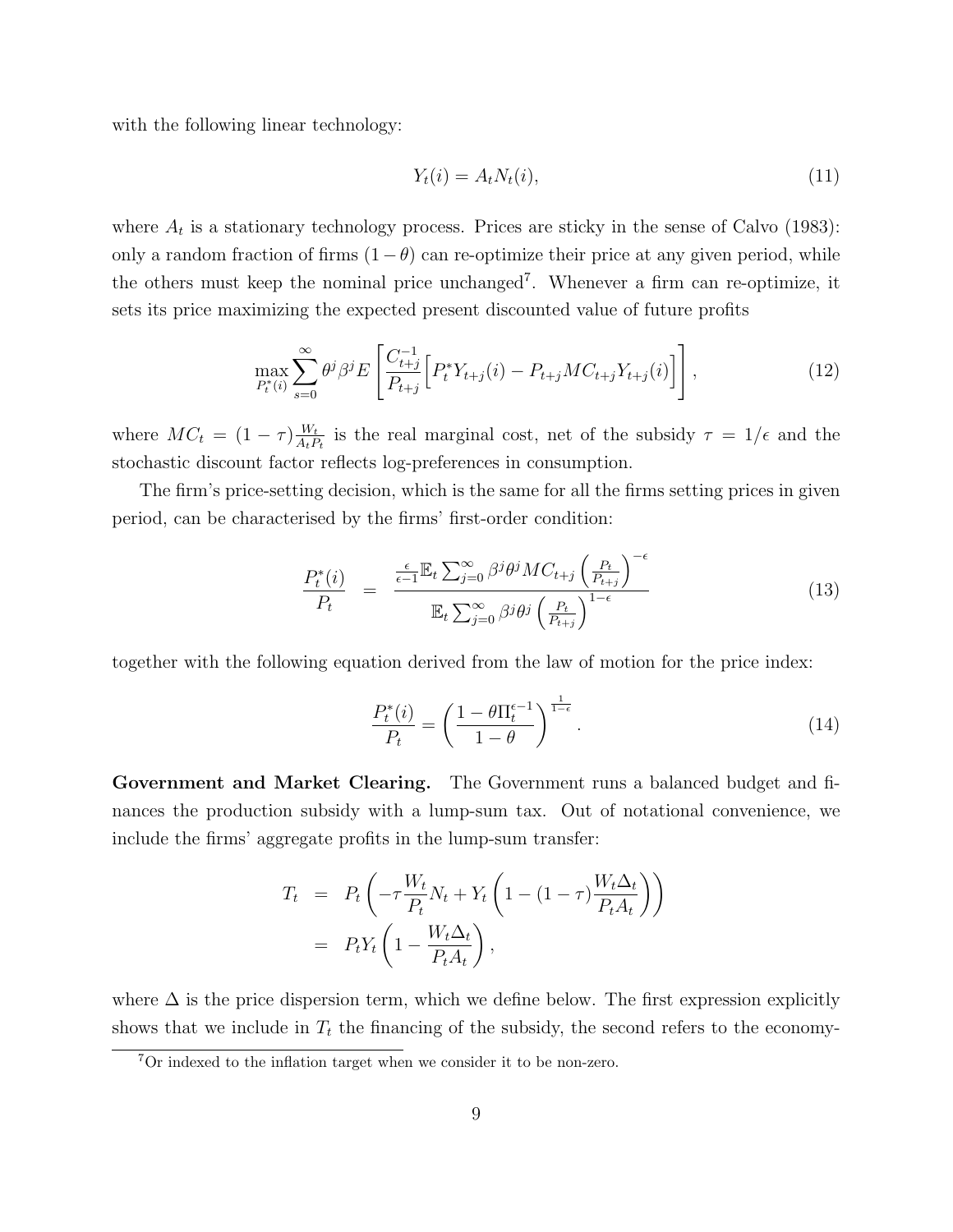wide profits, which include the price-dispersion term.

Market clearing in the goods markets requires that  $Y_t(i) = C_t(i)$  for all firms  $i \in [0,1]$ and all  $t$ , which implies

$$
Y_t = C_t.
$$

Market clearing on the labor market implies that

$$
N_t = \int_0^1 N_t(i)di = \int_0^1 \frac{Y_t(i)}{A_t}di = \frac{Y_t}{A_t} \int_0^1 \left(\frac{P_t(i)}{P_t}\right)^{-\varepsilon} di,
$$

where we define  $\Delta_t \equiv \int_0^1 \left( \frac{P_t(i)}{P_t} \right)$  $P_t$  $\int_{0}^{\infty} d\tau$  as the relative price dispersion across intermediate firms (Yun, 2005). This quantity represents the inefficiency loss due to relative price dispersion.

Finally, it can be established that the relative price dispersion evolves as follows:

$$
\Delta_t = \theta \Pi_t^{\epsilon} \Delta_{t-1} + (1 - \theta) \left( \frac{1 - \theta \Pi_t^{\epsilon - 1}}{1 - \theta} \right)^{\frac{\epsilon}{\epsilon - 1}}.
$$
\n(15)

#### 2.1 The Worst-Case Steady State

We study our model economy around the worst-case steady state, since agents act as if the economy converges there in the long run (see Ilut and Schneider,  $2014$ ).<sup>8</sup> We derive the steady state of the agents' first-order conditions as a function of a generic constant level of the belief distortion induced by ambiguity,  $\mu$ , and we then rank the different steady states, indexed by  $\mu$ , to characterize the worst-case steady state – some expressions are reported in the Appendix.

To keep notation to a minimum, we will define steady-state variables as having no subscript, even though we will later on give an anticipated-utility (Kreps, 1998 and Cogley and Sargent, 2008) interpretation to these quantities, in the tradition of Cogley and Sbordone (2008).

Steady-State Inflation. It is useful to pin down steady-state inflation as a function of  $\mu$ , because it delivers the very tightly parametrized expression linking ambiguity to trend inflation that we will bring to the data. Moreover, all other steady state variables can be expressed as a function of steady state inflation and, indeed, even the log-linearized version

<sup>8</sup> In the Appendix we show that the worst case, indeed, corresponds to the one we find in this section, even when we log-linearize the equilibrium conditions.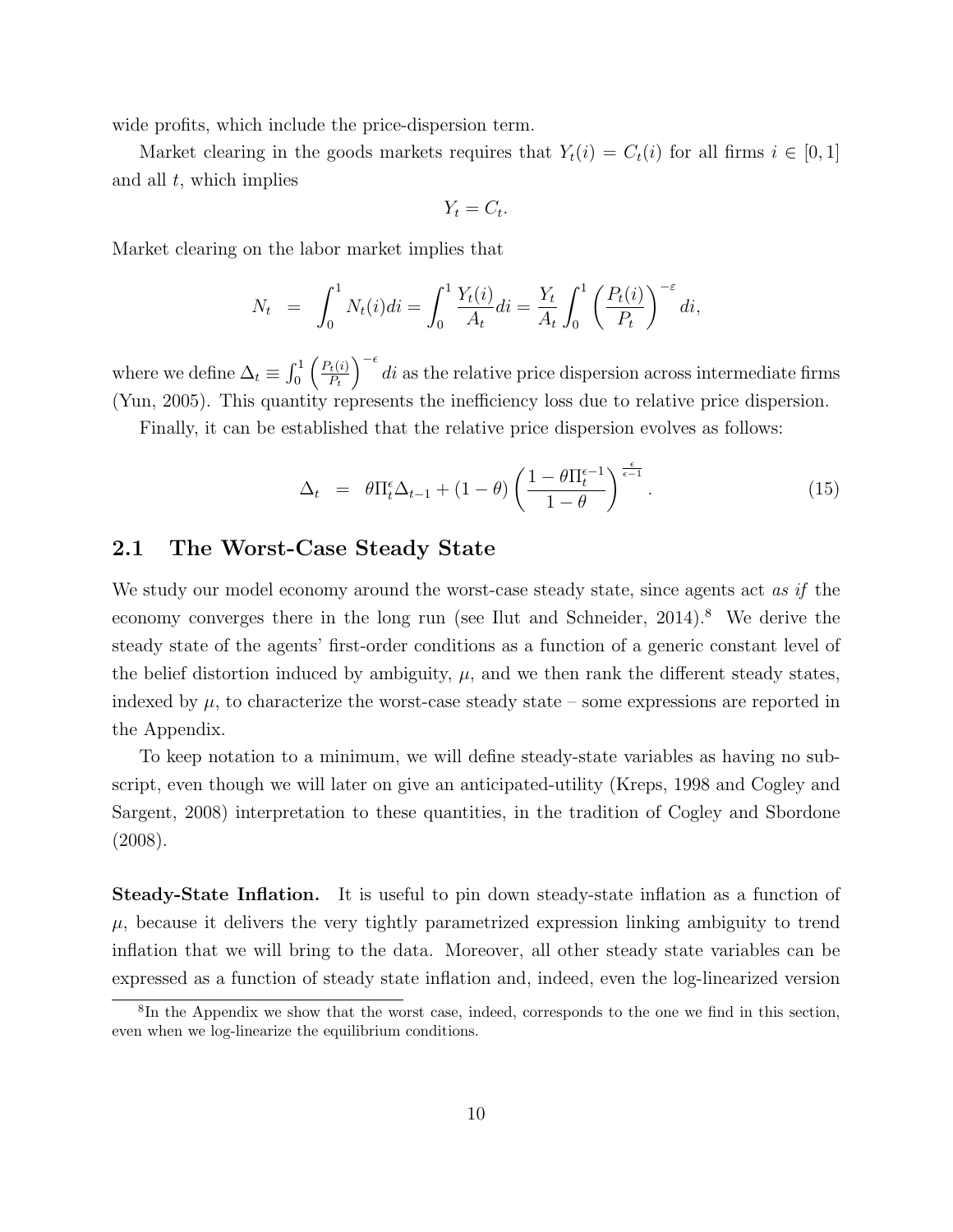of the model mimics that of models with non-zero but exogenous trend inflation (e.g. Ascari and Ropele, 2009).

Result 2.1. Steady-state inflation depends on ambiguity as follows:

$$
\Pi(\mu, \cdot) = e^{-\frac{\mu}{\phi - 1}}.\tag{16}
$$

Hence,  $\phi > 1$  implies that for any  $\mu > 0$ :

$$
\Pi(\mu, \cdot) < \Pi(0, \cdot) = 1
$$

and the opposite for  $\mu < 0$ .

Proof. Proof in Appendix A.

Result 2.1 clearly shows that inflation is a decreasing function of belief distortion  $\mu$ , as long as  $\phi > 1$ . To build some intuition, let us consider the case in which household decisions are based on an expected level of the interest rate that is systematically lower than the true policy rate ( $\mu < 0$ ). Other things being equal, agents will want to bring consumption forward, thus causing high demand pressure and driving up inflation.

Result 2.1 also hints at how the cost of ambiguity is decreasing in  $\phi$ . Intuitively, this follows from the fact that for a given  $\mu$ , a more aggressive response to inflation deviations will keep inflation closer to target thus reducing the adverse effects on welfare.<sup>9</sup>

Characterization of the Worst Case. To pin down the worst-case steady state we then need to consider how the agents' welfare is affected by different values of the belief distortion  $\mu$  and find the  $\mu$  that minimizes it.

In our simple model, the presence of the production subsidy ensures that the first-best steady state is attained in the absence of ambiguity. Therefore, any belief distortion  $\mu \neq 0$ will generate a welfare loss. However, it is not a priori clear if a negative  $\mu$  is worse than a positive one of the same magnitude, i.e. if underestimating the interest rate is worse than overestimating it by the same amount.

The following proposition characterizes the properties of steady-state welfare, which we refer to as  $\mathbb{V}(\mu, \cdot)$ , in detail.

 $\Box$ 

<sup>9</sup>This claim can be established formally by noting that the second derivative of the welfare function with respect to  $\mu$ , which we present in the proof of Proposition 2.1 and governs the curvature of welfare as a function of  $\mu$ , is decreasing in  $\phi$ .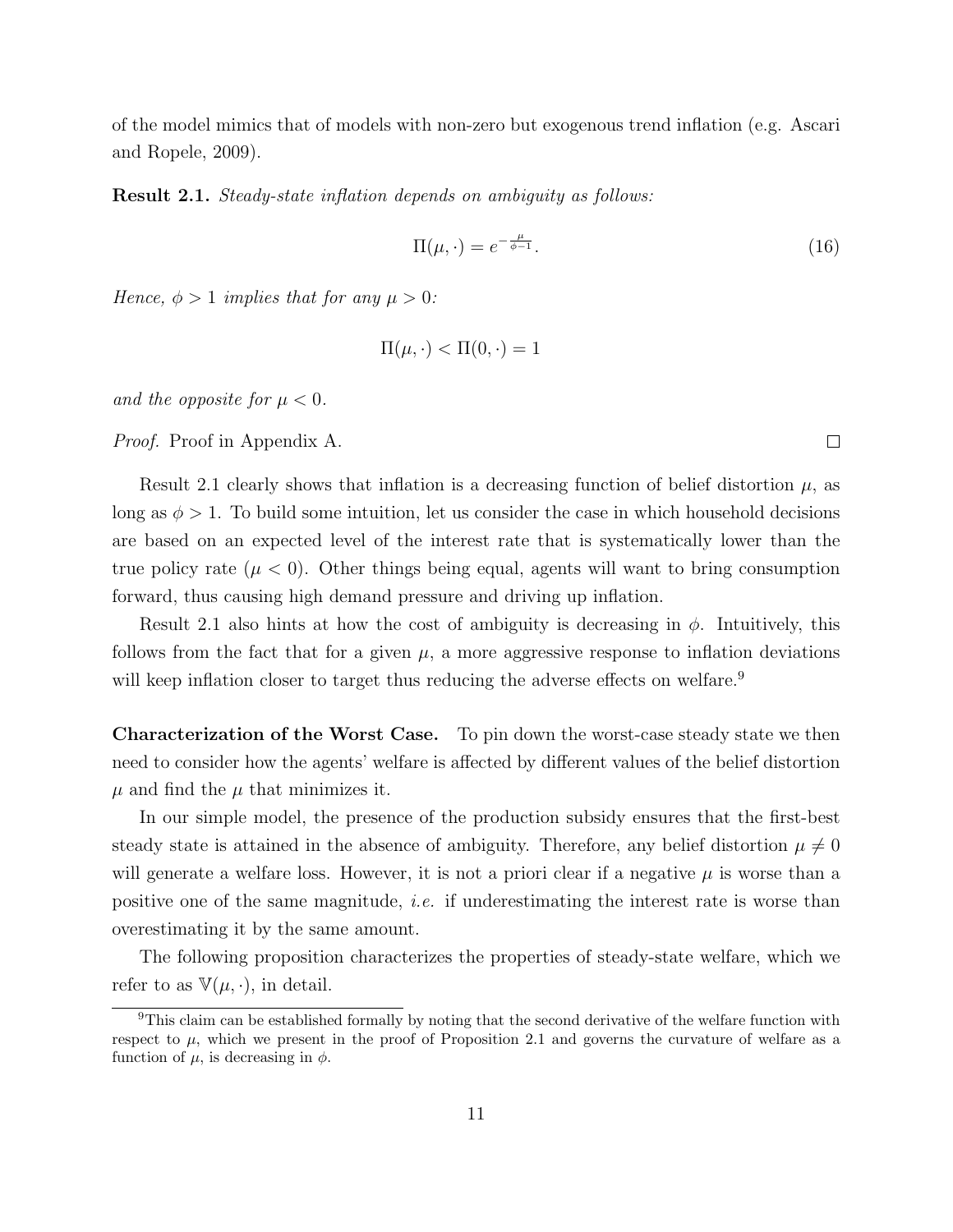Figure 1: Steady-state welfare as a function of  $\mu$  (measured in annualized percentage points).



**Proposition 2.1.** For  $\beta \in [0,1)$ ,  $\epsilon \in (1,\infty)$ ,  $\theta \in [0,1)$ ,  $\phi \in (1,\infty)$ ,  $\psi \in [0,\infty)$ ,  $\mathbb{V}(\mu, \cdot)$  is continuously differentiable around  $\mu = 0$  and:

- i. attains a maximum at  $\mu = 0$
- ii. is strictly concave in µ
- iii. under symmetry of the bounds  $(\underline{\mu} = -\overline{\mu})$ , for  $\beta$  sufficiently close to one, attains its minimum on  $[-\overline{\mu}, \overline{\mu}]$  at  $\mu = -\overline{\mu}$ .

Proof. See Appendix A

Proposition 2.1 states that for any economically viable calibration, welfare is maximized when  $\mu = 0$  – indeed we know it attains first best – and that welfare is strictly concave, which rules out interior minima. Not only the welfare function is concave, it is also asymmetric, as shown in Figure 1: welfare decreases faster with negative values of  $\mu$  than it does with positive values of  $\mu$ . The last part of our Proposition shows that this asymmetry is not calibration-specific. For any symmetric bounds – which we will show to be a reasonable description of the data for most of our sample – the minimum over the interval is attained at  $\mu = -\overline{\mu}^{10}$  Together, with Result 2.1, this result implies that, under symmetry, the worst-case steady state is characterized by inflation exceeding target, whenever ambiguity is present, and declining towards the target with any reduction in ambiguity.

 $\Box$ 

<sup>&</sup>lt;sup>10</sup>The condition that  $\beta$  be close to one is required to derive the results analytically but it is easy to verify numerically that it is practically not restrictive.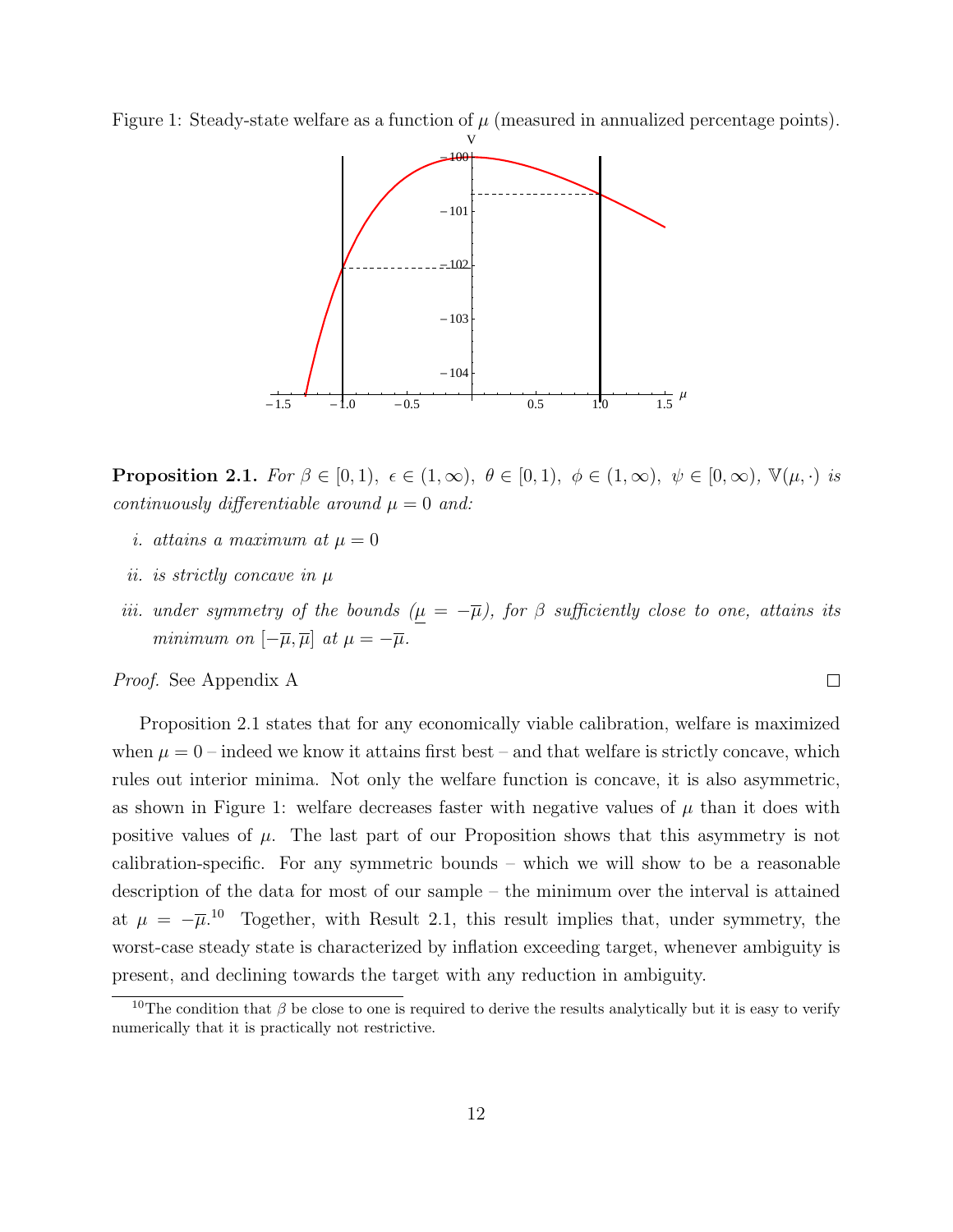The intuition for the result rests on the fact that, while the effect of  $\mu$  on inflation is symmetric (in logs) around the zero,<sup>11</sup> the impact of inflation on welfare is not. Positive steady-state inflation – associated with negative levels of  $\mu$ , as shown in Result 2.1 - leads to a bigger welfare loss than the corresponding level of negative inflation. That is because positive inflation tends to lower the relative price of firms which do not get a chance to re-optimize. These firms will face a very high demand, which, in turn, will push up their labor demand. In the limit, as their relative price goes to zero, these firms will incur huge production costs while their unitary revenues shrink.

On the other hand, negative trend inflation will reduce the demand for firms which do not re-optimize and this will reduce their demand for labor. In the limit, demand for their goods will tend to zero, but so will their production costs.

### 3 Trend Inflation

The introduction of ambiguity about the behavior of the monetary policymaker is a relatively small variation to an otherwise standard model, but it provides an assessment of the private agents' understanding of the conduct of monetary policy that is more in line with the observed disagreement about the policy rate. And it can help make sense of some features of data, like the evolution of trend inflation in the US in the last 30 years, that are otherwise difficult to reconcile with state-the-art macroeconomic models. We take the key implication of our model to the data, and show that it can – with a very standard calibration and using the dispersion in the individual Blue chip nowcasts of the federal funds rate as a measure of ambiguity about monetary policy – explain the observed decline in trend inflation over the 80s and 90s, as well as the low trend inflation of the last few years.

There is a great number of estimates of trend inflation: see for example Clark and Doh (2014) for a review of the main models in use and their relative forecasting performance. And, invariably, they have all declined since the early 1980s, as a result of the fall in headline inflation. We take as benchmark the estimate of trend inflation we obtain with a Bayesian vector autoregression model with drifting coefficients, along the lines of Cogley and Sargent (2002). In particular we use the specification presented in Cogley and Sbordone (2008), using the following data series: real GDP growth, unit labor cost, the federal funds rate, and a series for inflation. We estimate trend inflation based on three different measures of

 $11$ Note that the derivation of the model is carried out assuming the inflation target is zero, but the model is equivalent to one in which the central bank targets a positive constant level of inflation, to which firms index their prices.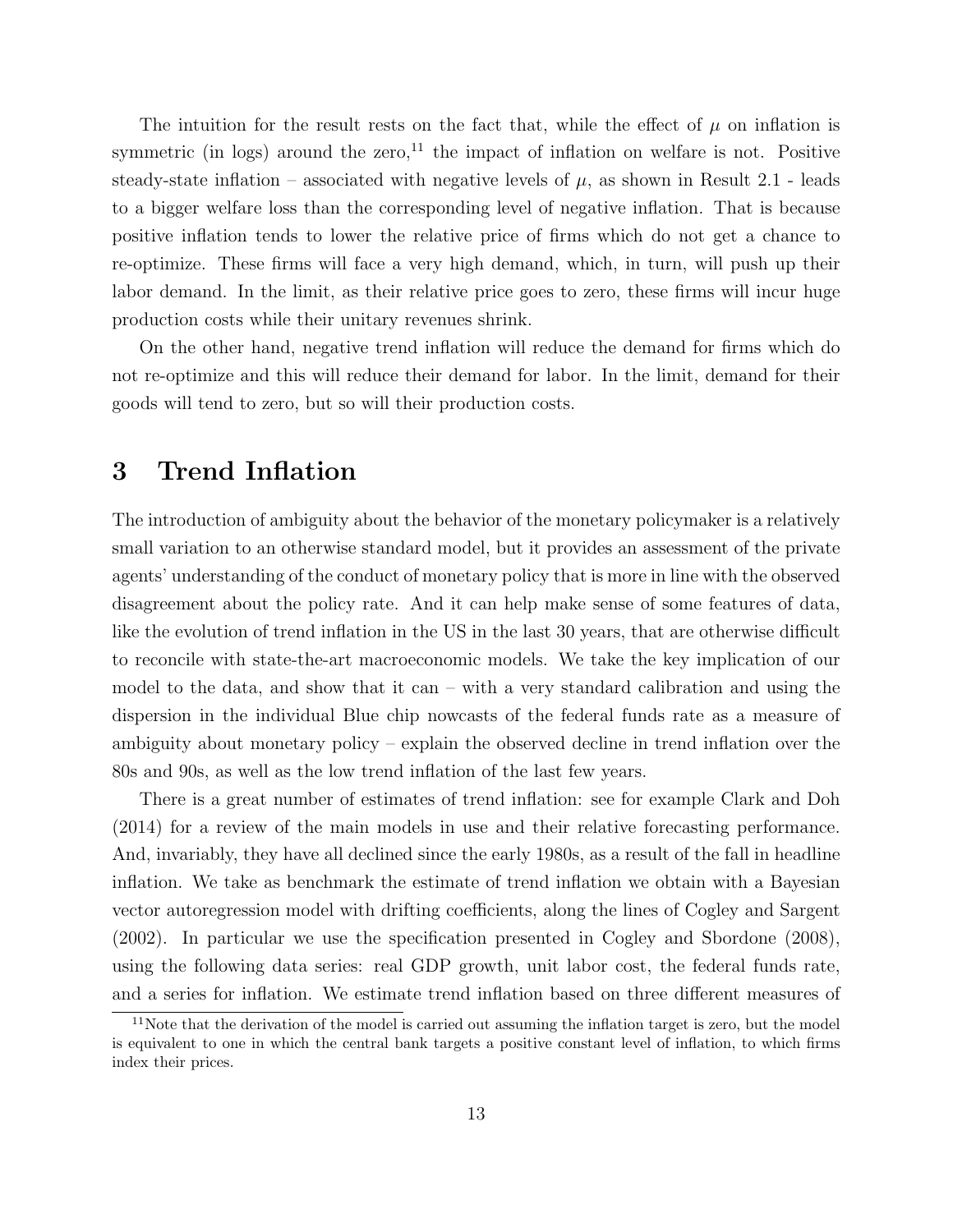

inflation: the GDP deflator, the PCE deflator and CPI. Figure 2 reports Personal Consumption Expenditure inflation and the trend inflation series implied by this model, when using as inflation measure the implicit GDP deflator (green line), the PCE deflator (blue line) and CPI price index (red line). For the PCE-based trend inflation we also show the 90% confidence bands. We focus our attention on the PCE inflation, because that is the measure of inflation targeted by the Federal Reserve. Clearly, inflation is characterized by a trend component, which has fallen since the early 1980s and is currently estimated to be slightly below the FOMC's 2% target.

In order to capture the dynamics of inflation, Del Negro and Eusepi (2011) and Del Negro, Giannoni and Schorfheide (2015) propose replacing the constant inflation target with a timevarying very persistent but otherwise exogenous inflation target process. This assumption helps match the data, but seems at odds with evidence from various sources, including the Blue Book, a document about monetary policy alternatives presented to the committee by Fed staff before each FOMC meeting. While the Federal Reserve officially did not have an explicit numerical target for inflation until 2012, the Blue Book simulations have been produced assuming long-run inflation levels of 1.5% and 2% since at least 2000. Lindsey (2003) states that, as early as July 1996, numerous FOMC members had indicated at least an informal preference for an inflation rate in the neighborhood of 2%, as indicated by FOMC transcripts.<sup>12</sup> Goodfriend (2005) provides detailed evidence that the Fed had *implicitly* 

<sup>12</sup>See transcripts of the July 2-3, 1996, FOMC meeting for a statement by Chairman Greenspan.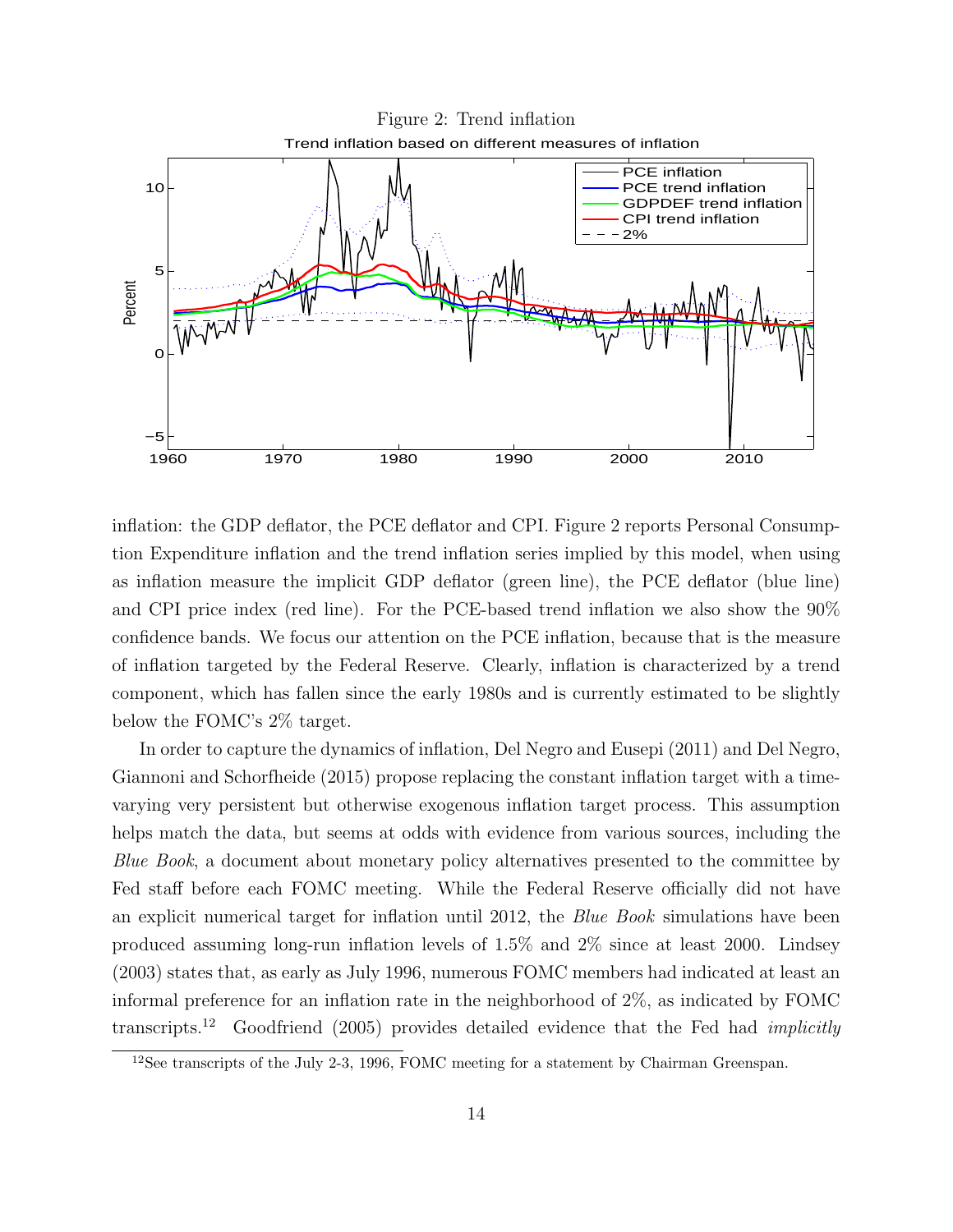Figure 3: A measure of disagreement about the federal funds rate



The solid line is the interdecile dispersion of Blue Chip nowcasts of the federal funds rate in the second month of the quarter.

adopted an inflation target in the 1980s. In sum, it seems clear that the concept of inflation trend differs from that of inflation target. We see the latter as changing, if at all, at few and relatively distant points in time, while the former moves, albeit slowly, with every change in headline inflation.

Our simple model can help explain the dynamics of trend inflation as a function of the changes in the private sector's confidence about the conduct of monetary policy. The changes in confidence, often measured with the forecasters' disagreement (see for example, Ilut and Schneider, 2014), are plausibly related to the evolution of the Fed's communication and the growing emphasis on transparency. Both Swanson (2006) and Ehrmann et al. (2012) present evidence of a clear link between increased central bank transparency and forecasters' disagreement about the policy rate.

Our headline measure of ambiguity about the conduct of monetary policy is the interdecile dispersion of the individual nowcasts of the current quarter's federal funds rate from the Blue Chip Financial Forecasts dataset, which are available from 1983 onwards. The Blue Chip nowcasts of the federal funds rate are collected on a monthly basis. Since we want to isolate the uncertainty relating to monetary policy, rather than macro uncertainty in general, we compare the Blue Chip release dates with the FOMC meeting dates. We find that the nowcasts produced on the second month of the quarter are the most likely to capture the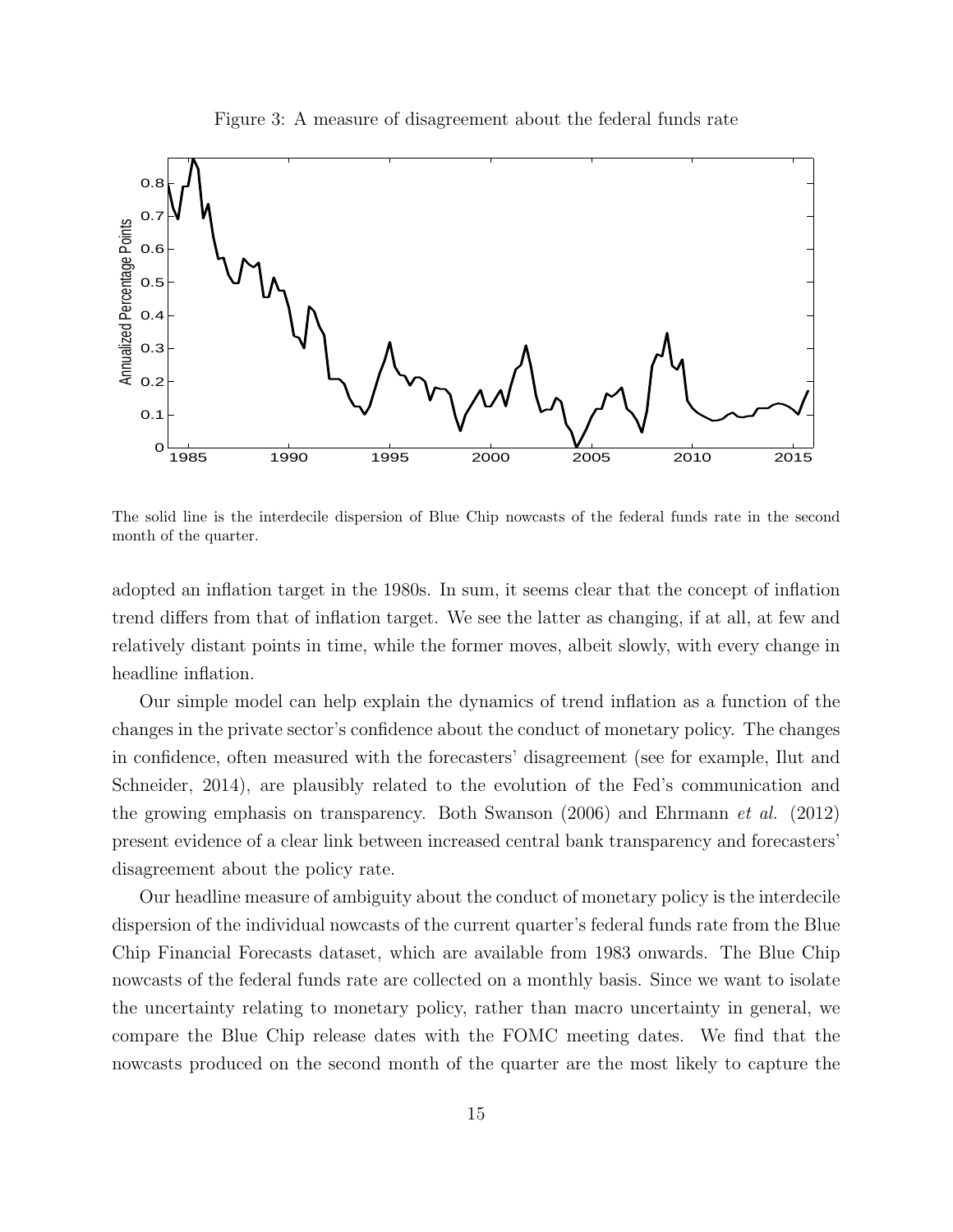type of uncertainty we are modelling. FOMC meetings mostly happened before the third month's survey was administered, dispelling most of the uncertainty relating to policy for those nowcasts. The nowcasts produced for the first month of the quarter, instead, also reflect uncertainty about the incoming macro data, while on the second month of the quarter most of the relevant information available to the FOMC at the time of their meeting has already been released. Therefore we choose the nowcasts produced for the second month. We take a 4-quarter moving average to smooth out very high-frequency variations which would have not much to say about trends. But, clearly, the scale of the numbers, which is really what we are primarily concerned with, is unaffected.

Figure 3 shows the 4-quarter moving-average of our preferred measure of ambiguity. It is obvious that the degree of dispersion was much larger in the early 1980s than it is now. From the mid-1990s onwards, the dispersion is on average below 25 basis points, which means that the usual disagreement among the hawkish and dovish ends of the professional forecasters' pool amounts to situations like the former expecting a 25bp tightening and the latter no change – a very reasonable scenario in the late 1990s and early 2000s. In the early 80s, however, that number was 3-4 times larger.

Our model implies the following relationship between trend inflation  $\bar{\pi}$ , target inflation  $\pi^*$  and ambiguity, which is simply the log-linear representation of equation (16) when the ambiguity interval is symmetric (as shown in Proposition 2.1):

$$
\overline{\pi}_t = \pi_t^* - \frac{\mu_t}{\phi - 1} = \pi_t^* + \frac{\overline{\mu}_t}{\phi - 1},
$$
\n(17)

where the second equality follows from the symmetry of the interval, which implies  $\underline{\mu}_t = -\overline{\mu}_t$ . The anticipated-utility approximation we exploit implies that agents treat  $\underline{\mu}_t$  and  $\overline{\mu}_t$  as constants for the purpose of computing expectations, an assumption commonly adopted in the study of trend inflation (see for example Ascari and Sbordone, 2014).

This very stark relation implied by our model can be brought to the data in a very simple way. We only need to calibrate  $\phi$ , which we set to 1.5 as advocated by Taylor (1993), and the target, which we set to  $2\%$  – the value announced by the FOMC in 2012. We then use the Blue Chip interdecile dispersion measure described above to calibrate  $\overline{\mu}_t$ . When the dispersion is roughly symmetric, it makes sense to set  $\overline{\mu}_t$  to half the measured dispersion. To verify this assumption, we test for the symmetry in the dispersion of short-term rate nowcasts using a test developed by Premaratne and Bera  $(2015).<sup>13</sup>$  Figure 4 shows that

<sup>&</sup>lt;sup>13</sup>This test adjusts the standard  $\sqrt{b_1}$  test of symmetry of a distribution, which assumes no excess kurtosis, for possible distributional misspecifications.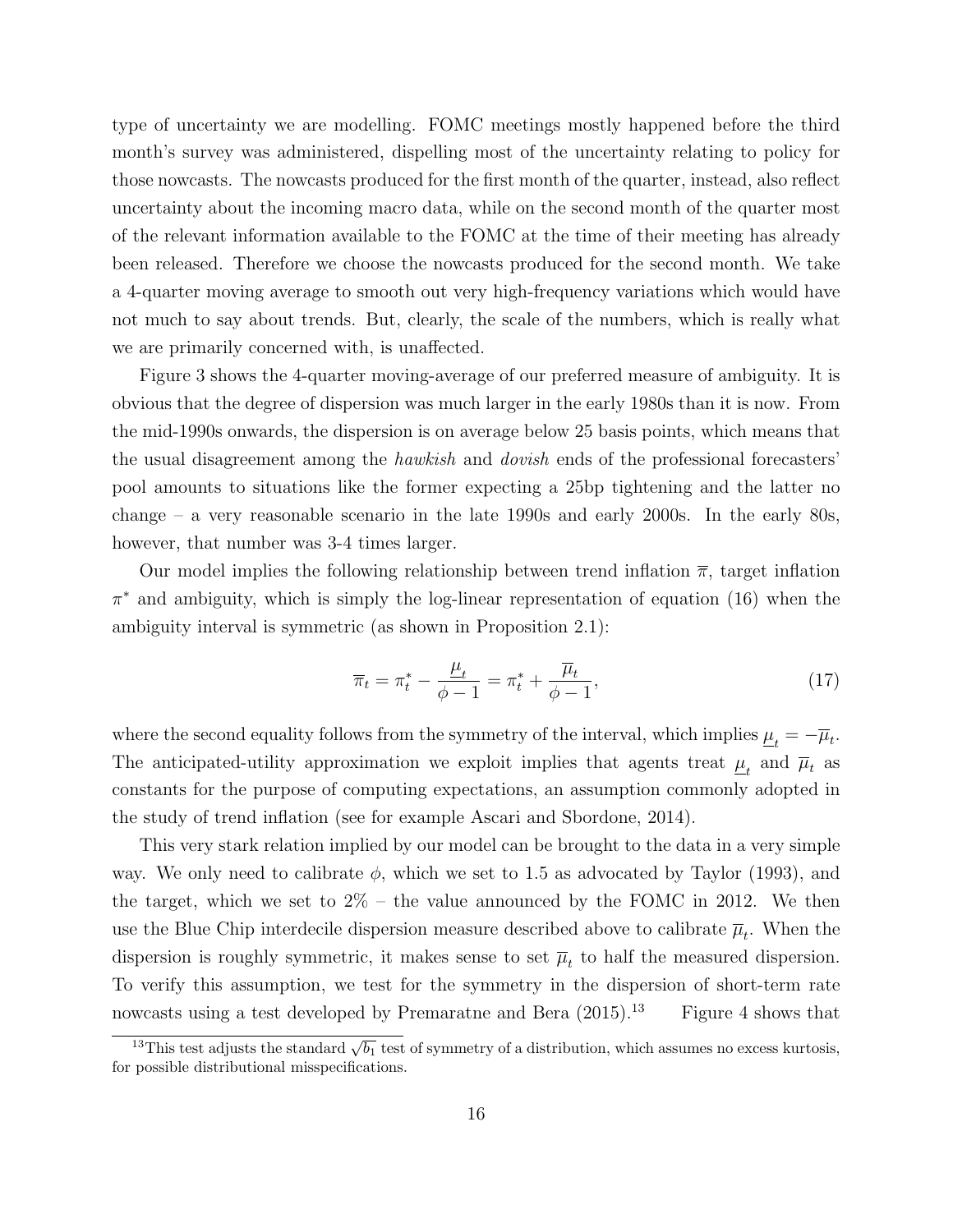Figure 4: Test for the null that the distribution of the individual Blue Chip nowcasts is symmetric.



We test for the symmetry of the distribution of the individual Blue Chip nowcasts of the federal funds rate. We use the Premaratne and Bera (2015) test for symmetry of the distribution and perform it period per period from 1983 to 2015. The test is  $\chi^2$ -distributed. The points above the black line are those in which the null of symmetry is rejected with 99% confidence.

the null of symmetry of the distribution of individual Blue Chip nowcasts of the federal funds rate is only occasionally rejected, and never for several subsequent quarters, up to 2010.<sup>14</sup> After 2010/2011, the dispersion started to display a noticeable and persistent upward skew, as the zero lower bound provides a natural limit to the extent that agents can forecast low rates, and this determines a persistent rejection of the null hypothesis of symmetry. Indeed, it is plausible that, in the proximity of the ZLB, agents would expect the worst-case scenario to be one in which rates are too high, resulting in a low level of inflation, as our theory predicts.

We can draw a first implication from our model, simply based on this observed change in the features of the dispersion series. Under symmetry, our model predicts trend inflation to exceed target, while, in the presence of a sufficiently high positive skew, the worst-case scenario switches to being one in which inflation is below target. This is consistent with the idea that, in the past, high inflation was the public's main concern, while in the last few years it has been low inflation instead. And it is also consistent with the decline in the

 $14$ We perform the test on the cross-section of nowcasts at each date in our sample.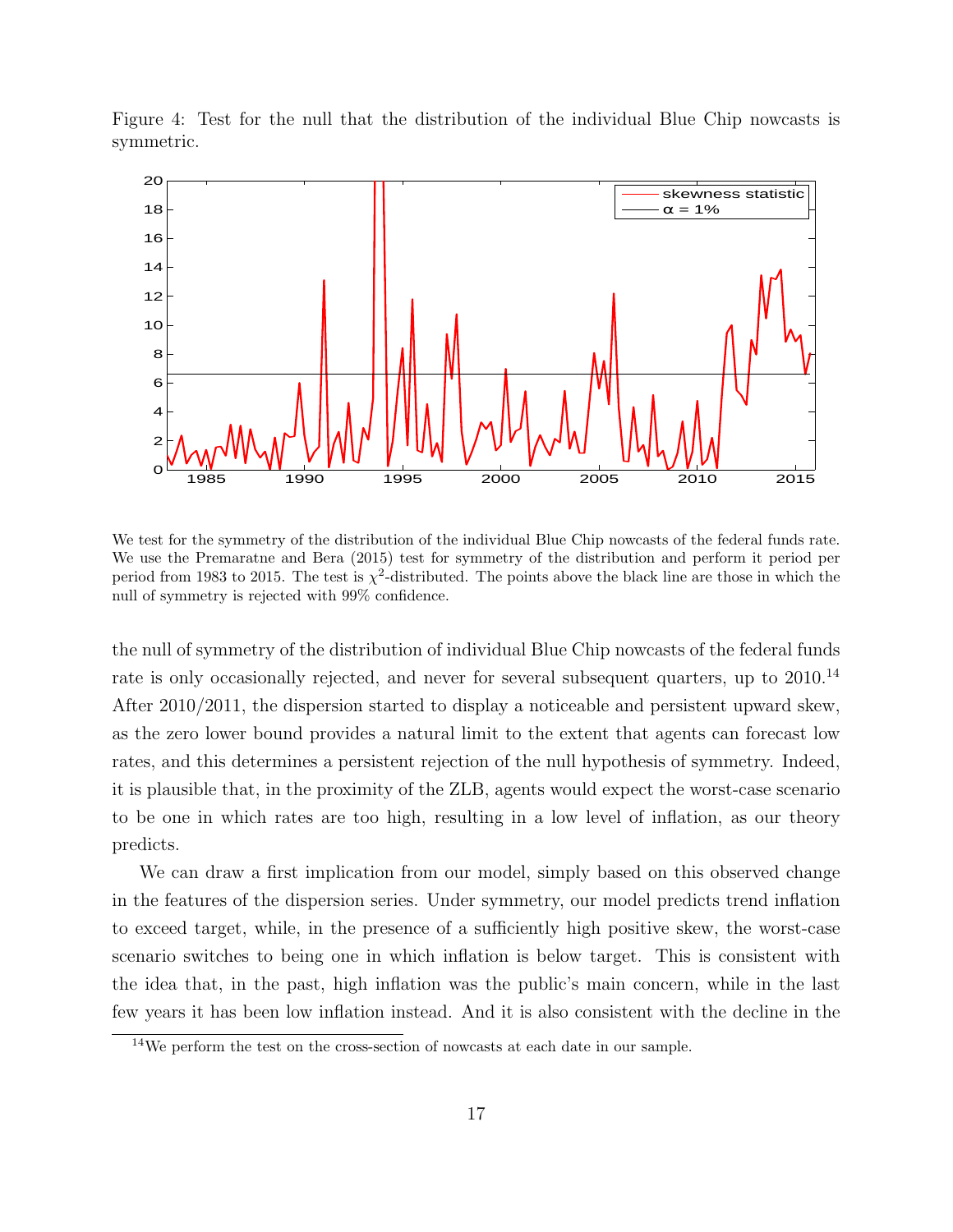Figure 5: Trend inflation implied by our measure of forecasters' disagreement



Level of annualized trend inflation implied by the Blue Chip measure of forecasters' disagreement in red and the SPF measure of forecasters' disagreement in green, assuming  $\phi = 1.5$  and  $\pi^* = 2pc$ . The thick blue line is the measure of trend inflation from the time-varying-parameters VAR, will the dotted lines are is 90% confidence bands, while the thin black line is actual PCE deflator inflation.

inflation trend. A more accurate assessment can be obtained by plugging our measure of ambiguity in equation (17) and comparing the resulting measure of trend inflation with our estimates where, as the distribution becomes asymmetric, the worst-case scenario switches and trend inflation becomes:

$$
\overline{\pi}_t = \pi_t^* - \frac{\overline{\mu}_t}{\phi - 1}.
$$

Figure 5 overlays the measure of trend inflation implied by our model and our baseline estimate for the PCE inflation trend depicted in Figure 2. The ambiguity-based estimate of trend inflation captures the decline in the secular component of inflation in the data. It can also explain why, over recent years, inflation trend fell below the 2% mark. The ambiguity-based trend in Figure 5 is obtained under the assumption that the worst-case scenario switches only after 2010/2011, because it is from then onwards that the distribution of the Blue Chip nowcasts of the federal funds rate has been consistently skewed upwards. However, the estimated trend inflation series, as Figure 5 shows, temporarily dips below 2% also around the later part of the 1990s and around 2005: these dates match the dates in which the symmetry test is rejected. So, if we would let the worst-case scenario switch in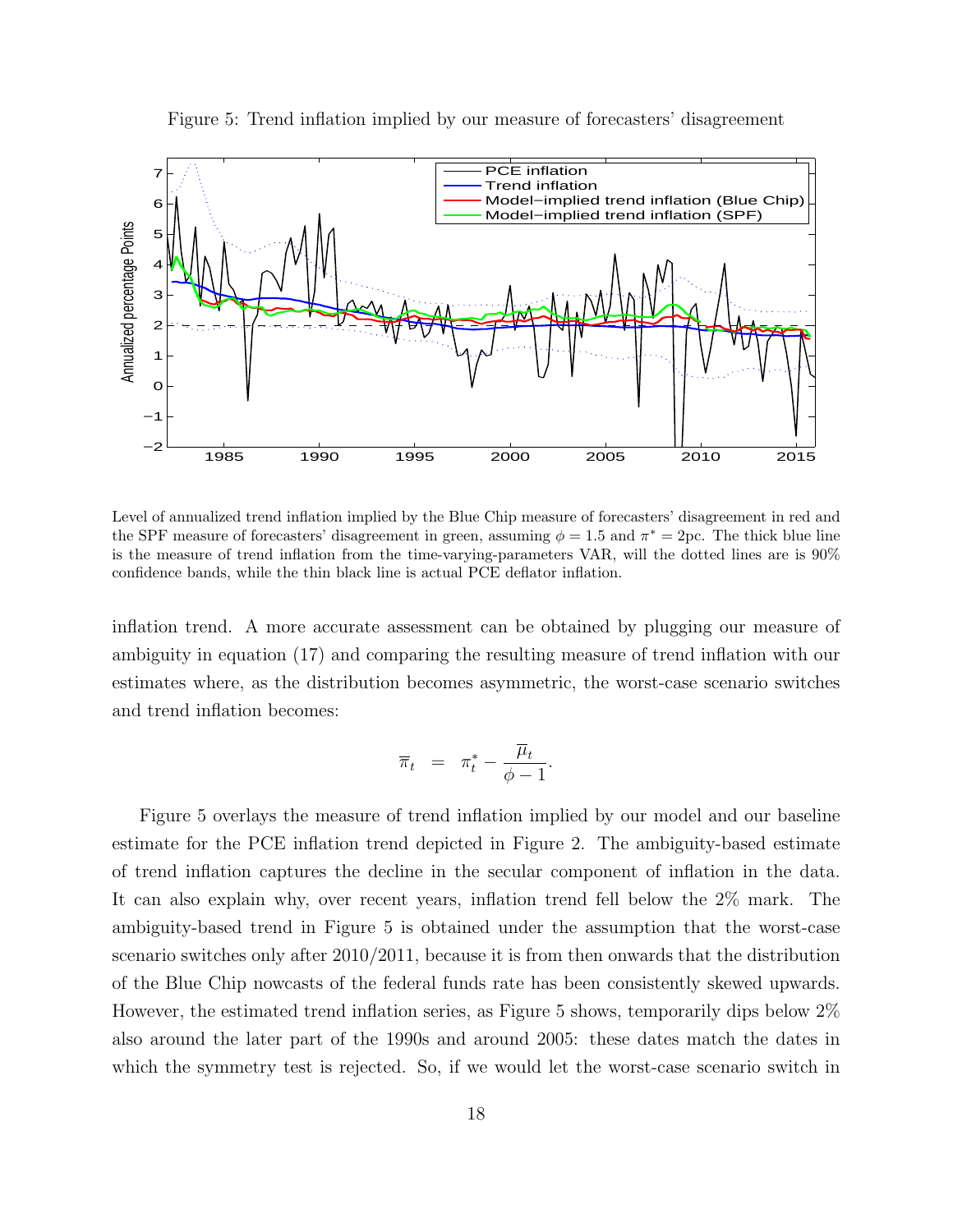|                                                          |             | Targeters Non-Targeters |
|----------------------------------------------------------|-------------|-------------------------|
| Percentage of Responders<br>Average Target               | 48<br>1.74  | 46<br>n.a.              |
| 10-yr PCE Inflation Expectation<br>Short-rate Dispersion | 2.12<br>.49 | 2.25                    |

#### Table 1: 2007 Q4 SPF Special Survey

Note: 6 percent of respondents did not answer this question.

those dates as well, the model-implied trend inflation series would match more closely the estimated trend inflation series.

As a robustness check, we experimented with Survey of Professional Forecasters data as well. SPF data on the federal funds rate is, to our knowledge, only available since the late 1990s, so we used the 3-month T-Bill rate as a proxy for the policy rate, which allows us to take our estimate of trend inflation back to 1981. The dynamics of the dispersion in the SPF data is very similar to the one of the Blue Chip data.

Narrative Evidence from the 2007Q4 SPF Survey. This survey's results support our model's implication that lower degrees of confidence in the conduct of monetary policy tend to be associated with greater degrees of dispersion regarding the short-term interest and, ultimately, a higher level of trend inflation. Respondents were asked if they thought the Fed followed a numerical target for inflation and, if so, what that value was and what measure of inflation it referred to. Respondents provided, at the same time, their expectations for inflation over the next 10 years, which we can consider as a proxy for their estimate of the trend, as suggested, for example, in Clark and Nakata (2008). About half of the respondents thought that the Fed had a numerical target (top row of Table 1). Of these, all thought the target referred to PCE inflation or core PCE inflation<sup>15</sup> and, remarkably, the average numerical value provided, 1.74%, was almost exactly half way between the two values (1.5% and  $2\%$ ) routinely used for *Blue Book* simulations. In this sense, this group of respondents, whom we dub "Targeters," displayed a greater awareness of the FOMC's monetary policy strategy and framework – or at least greater confidence in its ability to implement it – compared to those who said that the Fed did not have a numerical target (Non-Targeters).

<sup>&</sup>lt;sup>15</sup>These two series do not display significant differences in their long-run means.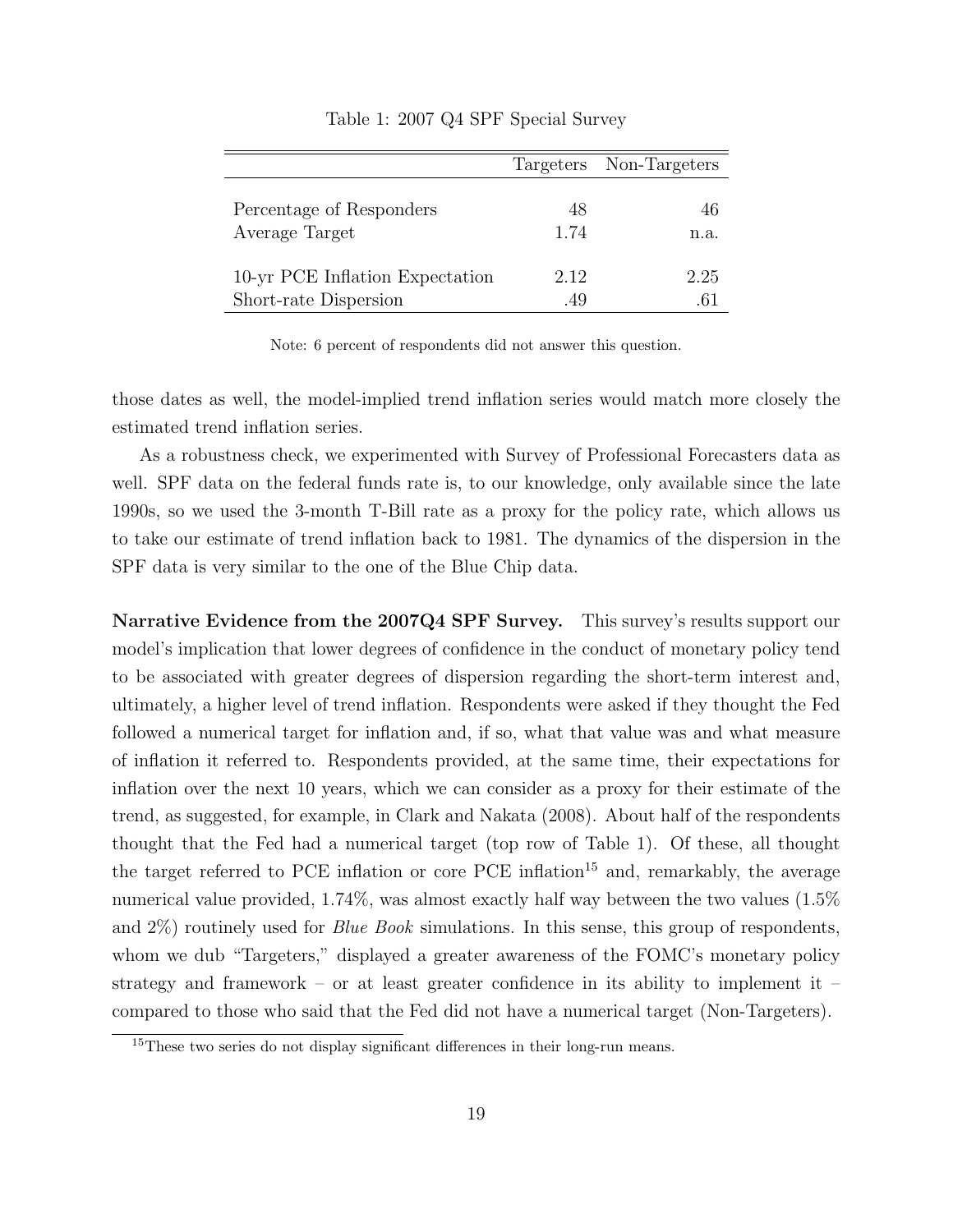Based also on the respondents' comments, it seems fair to conclude that, while the fact that policymakers aimed at low and stable inflation was well understood, there emerged varying degrees of confidence in the extent to which this goal could be achieved. Targeters expected inflation over the next 10 years to be on average .4 percent above their stated target. It is interesting to notice that Non-Targeters expected inflation to be even higher than Targeters (third row of Table 1) over the next ten years, and also displayed a higher degree of disagreement on the short rate than Targeters (bottom row of Table 1).

Even though the  $2007Q4$  set of special questions was a one-off event<sup>16</sup> and the limited number of respondents makes it difficult to find statistically significant differences, the evidence from this survey stacks up nicely with our model. In particular, lower confidence in the conduct of monetary policy is clearly related to higher dispersion of the short-term forecasts, as well as a higher expectated long-run inflation.

### 4 Optimal Monetary Policy

In our simple economy the policy implemented by equation (1) would be optimal, if the policymaker measured the natural rate accurately  $(\sigma_u \to 0)$  and if the private sector had full confidence in this happening  $(\mu = \overline{\mu} = 0)$ .

It is out of question that optimizing policymakers would want to reduce the error component in their measure of the natural rate as much as possible and increase the degree of confidence as much as possible. The interesting question is: what happens if, despite the obvious advances in transparency and communication that occurred over the last few decades, there are limits to the degree to which ambiguity regarding the policy rule can be reduced? The natural rate, for instance, is inherently unobserved and, as Hachem and Wu (2016) point out, a degree of heterogeneity in expectations can survive even in the face of increased transparency. Here we explore optimal rules for these scenarios.

Our first set of results characterizes, under relatively general conditions, policy rules that attain the best of possible worst-case steady-state welfare levels – a concept we will refer to as steady-state optimality. Steady-state optimality is very often disregarded in the analysis of optimal policy set-ups because, in the absence of ambiguity, zero inflation and the optimal subsidy deliver the first-best allocation, independent of the values of the other parameters.

<sup>&</sup>lt;sup>16</sup> Another one-off set of questions were included in a 2012 SPF survey, which was administered right after the announcement of the target. The questions do not map exactly into those we discuss here, but the idea that different agents display varying degrees of confidence in the conduct of monetary policy emerges from that survey as well.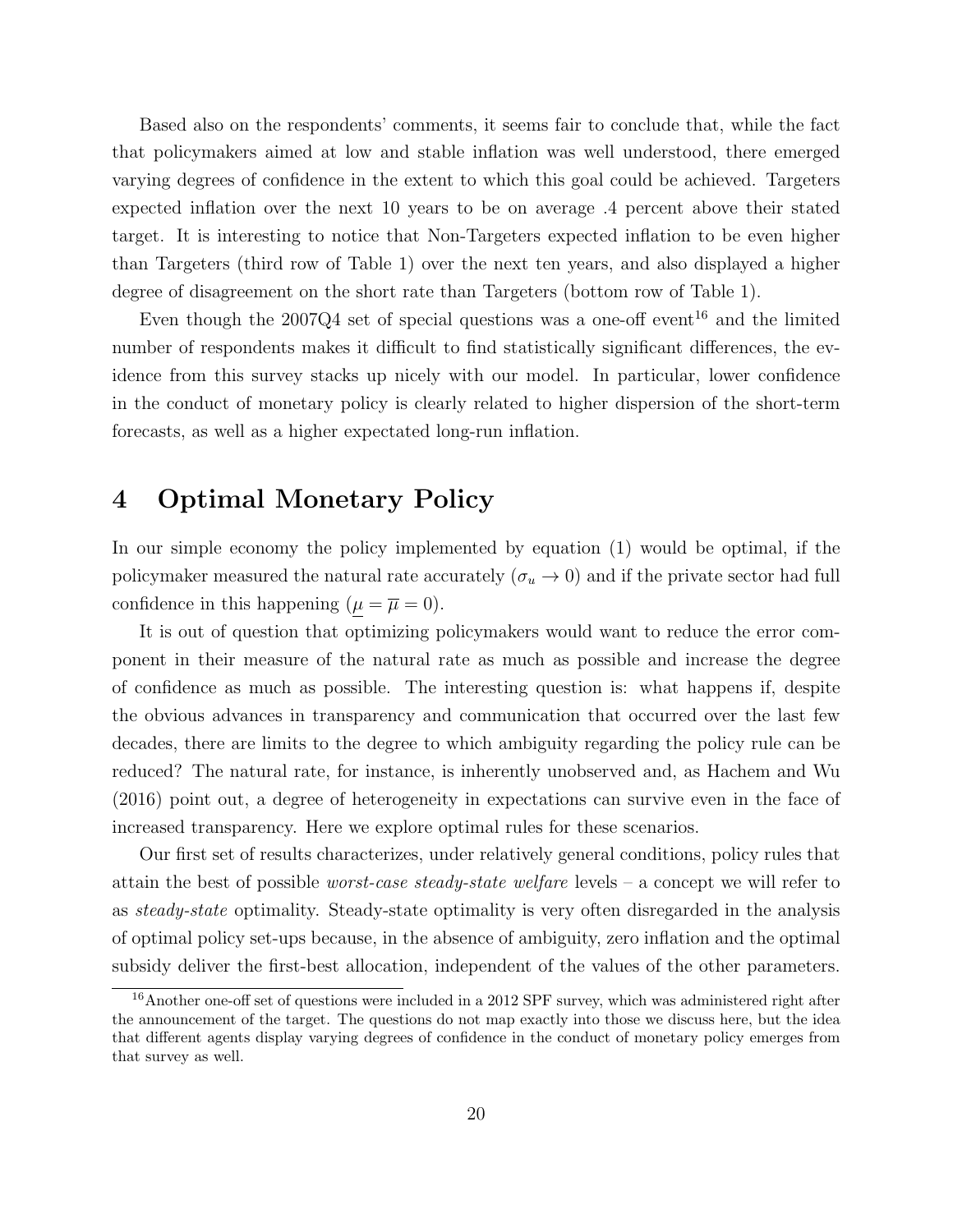We will show how, in our setting, the degree of policy responsiveness to deviations of inflation from target plays a critical role, instead.

More common (Schmitt-Grohé and Uribe, 2007, providing one of the earliest examples) are, on the other hand, rankings of monetary policy rules based on their cyclical performance - we refer to this as *dynamic* optimality. Extensive numerical exercises are typically the only way to rank a host of alternative policy rules. Here we will, rather, focus on a particular parametrization for which a precise characterization can be derived.

Steady-State Optimality. Our main optimal policy result characterizes the optimal monetary policy rule when ambiguity cannot be completely eliminated. As can be seen in equation (16), as  $\phi \to \infty$ , steady state approaches first best. However, as Schmitt-Grohé and Uribe (2007) point out, values of  $\phi$  above around 3 are impractical. Hence, we will work under the assumption that values  $\phi$  can take are bounded.

**Proposition 4.1.** Given the economy described in Section 2, a small  $\overline{\mu} > 0$ ,  $\mu = -\overline{\mu}$  and  $\phi \leq \phi \leq \overline{\phi}$ , the following rule

$$
R_t = R_t^* \Pi_t^{\phi} \tag{18}
$$

 $\Box$ 

where  $R_t^* = R_t^n e^{\delta^*(\overline{\mu}, \overline{\phi}, \cdot)}$  and  $0 < \delta^*(\overline{\mu}, \overline{\phi}, \cdot) < \overline{\mu}$ , is steady-state optimal in its class.

Proof. See Appendix B.4

We can summarize the result by saying that the central bank needs to be more *hawkish*, because it is optimal respond as strongly as it possibly can to inflation and to increase the monetary policy rule's intercept. The overly tight policy stance that Chairman Volcker followed in 1982 (see Goodfriend 2005, p. 248) can be better appreciated from the perspective of this result. In an economy in which ambiguity about policy was rampant, it was optimal to tighten above and beyond what the business cycle conditions (captured by the natural rate and inflation in our model economy) would seem to dictate.

To understand our result it is important to note that both high  $\phi$  and positive  $\delta$  reduce the wedge between steady-state inflation and the target, thus increasing welfare. The slope coefficient  $\phi$  reduces the effects of ambiguity on inflation, because, even if the worst-case interest rate tends to drive inflation away from target, this effect is mitigated by a more forceful response by the policymaker to any deviation from the target.

The optimal intercept is higher than the natural rate, because, as inflation is inefficiently high in the presence of ambiguity, the central bank would like to tighten more. The only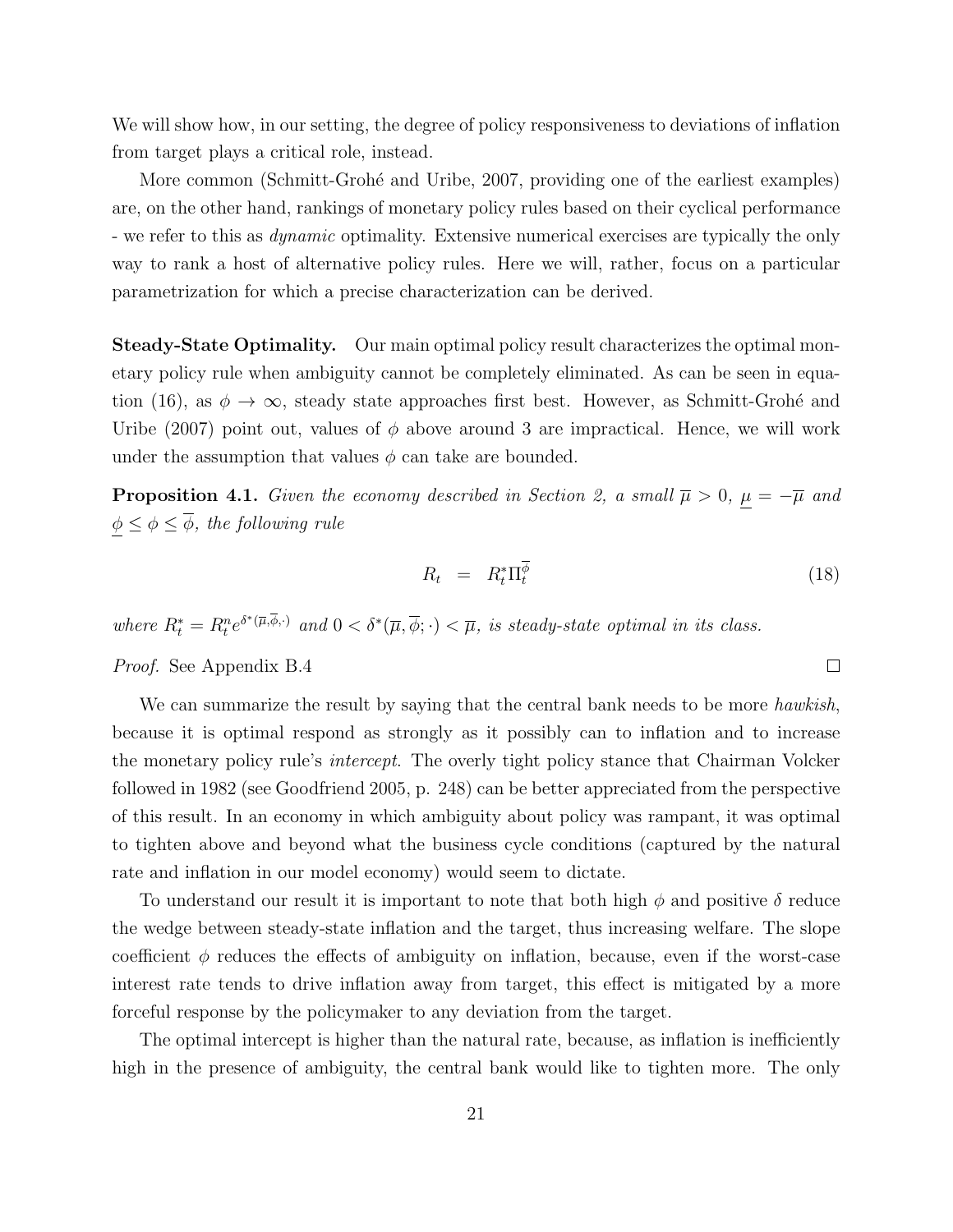other way it can do so, given the upper bound on  $\phi$ , is by increasing the intercept of its policy rule. In doing so, though, it faces a limit. If it increases the intercept too much the worst case will switch. In particular, consider a *naïve* policymaker who realizes the private sector is systematically underestimating its policy rate by  $\bar{\mu}$ . Its response could amount to systematically setting rates higher than its standard policy rule would predict by the same amount  $\overline{\mu}$ . If agents did not evaluate welfare in the worst-case scenario when making their decisions, this policy action would implement first best. In our setting, though, ambiguityaverse agents would realize that the worst-case scenario has become one in which interest rates are too high and steady state inflation would end up falling below target. The level of  $\delta$  that maximizes worst-case welfare is positive but strictly smaller than  $\bar{\mu}$ . This captures the idea that the policymaker can do better than blindly following the policy rule that would be optimal in the absence of ambiguity, yet he or she has to ensure that the policy is not as tight so as to make agents fear excessive tightening more than a looser than optimal policy.

The previous result applies under the assumption that the interval over which agents are ambiguous is symmetric  $(\mu = -\overline{\mu})$ . The data suggests symmetry is a reasonable approximation at most times, yet it is worth asking ourselves what would happen if the interval was not symmetric, in particular if  $|\mu| << |\overline{\mu}|$  to the point where  $\mathbb{V}(\mu, \cdot) > \mathbb{V}(\overline{\mu}, \cdot)$ , as in recent years.

**Corollary 4.1.** Given the setup in Proposition 4.1 except for the fact that  $|\mu| \ll |\overline{\mu}|$ , so that  $\mathbb{V}(\mu, \cdot) > \mathbb{V}(\overline{\mu}, \cdot),$  then

$$
R_t = R_t^* \Pi_t^{\phi} \tag{19}
$$

where  $R_t^* = R_t^n e^{\delta^*(\underline{\mu}, \overline{\mu}, \overline{\phi}, \cdot)}$  and  $-\overline{\mu} < \delta^*(\underline{\mu}, \overline{\mu}, \overline{\phi}, \cdot) < 0$ , is steady-state optimal in its class.

Proof. See Appendix B.3

This corollary highlights the different roles played by  $\phi$  and  $\delta$ . Higher  $\phi$  always tends to bring trend inflation closer to target, so it is always optimal to increase  $\phi$  as much as possible, irrespective of whether trend inflation is above or below target. As for the policy rule intercept, however, when the worst-case level of inflation is below target, it is optimal for  $R_t^*$  to be lower than the natural rate to generate inflationary pressures that would push inflation up towards its target.

Dynamic Optimality. Evaluating the dynamic properties of alternative policy functions requires a policy-rule independent welfare criterion. Coibion, Gorodnichenko and Wieland

 $\Box$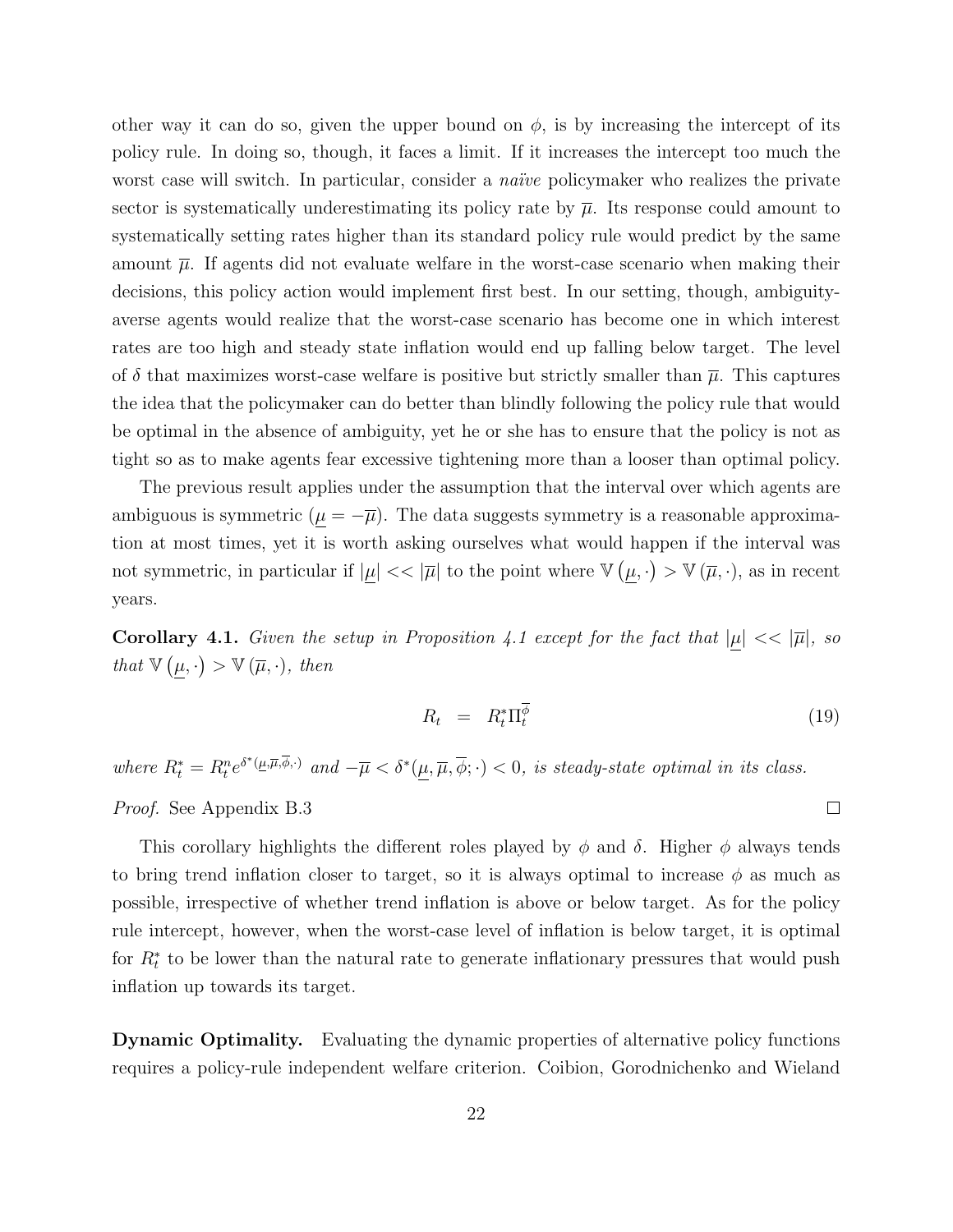(2012) showed that reducing the variance of inflation and the output gap enhances welfare even in an economy with trend inflation<sup>17</sup>.

Under a particular calibration, we can analytically prove that the policy rule in equation (18) is also dynamically optimal.

Result 4.1. If leisure enters the felicity function linearly, the degree of ambiguity is sufficiently small and shocks to its level are i.i.d., it can be proven that equation  $(18)$  is:

- i. dynamically optimal in its class
- ii. can reduce the variability of the output gap and inflation around their worst-case steadystate as much as any other generic rule for a suitably high level of  $\phi$ .

Proof. See Appendix B.4

The restrictions on the parametrization enable us to show analytically that the coefficients governing the responses of the output gap and inflation are decreasing (in absolute value) in φ. Hence, setting  $φ = φ$  minimizes the variability of inflation and the output gap to shocks to  $\varepsilon$  and to  $\overline{\mu}$ , while the presence of the natural rate in the monetary policy rule prevents TFP shocks from having any effect on deviations of inflation and the output gap from their worst-case steady state levels. Moreover, as  $\overline{\phi}$  grows, the response coefficients tend to zero.

Numerical exercises (Schmitt-Grohé and Uribe, 2007) show that setting  $\phi$  to the highest possible value is optimal under a variety of rule configurations, so the applicability of our result is in practice much wider than the simple case for which we can demonstrate the result analytically.<sup>18</sup>

The main message is that, for a given steady state, the dynamic implications of our model mimic those found in the literature. Selecting the best possible stead-state, however, is not trivial. In particular, the fact that the private sector does not have full confidence in the conduct of monetary policy makes blindly tracking the natural rate of interest suboptimal. It calls, instead, for an intercept of the policy rule that leans against the private sectors distorted expectations.

 $\Box$ 

 $17$ The main differences relative to standard quadratic loss function (Woodford, 2003) are 1) that a constant term, capturing steady state welfare losses, enters the welfare criterion and 2) that the level of trend inflation affects the weights at which inflation and output gap stabilization are optimally traded off.

<sup>&</sup>lt;sup>18</sup>Schmitt-Grohé and Uribe (2007), find that if they removed the upper limit on the coefficient on inflation in their optimal-rule experiment, they would end up with and inflation coefficient in excess of 300, although the welfare implications are not much different from those derived under  $\phi = 3$  according to their analysis.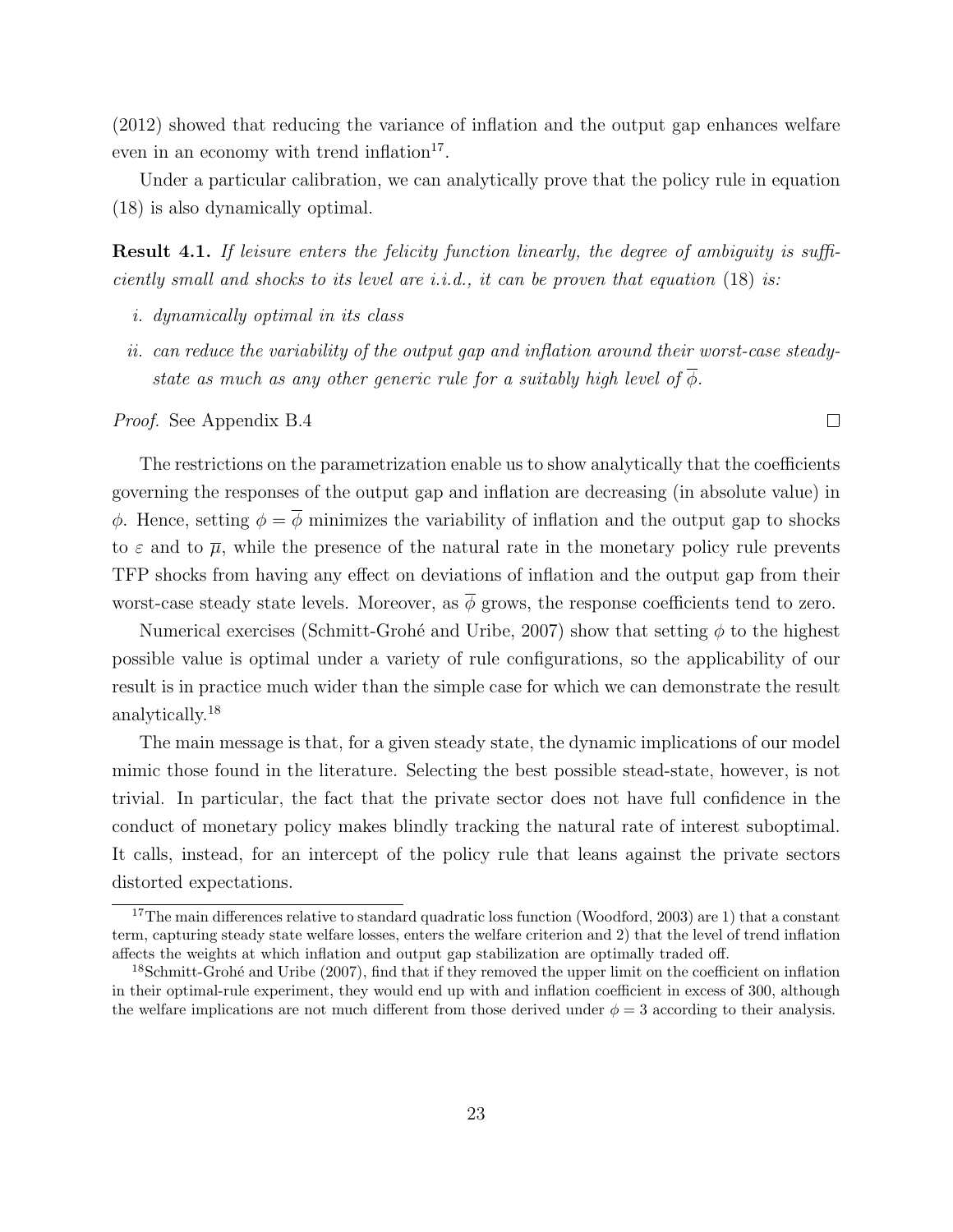## 5 Conclusions

We develop a model that features ambiguity-averse agents and ambiguity regarding the conduct of monetary policy, but is otherwise standard. We show that the presence of ambiguity has far-reaching effects, also in steady state. In particular, the model can generate trend inflation endogenously. Trend inflation has three determinants in our model: the inflation target, the strength with which the central bank responds to deviation from the target and the degree of private sector confidence about the monetary policy rule.

Based on a calibration of ambiguity that matches the interdecile dispersion of the Blue Chip nowcasts of the current quarter's federal funds rate, our model can explain the disinflation of the 80s and 90s as resulting from an increase in the private sector's confidence in their understanding of monetary policy, rather than from changes in target inflation. We can also match the fall in trend inflation since 2009-2010 as an effect of the zero lower bound on interest rates. The bound sets a floor to the distortion of the interest rate and makes the worst-case scenario shift from one in which agents fear that the interest rate will be set too low, to one in which they fear it will be set to high. Agents base their consumptions-saving decisions on a distorted rate that is too high and will therefore end up facing low inflation.

We also study the optimal monetary policy implications of operating in a world where some Knightian uncertainty is unavoidable. In our model economy, the parameter governing the response of the policy rate to inflation deviations from target  $(\phi)$  reduces the effects and the cost of ambiguity and we can show it is optimal for policymakers to set it to the highest feasible value. Moreover, it is optimal for policymakers to lean against the agents' pessimistic expectations by increasing the policy rule intercept when the agents' worst-case expectation corresponds to overly loose policy. Viceversa, when the worst-case policy scenario is one in which policy might turn out to be too tight, it is optimal for the policymaker to set a policy rate that is lower than the one the rule would dictate in thee absency of ambiguity. In so doing, though, policymakers face a limit which can be ultimately traced back to the private sector's lack of full confidence. As a result the first-best steady state cannot be attained for a finite level of  $\phi$  in the presence of ambiguity.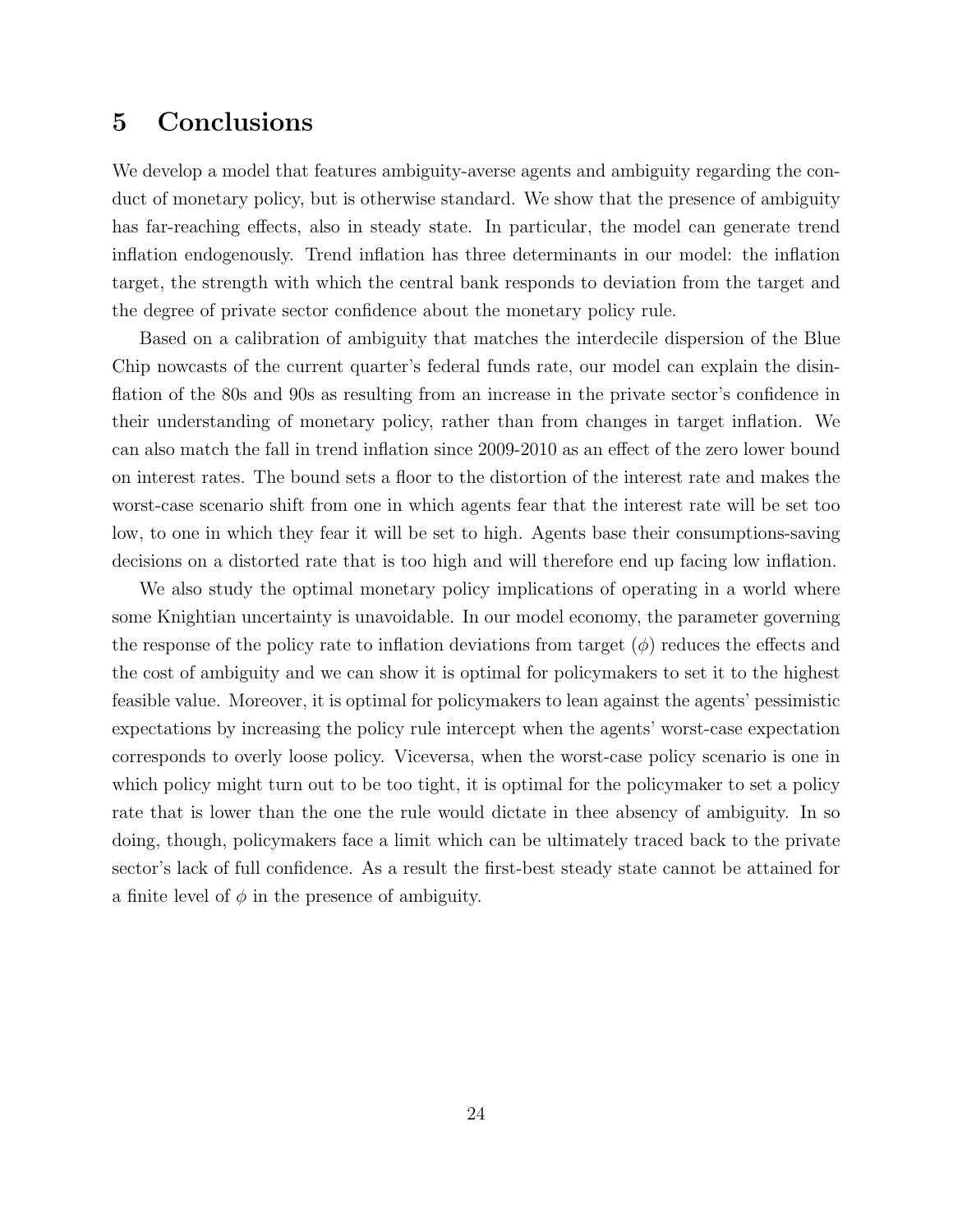## References

- [1] Ascari, G. and T. Ropele, 2009. "Trend Inflation, Taylor Principle, and Indeterminacy," Journal of Money, Credit and Banking, vol. 41(8), 1557-1584.
- [2] Ascari, G. and A. Sbordone, 2014. "The Macroeconomics of Trend Inflation," Journal of Economic Literature, vol. 52(3), 679-739.
- [3] Baqaee, D.R., 2015."Asymmetric Inflation Expectations, Downward Rigidity of Wages and Asymmetric Business Cycles," Discussion Papers 1601, Centre for Macroeconomics (CFM).
- [4] Benigno, P. and L. Paciello, 2014. "Monetary policy, doubts and asset prices," Journal of Monetary Economics, 64(2014), 85-98.
- [5] Bernanke B.S., 2007. "Federal Reserve Communications." Speech at the Cato Institute 25th Annual Monetary Conference, Washington, D.C.
- [6] Blinder, A.S. 1998. Central Banking in Theory and Practice. The MIT Press, Cambridge MA.
- [7] Calvo, G. A., 1983. "Staggered prices in a utility-maximizing framework," Journal of Monetary Economics, Elsevier, vol. 12(3), pages 383-398.
- [8] Clark, T.E. and T. Doh, 2014. "Evaluating Alternative models of Trend Inflation." International Journal of Forecasting 30 (3), 426-448
- [9] Clark, T.E. and T. Nakata, 2008. "Has the behavior of inflation and long-term inflation expectations changed?," Economic Review, Federal Reserve Bank of Kansas City, issue Q I, pages 17-50.
- [10] Cogley, T. and T.J. Sargent, 2008. "Anticipated Utility And Rational Expectations As Approximations Of Bayesian Decision Making," International Economic Review, vol. 49(1), pages 185-221, 02.
- [11] Cogley, T. and T.J. Sargent, 2002. "Evolving Post World War II U.S. Inflation Dynamics." In NBER Macroeconomics annual 2001, edited by B.S. Bernanke and K. Rogoff, 331-338, MIT press.
- [12] Cogley, T. and A. Sbordone, 2008. "Trend Inflation, Indexation, and Inflation Persistence in the New Keynesian Phillips Curve." American Economic Review, 98(5):2101-26.
- [13] Coibion, O., Y. Gorodnichenko and J. Wieland, 2012. "The Optimal Inflation Rate in New Keynesian Models: Should Central Banks Raise Their Inflation Targets in Light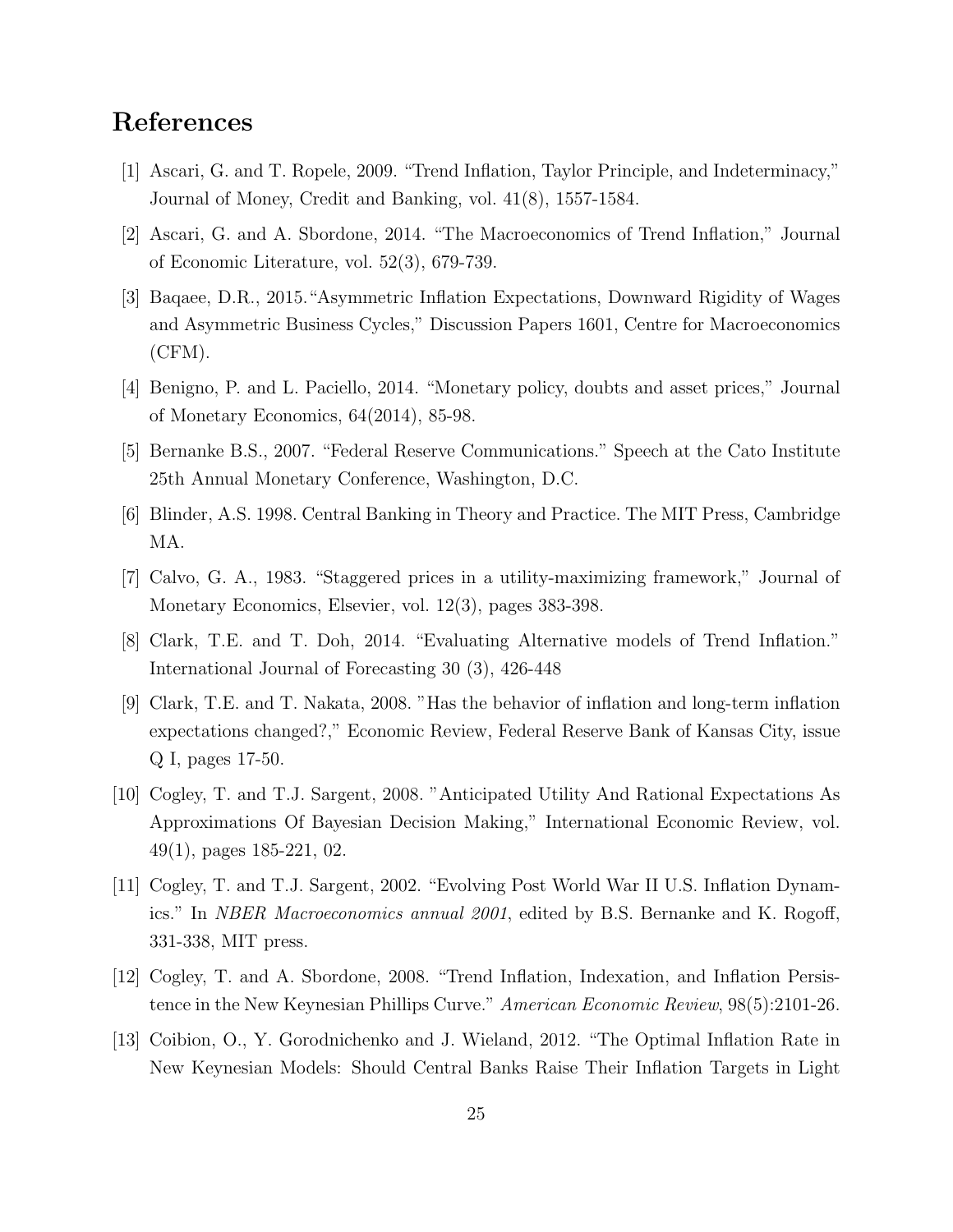of the Zero Lower Bound?," Review of Economic Studies, Oxford University Press, vol. 79(4), pages 1371-1406

- [14] Del Negro, M., M.P. Giannoni and F. Schorfheide, 2015. "Inflation in the Great Recession and New Keynesian Models," American Economic Journal: Macroeconomics, American Economic Association, vol. 7(1), pages 168-96, January
- [15] Del Negro, M. and S. Eusepi, 2011. "Fitting observed inflation expectations," Journal of Economic Dynamics and Control, Elsevier, vol. 35(12), pages 2105-2131.
- [16] Ehrmann, M., S. Eijffinger and M. Fratzscher, 2012. "The Role of Central Bank Transparency for Guiding private Sector Forecasts," Scandinavian Journal of Economics, 114(3),1018-1052.
- [17] Epstein, L.G. and M. Schneider, 2003. "Recursive multiple-priors," Journal of Economic Theory, Elsevier, vol. 113(1), pages 1-31.
- [18] Galí, J. 2008. Monetary Policy, Inflation, and the Business Cycle: An Introduction to the New Keynesian Framework, Princeton University Press.
- [19] Gilboa, I. and D. Schmeidler, 1989. "Maxmin expected utility with non-unique prior," Journal of Mathematical Economics, Elsevier, vol. 18(2), pp. 141-153
- [20] Goodfriend, M., 2005. "The Monetary Policy Debate Since October 1979: Lessons for Theory and Practice." Federal Reserve Bank of St. Louis Review, March/April 2005, 87(2, Part 2), pp. 243-62.
- [21] Hachem, K. and J.C. Wu, 2016. "Inflation Announcements and Social Dynamics." Chicago Booth Research Paper No. 13-76.
- [22] Hansen, L.P. and T. J. Sargent, 2007. Robustness. Princeton University Press.
- [23] Ilut, C. and M. Schneider, 2014. "Ambiguous Business Cycles," American Economic Review, American Economic Association, Vol. 104(8), pp. 2368-99.
- [24] Kreps, D.M., 1998. "Anticipated Utility and Dynamics Choice." In Frontiers of Research in Economic Theory: The Nancy L. Schwartz Memorial Lectures 1983-1997, edited by D.P. Jacobs, E. Kalai and M.I. Kamien, 242-74. Cambridge University Press
- [25] Lindsey, D.E., 2003. A Modern History of FOMC Communication: 1975-2002, Board of Governors of the Federal Reserve System.
- [26] Premaratne, G. and A.K. Bera, 2015. "Adjusting the tests for skewness and kurtosis for distributional misspecifications," Communications in Statistics – Simulation and Computation, http://dx.doi.org/10.1080/03610918.2014.988254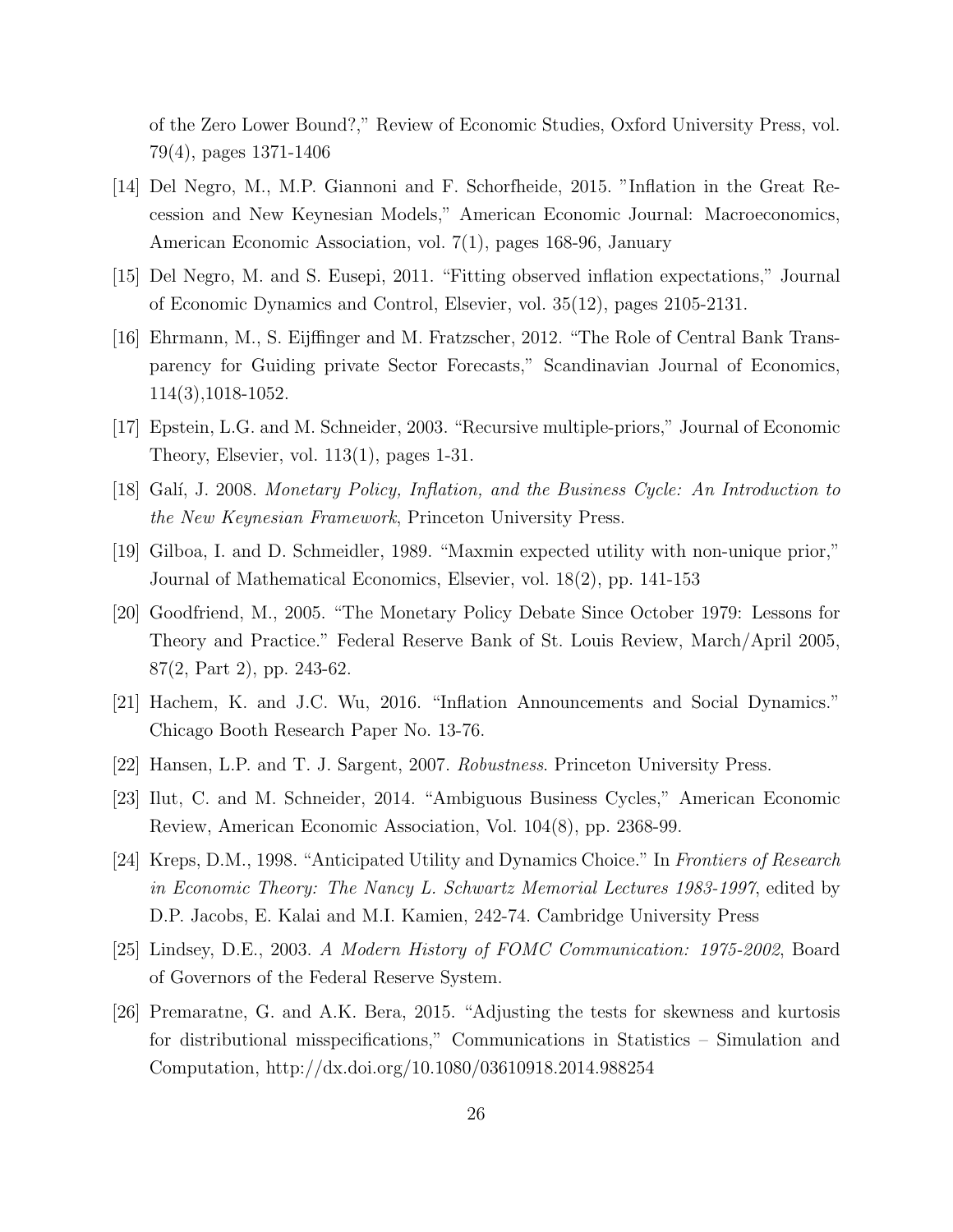- [27] Schmitt-Grohe, S. and M. Uribe, 2007. "Optimal simple and implementable monetary and fiscal rules," Journal of Monetary Economics, Elsevier, vol. 54(6), pages 1702-1725.
- [28] Stock, J.H. and M.W. Watson, 2007. "Why Has U.S. Inflation Become Harder to Forecast?," Journal of Money, Banking and Credit, Vol. 39, No. 1.
- [29] Swanson, E.T., 2006. "Have Increases in Federal Reserve Transparency Improved Private Sector Interest Rate Forecasts?," Journal of Money Credit and Banking, vol. 38(3), pp. 791-81.
- [30] Taylor, J.B., 1993. "Discretion versus Policy Rules in Practice," Carnegie-Rochester Conference Series on Public Policy 39: 195214.
- [31] Woodford, M., 2003. Interest and Prices: Foundations of a Theory of Monetary Policy. Princeton University Press.
- [32] Yun, T. 2005. "Optimal Monetary Policy with Relative Price Distortions,"American Economic Review, American Economic Association, vol. 95(1), pages 89-109.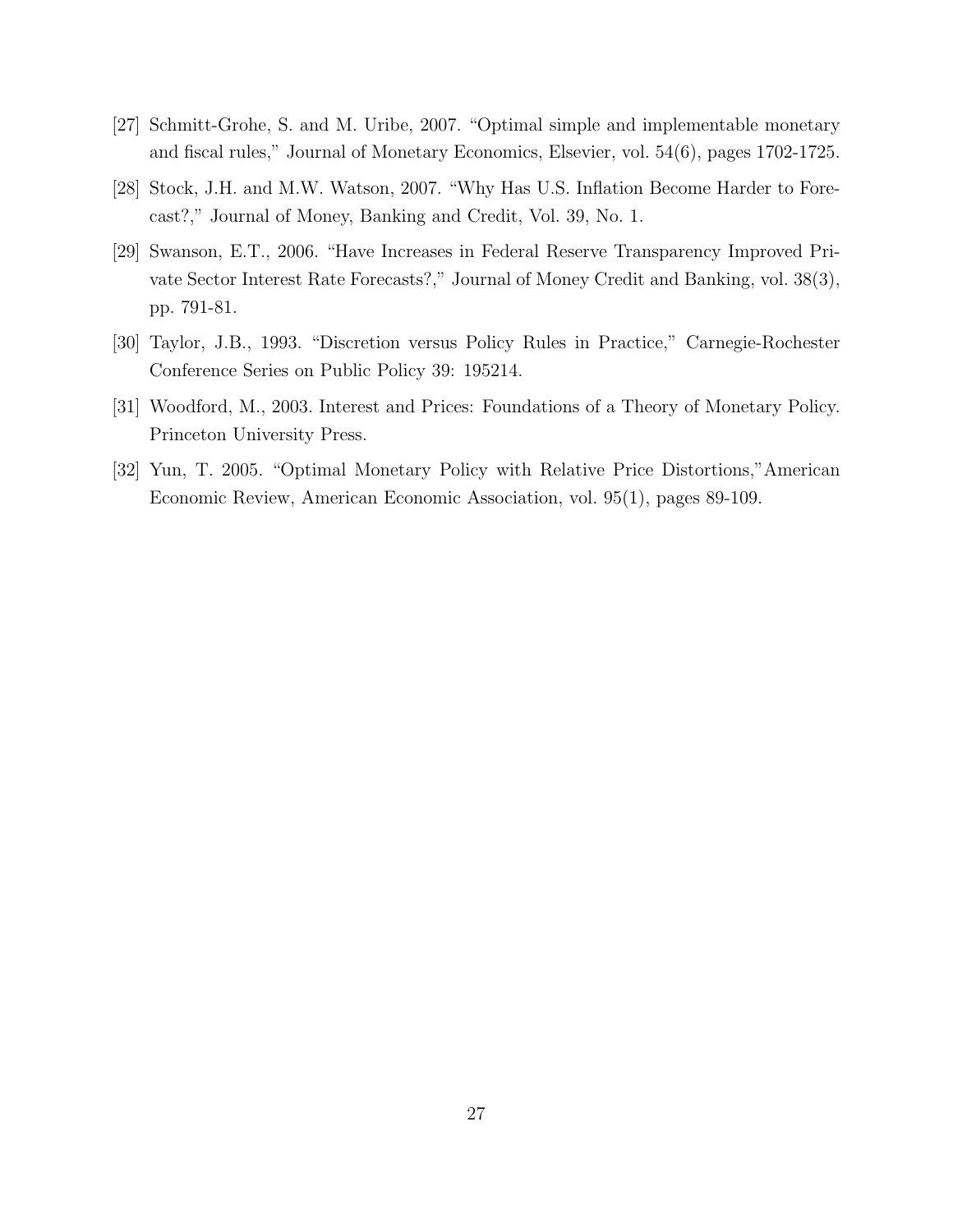### Appendix

### A Proofs of Steady State Results

**Proof of Result 2.1.** In steady state, equation 8 becomes:

$$
\frac{1}{C} = \frac{\beta \frac{1}{\beta} e^{\mu} \Pi^{\phi}}{C\Pi} \tag{20}
$$

where  $\frac{1}{\beta}$  is the steady state value for the natural rate of interest. Simplifying and rearranging delivers equation (16). The second part follows immediately.  $\Box$ 

**Proof of Proposition 2.1.**  $\mathbb{V}(\mu, \cdot)$ , as defined in equation (35), is continuously differentiable around zero. Direct computation, or noting that the first-best allocation is attained in our model when  $\mu = 0$ , shows that  $\frac{\partial \mathbb{V}(\mu, \cdot)}{\partial \mu} = 0$ . Direct computation also delivers:

$$
\frac{\partial^2 \mathbb{V}(\mu, \cdot)}{\partial \mu^2} \bigg|_{\mu=0} = -\frac{\theta \left( (\beta - 1)^2 \theta + \epsilon (\beta \theta - 1)^2 (1 + \psi) \right)}{(1 - \beta)(\theta - 1)^2 (\beta \theta - 1)^2 (\phi - 1)^2 (1 + \psi)} \tag{21}
$$

All the terms are positive given the minimal theoretical restrictions we impose, hence the second derivative is strictly negative, which completes the proof of parts i. and ii.. Direct computation shows that the third derivative evaluated at  $\mu = 0$  can be expressed as:

$$
\left. \frac{\partial^3 \mathbb{V}\left(\mu, \cdot\right)}{\partial \mu^3} \right|_{\mu=0} = \frac{\epsilon(2\epsilon - 1)\theta(1+\theta)}{(1-\beta)(1-\theta)^3(\phi-1)^3} + \mathcal{R}(\beta) \tag{22}
$$

Where, given our parameter restrictions, the first term on the RHS is positive and  $\mathcal{R}(\beta)$  is a term in  $\beta$  such that  $\lim_{\beta \to 1^-} \mathcal{R}(\beta) = 0$ . Hence,  $\lim_{\beta \to 1^-} \frac{\partial^3 \mathbb{V}(\mu, \cdot)}{\partial \mu^3}$  $\overline{\partial\mu^3}$  $\bigg|_{\mu=0}$  $= +\infty$ .

Moreover, ∂  $\int \partial^3 \mathbb{V}(\mu,\cdot)$  $\overline{\partial\mu^3}$  $\bigg|_{\mu=0}\bigg)$  $\partial\beta$  exists, which ensures continuity of the third derivative in  $\beta$ . Hence the third derivative is positive for any  $\beta$  sufficiently close to but below unity.

A third-order Taylor expansion around zero can be used to show that, for a generic small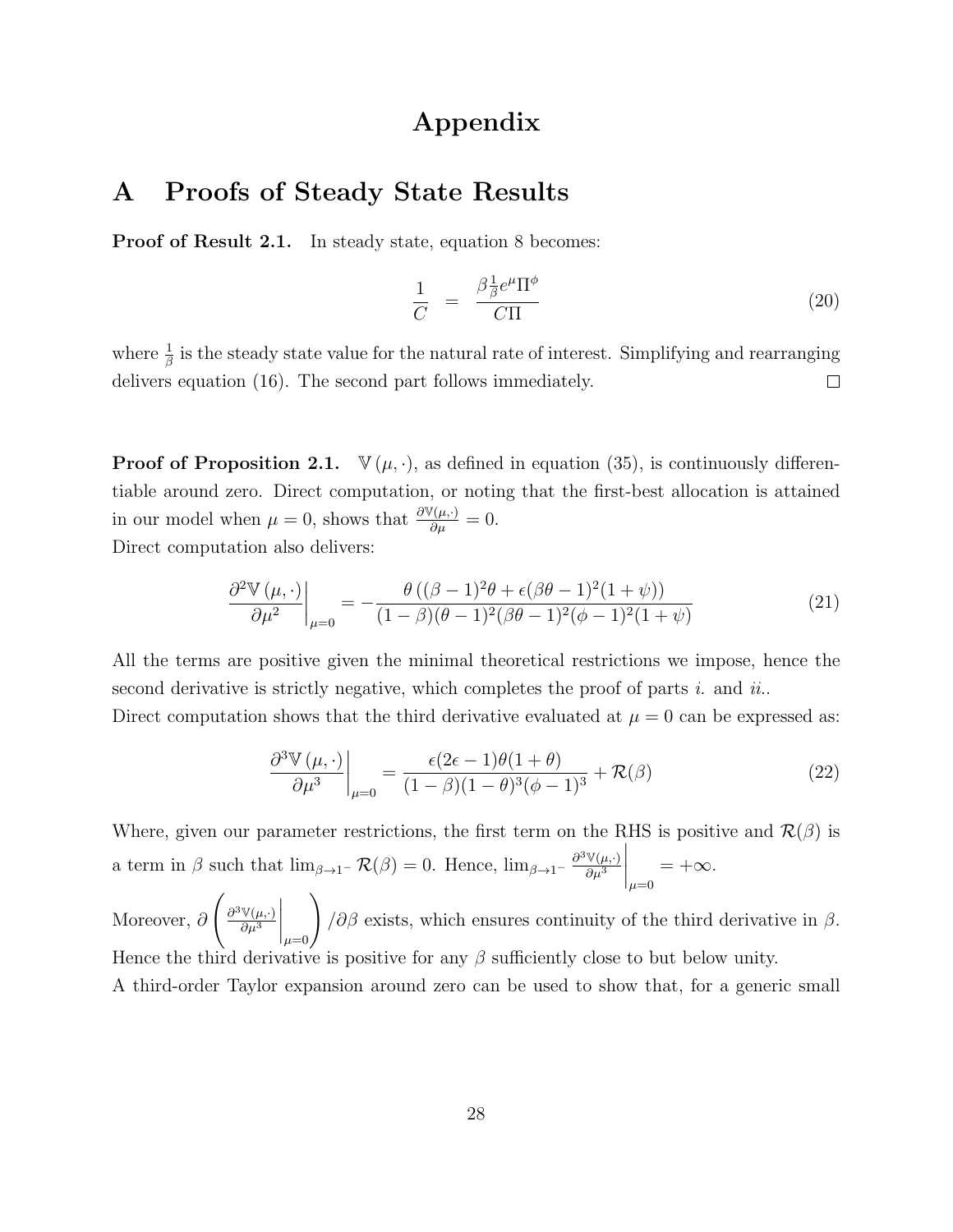but positive  $\mu_0$ :

$$
\mathbb{V}(\mu_0, \cdot) - \mathbb{V}(-\mu_0, \cdot) = \frac{\partial^3 \mathbb{V}(\mu, \cdot)}{\partial \mu^3} \bigg|_{\mu=0} \frac{2\mu_0^3}{6} + o(\mu_0^4) > 0,
$$
\n(23)

So the steady state value function attains a lower value at  $-\mu_0$  than it does at at  $+\mu_0$ . This, combined with the absence of internal minima, delivers our result under symmetry  $(\underline{\mu}=-\overline{\mu}).$  $\Box$ 

## B Optimal Policy

We start off by proving two lemmas which we will then use to prove the main optimal-policy results.

#### B.1 Two Useful Lemmas

**Lemma B.1.** While parameter values are in the intervals defined in Proposition 2.1 and  $\overline{\mu}$ is a small positive number, given any pair  $(\mu, \phi) \in [-\overline{\mu}, 0) \times (1, \infty)$ , for any  $\mu' \in [\mu, 0)$  there exists  $\phi' \in (1, \infty)$  such that:

$$
\mathbb{V}(\mu, \phi') = \mathbb{V}(\mu', \phi)
$$

And  $\phi' \geq \phi$  iff  $\mu' \geq \mu$ . A corresponding equivalence holds for  $\mu \in (0, \bar{\mu}]$ .

*Proof.* Inspection reveals that  $\mu$  and  $\phi$  only enter steady-state welfare through the steadystate inflation term  $\Pi(\mu, \cdot) = e^{\frac{\mu}{1-\phi}}$ . It follows immediately that, for a given  $\mu', \phi' = 1 + \frac{(\phi-1)\mu}{\mu'}$ implies that  $(\mu, \phi')$  is welfare equivalent to  $(\mu', \phi)$ .  $(\mu, \mu') \in [\mu, 0) \times [\mu, 0)$  ensures that  $\mu' \cdot \mu > 0$ and so  $\phi' \in (1,\infty)$  for any  $\phi > 1$ . The inequalities follow immediately from the definition of  $\phi'$  given above and the fact that both  $\mu$  and  $\mu'$  are both negative.

A similar argument would go through for  $(\mu, \mu') \in (0, \overline{\mu}] \times (0, \overline{\mu}]$ .  $\Box$ 

**Lemma B.2.** Assuming that  $\mathbb{V}(\mu, \cdot)$  takes only real values over some interval  $(\underline{m}, \overline{m})$ , is continuously differentiable, strictly concave and attains a finite maximum at  $\mu = \mu_0 \in (\underline{m}, \overline{m});$ if  $\phi$  is fixed and  $\overline{m} > \overline{\mu} > 0 > \underline{\mu} > -\overline{m}$ , then the level of  $\delta$  (entering the economy as a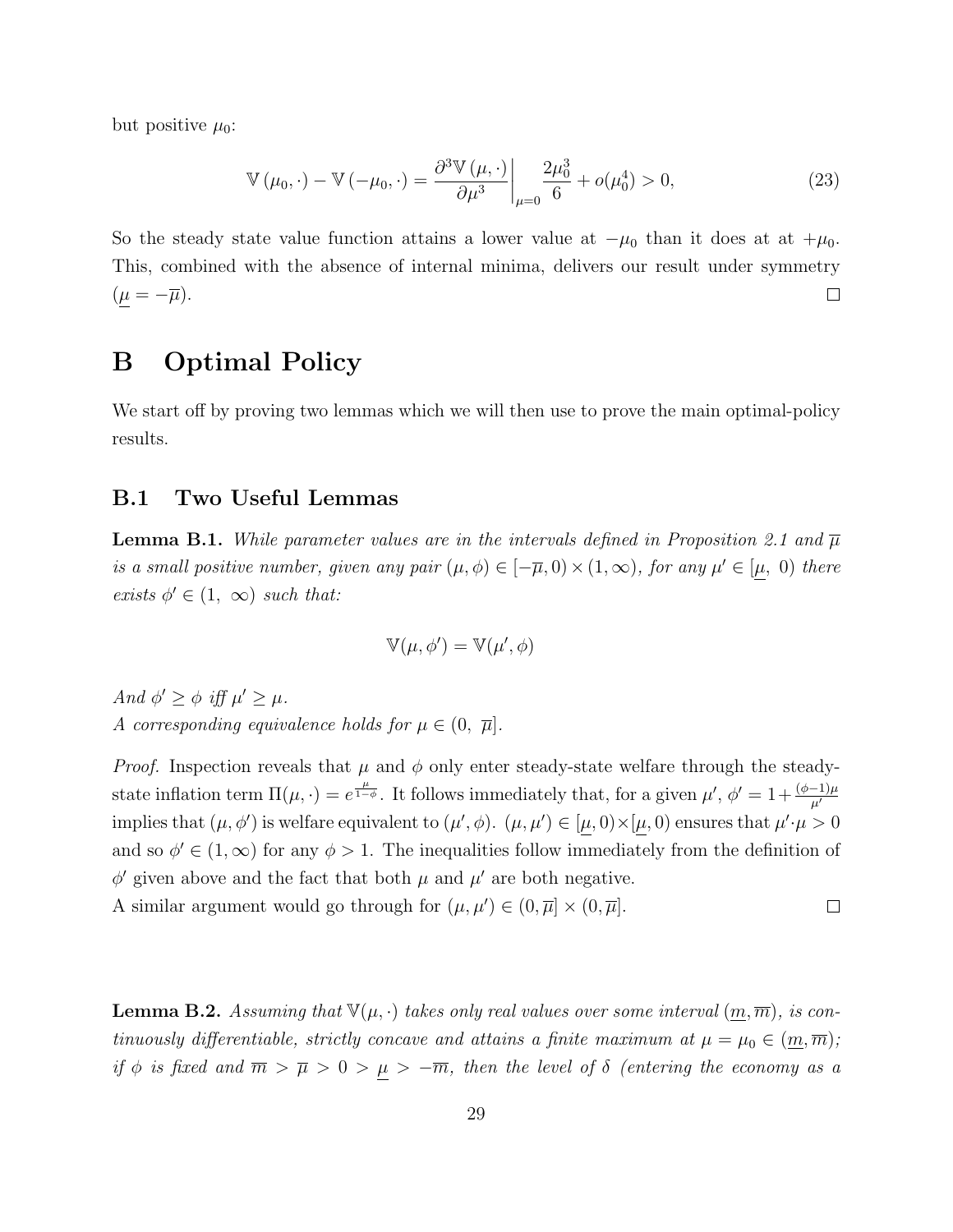constant in the log-linear version of the policy rule) that maximizes worst-case steady-state welfare is implicitly defined as:

$$
\delta^*(\underline{\mu}, \overline{\mu}) : \quad \mathbb{V}\left(\underline{\mu} + \delta^*(\underline{\mu}, \overline{\mu}), \cdot\right) = \mathbb{V}\left(\overline{\mu} + \delta^*(\underline{\mu}, \overline{\mu}), \cdot\right) \tag{24}
$$

Proof. Computing the steady state of the model, it is easy to verify that the only effect of adding a term  $e^{\delta}$  to the policy rule is that steady state inflation becomes:

$$
\Pi\left(\mu,\delta,\cdot\right) = e^{-\frac{\mu+\delta}{\phi-1}}\tag{25}
$$

while all the other steady-state expressions, most notably consumption and hours, as a function of inflation, remain unchanged. Hence, two policy rules delivering the same level of steady state inflation also deliver the same level of steady state welfare. If  $\mathbb{V}_{\delta}$  is the welfare function for this economy, equation (25) shows that  $\mathbb{V}_{\delta}(\mu, \delta, \cdot) = \mathbb{V}(\mu + \delta, \cdot)$ , where the latter is the welfare in our original economy. So we can proceed using  $V$ , whose properties we have estalished.

Having established that, note that strict concavity ensures  $\mu_0$  is the unique maximum. A number of different cases then arise:

- 1.  $\mu_0 \in (\mu, \overline{\mu})$ : then  $\mathbb{V}'(\mu, \cdot) > 0 > \mathbb{V}'(\overline{\mu}, \cdot)$ 
	- a.  $\mathbb{V}(\mu, \cdot) < \mathbb{V}(\overline{\mu}, \cdot)$ . Together with strict concavity this implies that the minimum (or worst-case) over  $[\mu, \overline{\mu}]$  is  $\mu$ . Then there exists a small  $\delta > 0$  such that

$$
\mathbb{V}(\mu,\cdot)<\mathbb{V}(\mu+\delta,\cdot)<\mathbb{V}(\overline{\mu}+\delta,\cdot)<\mathbb{V}(\overline{\mu},\cdot).
$$

So now the worst case  $\mu + \delta$  generates a higher level of welfare. The worst-case welfare can be improved until the second inequality above holds with equality. Continuity ensures such a level of  $\delta^*$  exists. Our assumptions also ensure that  $\mu_0 - \underline{\mu} > \delta^{*19}$ , because if  $\underline{\mu} + \delta = \mu_0$ ,  $\mathbb{V}(\underline{\mu} + \delta) = \mathbb{V}(\mu_0)$  which is a unique maximum so the equality cannot hold. This, in turn ensures that  $\mathbb{V}'(\mu + \delta^*) > 0 > \mathbb{V}'(\overline{\mu} + \delta^*)$ . Hence, any further increase in  $\delta$  would make  $\overline{\mu} + \delta$  the worst case and welfare at the worst-case would fall.

b.  $\mathbb{V}(\mu, \cdot) > \mathbb{V}(\overline{\mu}, \cdot)$ . Together with strict concavity, this implies that the minimum is

<sup>&</sup>lt;sup>19</sup>Clearly  $\mu_0 - \mu > 0$ , since  $\mu_0 > \mu$  in this case.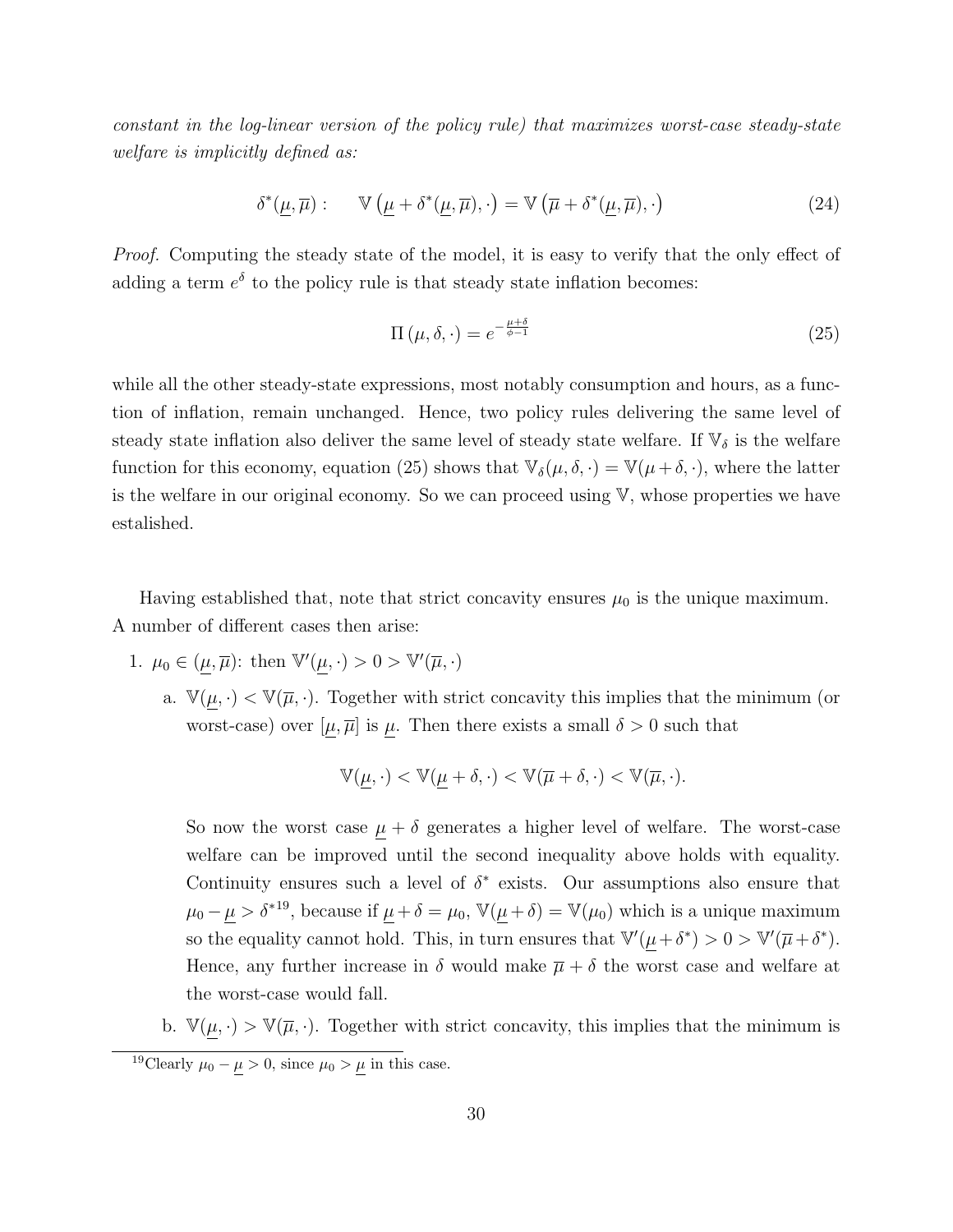attained at  $\overline{\mu}$ . Then there exists a small enough  $\delta < 0$  such that:

$$
\mathbb{V}(\overline{\mu},\cdot) < \mathbb{V}(\overline{\mu}+\delta,\cdot) < \mathbb{V}(\underline{\mu}+\delta,\cdot) < \mathbb{V}(\underline{\mu},\cdot)
$$

By the same arguments as above  $\mu_0 - \overline{\mu} < \delta^* < 0$  makes the second inequality hold with equality and attains the higher level of welfare.

- c.  $\mathbb{V}(\mu, \cdot) = \mathbb{V}(\overline{\mu}, \cdot)$ . Any  $\delta \neq 0$  would lower the worst-case welfare:  $\delta^* = 0$ .
- 2.  $\mu_0 \in [\overline{\mu}, \overline{m})$ . Strict concavity implies that welfare is strictly increasing over  $[\mu, \overline{\mu}]$  and  $\mu$ mimizes welfare over that range. For all  $0\leq \delta \leq \mu_0 - \overline{\mu}$

$$
\mathbb{V}(\underline{\mu},\cdot) \leq \mathbb{V}(\underline{\mu}+\delta,\cdot) < \mathbb{V}(\overline{\mu}+\delta,\cdot) \leq \mathbb{V}(\mu_0,\cdot)
$$

The second inequality will always be strict. For  $\delta$  just above  $\mu_0 - \overline{\mu}$  we fall in case 1a above and  $\delta^*$  can be determined accordingly.

3.  $\mu_0 \in (\underline{m}, \mu]$ . Strict concavity implies that welfare is strictly decreasing over  $[\mu, \overline{\mu}]$  and  $\overline{\mu}$  mimizes welfare over that range. For all  $0 \ge \delta \ge \mu_0 - \mu$ 

$$
\mathbb{V}(\mu_0, \cdot) \ge \mathbb{V}(\mu + \delta, \cdot) > \mathbb{V}(\overline{\mu} + \delta, \cdot) \ge \mathbb{V}(\overline{\mu}, \cdot)
$$

The second inequality will always be strict. For  $\delta$  just below  $\mu_0 - \mu$  we fall in case 1b above and  $\delta^*$  can be determined accordingly.

 $\Box$ 

#### B.2 Proof of Proposition 4.1

The first part of the proof of Lemma B.2 applies here as well, in particular the fact that if we define welfare in the economy in which we allow for  $\delta$  in the Taylor rule  $\mathbb{V}_{\delta}$ , then  $\mathbb{V}_{\delta}(\mu, \delta, \cdot) = \mathbb{V}(\mu + \delta, \cdot)$ , where the latter is the welfare in the original economy.

Having established this, the proof of static optimality proceeds in two steps by first findind the optimal value of  $\phi$  given assumptions on the welfare function and on  $\delta$  and then verifying that for  $\phi$ , the conjectures made in the previous point hold.

i. Suppose that  $\mathbb{V}(-\overline{\mu}+\delta,\cdot)$  corresponds to the worst-case steady-state welfare for some  $\delta \in (0, \overline{\mu})$ , then  $\phi = \overline{\phi}$  maximizes worst-case welfare over  $[\phi, \overline{\phi}]$ .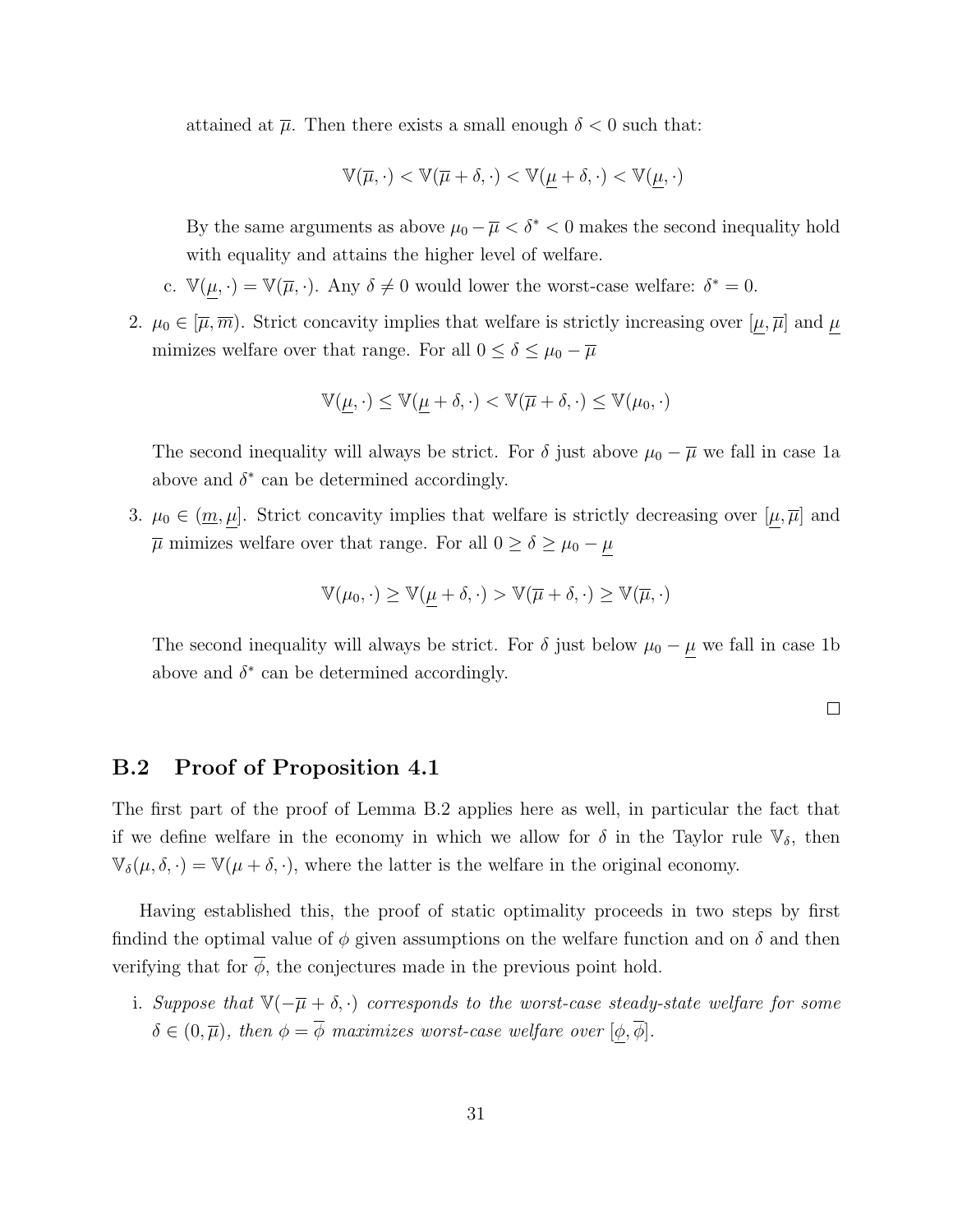Following the same logic as in Lemma B.1, but using the expression in equation (25) for inflation, it is easy to verify that for any  $1 < \phi' < \phi$ , there exists a  $\mu'$  s.t.:

$$
\mathbb{V}\left(\mu^{\prime}+\delta,\phi^{\prime},\cdot\right)=\mathbb{V}\left(-\overline{\mu}+\delta,\overline{\phi},\cdot\right)
$$
 (26)

In particular:

$$
\mu' = -\overline{\mu} \left( \frac{\phi' - 1}{\overline{\phi} - 1} \right) - \delta \left( 1 - \frac{\phi' - 1}{\overline{\phi} - 1} \right) \tag{27}
$$

Given our restrictions, this implies that  $0 > -\delta > \mu' > -\overline{\mu}$ .

In our economy  $\mathbb{V}(0, \cdot)$  corresponds to the maximum, so the argmax  $\mu = -\delta$  (the level of  $\mu$  delivering  $\Pi(\mu, \delta, \cdot) = 1$ . Together with strict concavity (Proposition 2.1), this implies that  $\mathbb{V}()$  strictly increasing for  $\mu < -\delta$ , hence:

$$
\mathbb{V}\left(-\overline{\mu}+\delta,\overline{\phi},\cdot\right) = \mathbb{V}\left(\mu'+\delta,\phi',\cdot\right) > \mathbb{V}\left(-\overline{\mu}+\delta,\phi',\cdot\right)
$$
 (28)

ii.  $0 < \delta^* < \overline{\mu}$  defined by  $\mathbb{V}(-\overline{\mu}+\delta^*, \cdot) = \mathbb{V}(\overline{\mu}+\delta^*, \cdot)$  maximizes worst-case welfare for  $\phi = \overline{\phi}.$ 

Proposition 2.1 guarantees that our welfare function satisfies the assumptions of Lemma B.2 in a neighborhood of zero.

To find the bounds on  $\delta^*$ , note that for  $\bar{\mu} > 0$  and  $\mu = -\bar{\mu}$ , Proposition 2.1 also implies that the maximum  $\mu_0 = 0$  is interior and that  $\mathbb{V}(\mu, \cdot) < \mathbb{V}(\overline{\mu}, \cdot)$ . So, case 1a of the proof of Lemma B.2 applies, which implies that  $\mu_0 - \mu = \overline{\mu} > \delta^* > 0$ . These considerations apply for any  $\phi > 1$ , thus also for  $\phi$ .  $\Box$ 

#### B.3 Proof of Corollary 4.1

Following the same approach as for Proposition 4.1

i. Suppose that  $\mathbb{V}(\overline{\mu}+\delta,\cdot)$  corresponds to the worst-case steady-state welfare for some  $\delta \in (-\overline{\mu}, 0)$ , then  $\phi = \overline{\phi}$  maximizes worst-case welfare over  $[\phi, \overline{\phi}]$ .

For any  $1 < \phi' < \overline{\phi}$ , there exists a  $\mu'$  s.t.:

$$
\mathbb{V}\left(\mu^{\prime}+\delta,\phi^{\prime},\cdot\right)=\mathbb{V}\left(\overline{\mu}+\delta,\overline{\phi},\cdot\right)
$$
\n(29)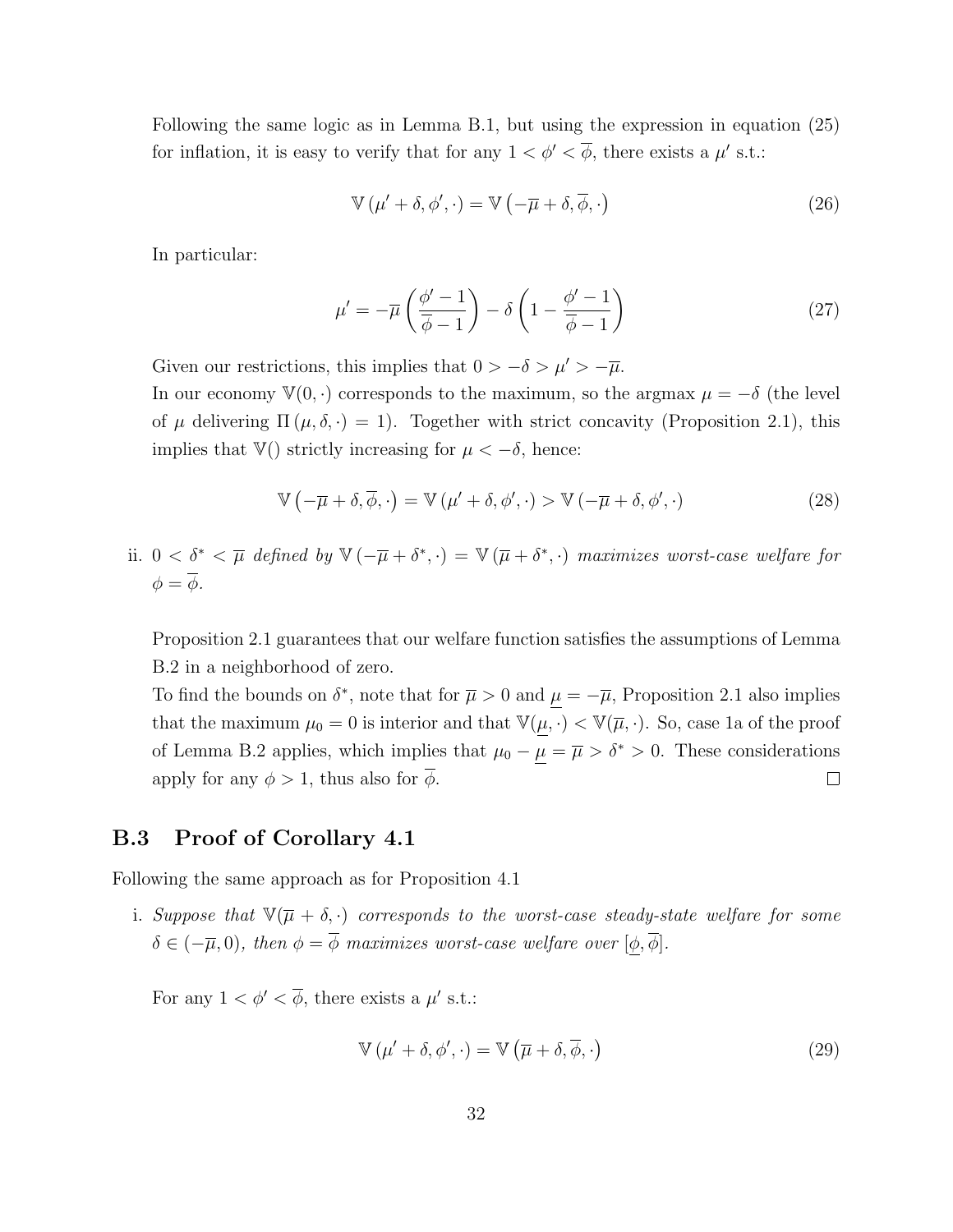In particular:

$$
\mu' = \overline{\mu} \left( \frac{\phi' - 1}{\overline{\phi} - 1} \right) - \delta \left( 1 - \frac{\phi' - 1}{\overline{\phi} - 1} \right) \tag{30}
$$

Given our restrictions, this implies that  $0 < -\delta < \mu' < \overline{\mu}$ .  $\mathbb{V}$ () is strictly decreasing for  $\mu > -\delta$ , hence:

$$
\mathbb{V}\left(\overline{\mu}+\delta,\overline{\phi},\cdot\right)=\mathbb{V}\left(\mu'+\delta,\phi',\cdot\right)>\mathbb{V}\left(\overline{\mu}+\delta,\phi',\cdot\right)
$$
\n(31)

ii.  $0 > \delta^* > -\overline{\mu}$  defined by  $\mathbb{V}(\mu + \delta^*, \cdot) = \mathbb{V}(\overline{\mu} + \delta^*, \cdot)$  maximizes worst-case welfare for  $\phi = \overline{\phi}.$ 

 $\mathbb{V}(\mu, \cdot) > \mathbb{V}(\overline{\mu}, \cdot)$  and for  $\mu < 0$  and  $\overline{\mu} > 0$  the welfare maximum  $\mu_0 = 0$  is in the interior. This corresponds to case 1b of the proof of Lemma B.2, which implies that  $\mu_0 - \overline{\mu} = -\overline{\mu} < \delta^* < 0.$  $\Box$ 

#### B.4 Proof or Result 4.1

In another section of the Appendix we present the solution of the log-linearized version of our model using the method of undetermined coefficients. Those coefficients simplify substantially when we consider the limit  $\overline{\mu} \to 0$  - which simplifies the expressions for the  $κ$ 's log-linear coefficients - and  $ρ<sup>μ</sup> = 0$ . In particular, we get  $λ<sub>πε</sub> = -\frac{ρ<sup>ε</sup>(1-θ)(1-βθ)}{ξ}$  $\frac{\partial (1-\beta\theta)}{\partial \overline{z}}$ ,  $\lambda_{y\varepsilon} =$  $-\frac{\rho^{\varepsilon}\theta(1-\beta\rho^{\varepsilon})}{\Xi}$  $\frac{(-\beta \rho^\varepsilon)}{\Xi}, \, \lambda_{\pi \mu} = \frac{(1-\theta)(1-\beta \theta)}{\Xi}$  $\frac{(1-\beta\theta)}{\Xi}, \lambda_{y\mu} = \frac{\theta(1-\beta\rho^{\varepsilon})}{\Xi}$  $\frac{-\beta \rho^{\varepsilon}}{\Xi}$ , where  $\Xi \equiv (\theta - \rho^{\varepsilon})(1 - \beta \theta \rho^{\varepsilon}) + (1 - \theta)(1 - \beta \theta) \phi$ .  $\Xi$  is strictly positive since  $\Xi > (\theta - \rho^{\epsilon})(1 - \beta \theta \rho^{\epsilon}) - (\theta - 1)(1 - \beta \theta) > 0$ . This can be seen considering that  $(\theta - \rho^{\varepsilon})(1 - \beta \theta \rho^{\varepsilon}) - (\theta - 1)(1 - \beta \theta)$ , as a second-order polynomial in  $\rho^{\varepsilon}$ is strictly positive for small values of  $\rho^{\varepsilon}$  and has two roots at 1 and  $-1+\frac{1}{\beta\theta}+\theta>1$ , if  $\beta$  < 1. Hence it is strictly positive for  $0 < \rho^{\varepsilon} < 1$ . So  $\Xi$  is strictly positive and increasing in  $\phi$ . Hence, as  $\phi$  increases all the coefficients decrease (in absolute value) thus reducing the variability of the output gap and inflation around their worst-case steady state values. Which proves the first part of our result because  $\phi = \overline{\phi}$  attains the lowest degree of variability given our constraint.

Moreover, as  $\phi$  tends to  $\infty$  all the  $\lambda$ 's tend to zero, which proves the second part of the result.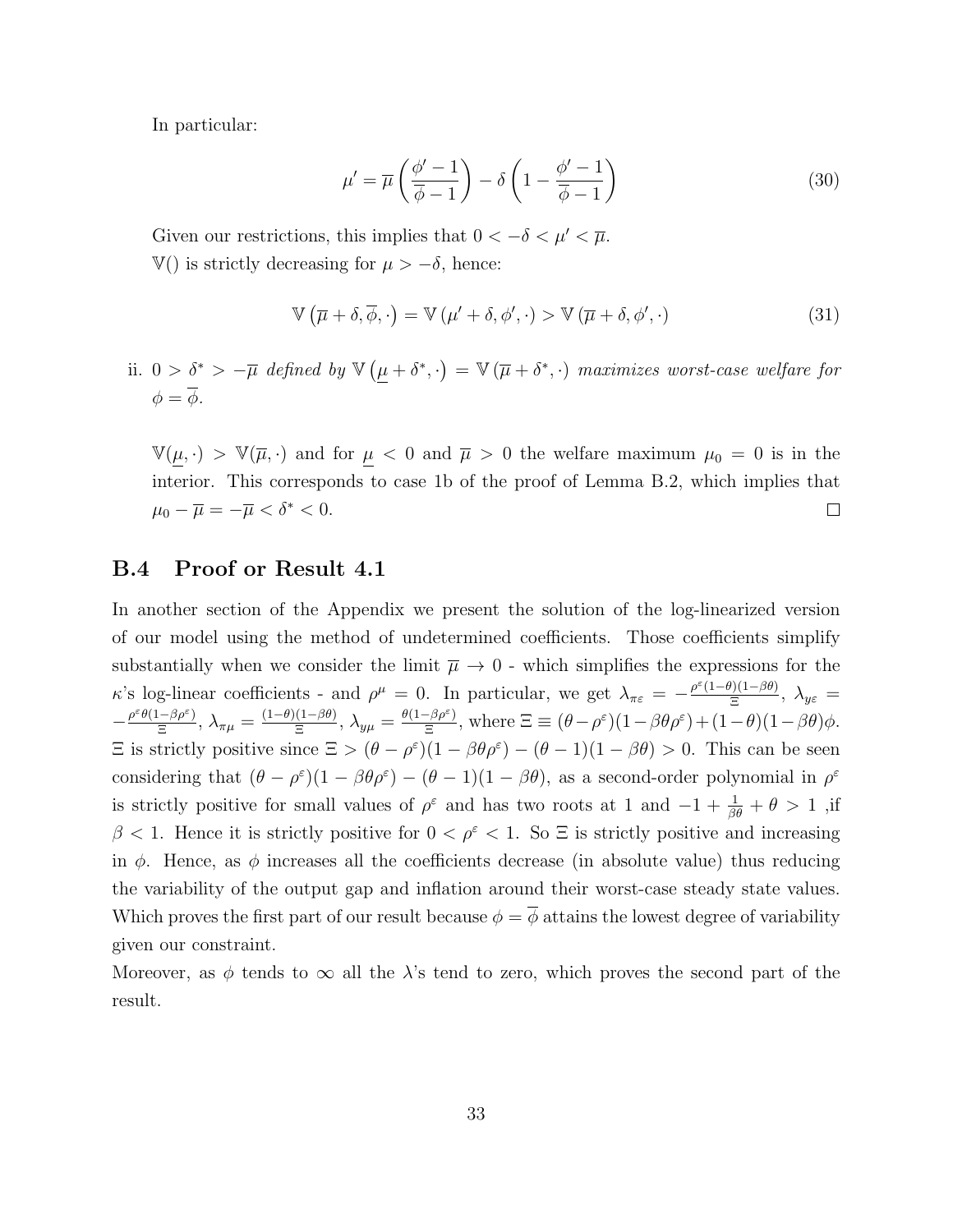### C Steady State

**Pricing.** In our model firms index their prices based on the first-best inflation, which corresponds to the inflation target and is zero in the case presented in the main body of the paper. Because of ambiguity, however, steady-state inflation will not be zero and therefore there will be price dispersion in steady state:

$$
\Delta(\mu, \cdot) = \frac{(1 - \theta) \left(\frac{1 - \theta \Pi(\mu, \cdot)^{\epsilon - 1}}{1 - \theta}\right)^{\frac{\epsilon}{\epsilon - 1}}}{1 - \theta \Pi(\mu, \cdot)^{\epsilon}}
$$
(32)

 $\Delta$  is minimised for  $\Pi = 1$  - or, equivalently,  $\mu = 0$  - and is larger than unity for any other value of  $\mu$ . As in Yun (2005), the presence of price dispersion reduces labour productivity and ultimately welfare.

Hours, Consumption and Welfare. In a steady state with no real growth, steady-state hours are the following function of  $\mu$ .

$$
N(\mu,\cdot) = \left(\frac{\left(1-\theta\Pi(\mu,\cdot)^{\epsilon-1}\right)\left(1-\beta\theta\Pi(\mu,\cdot)^{\epsilon}\right)}{\left(1-\beta\theta\Pi(\mu,\cdot)^{\epsilon-1}\right)\left(1-\theta\Pi(\mu,\cdot)^{\epsilon}\right)}\right)^{\frac{1}{1+\psi}},\tag{33}
$$

while consumption is:

$$
C(\mu, \cdot) = \frac{A}{\Delta(\mu, \cdot)} N(\mu, \cdot) \tag{34}
$$

Hence the steady state welfare function takes a very simple form:

$$
\mathbb{V}(\mu,\cdot) = \frac{1}{1-\beta} \left( \log \left( C(\mu,\cdot) \right) - \frac{N(\mu,\cdot)^{1+\psi}}{1+\psi} \right). \tag{35}
$$

**Bound on**  $\mu$ **.** Equation (33) delivers the upper bound on steady-state inflation that is commonly found in this class of models (e.g. Ascari and Sbordone (2014)). As inflation grows, the denominator goes to zero faster than the numerator, so it has to be that  $\Pi(\mu, \cdot)$  $\theta^{-\frac{1}{\epsilon}}$  for steady state hours to be finite<sup>20</sup>. Given our formula for steady-state inflation, we can then derive the following restriction on the range of values  $\mu$  can take on, given our

<sup>&</sup>lt;sup>20</sup>Indeed, the same condition could be derived from the formula for price dispersion in equation (32).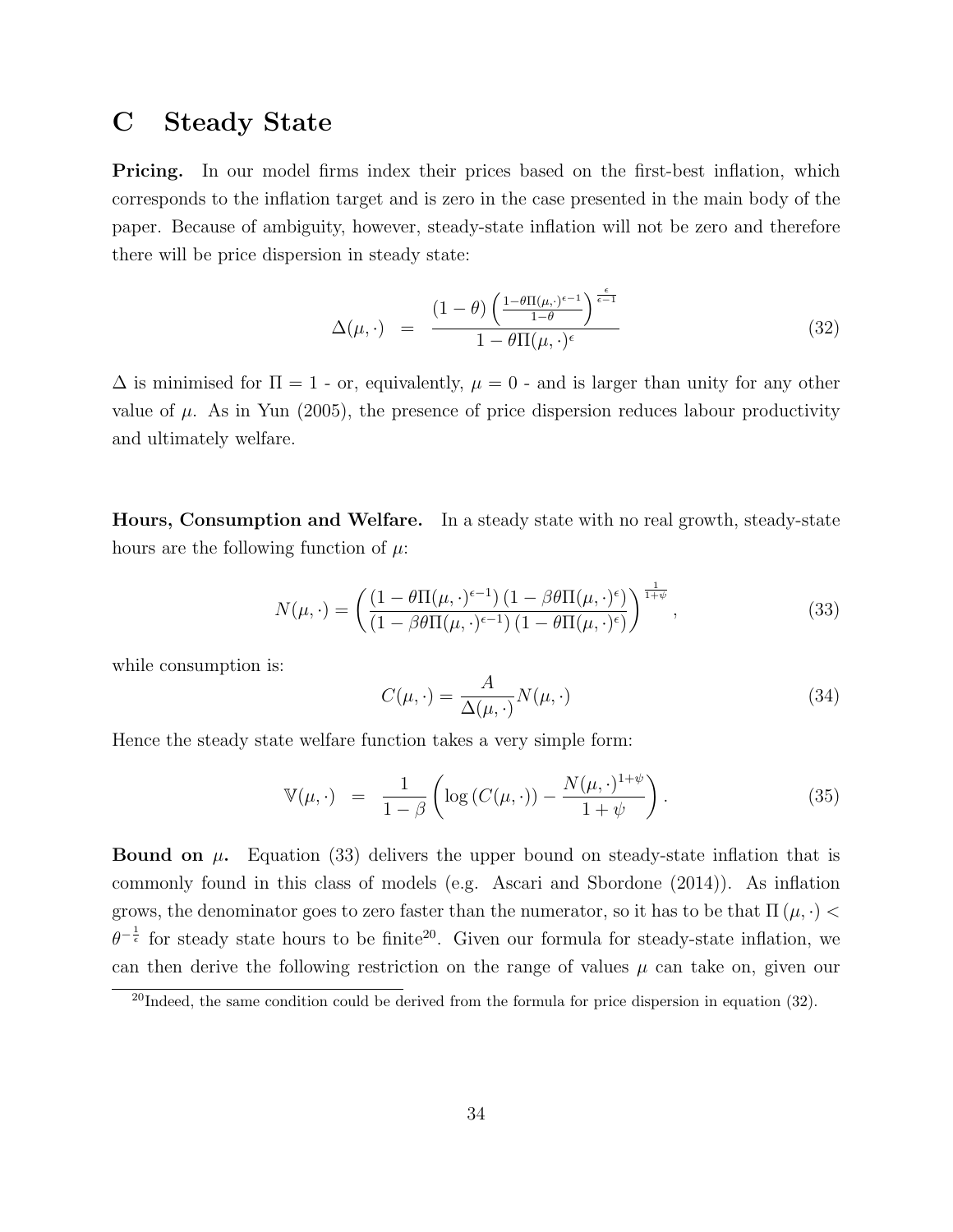parameters:

$$
\mu > \frac{\phi - 1}{\epsilon} \log(\theta),\tag{36}
$$

where the right-hand side is negative since  $\epsilon > 1$ ,  $\phi > 1$  and  $0 < \theta < 1$ . To put things in perspective, note that under our baseline calibration, the bound would require  $\mu$  to be not lower than −2.48 annualized percentage points. Our measure of forecasters disagreement for the Survey of Professional Forecasters peaks at 2.26 percent, which implies a calibration for  $\mu$  of 1.13 percent at most (i.e. half the measure of dispersion under symmetry), which is clearly well within the acceptable range.

### D Model Dynamics

To study the dynamic properties of our model, we log-linearize the equlibrium conditions around the worst-case steady state in the usual way. As explained in Ascari and Ropele (2007), having price dispersion in steady state essentially results in an additional term in the Phillips Curve. Appendix D.1 presents the log-linear approximation around a generic steady state indexed by  $\mu$ . By setting  $\mu = -\overline{\mu}$ , we obtain the log-linear approximation to the worst-case steady state (under symmetry).

Armed with the solution of the log-linearized model, we can verify if the worst-case indeed corresponds to our conjecture not only in steady state but also around it.

Once we have verified our conjecture about the worst-case steady state, we turn our attention to the implications of changes in the agents' confidence in their understanding of the monetary policy rule on the determinacy region and we then study the effects of shocks to ambiguity.

#### D.1 Log-linearized Equations and Solution

The following equations describe the dynamics of the variables of interest around a generic steady state indexed by  $\mu^{21}$ . Setting  $\mu$  to its worst-case steady state value, one obtains the

<sup>&</sup>lt;sup>21</sup>Where we refer to the numerator of equation (13) as F1 and to the denominator as F2 and express both in recursive form as  $F1_t = \frac{\epsilon}{\epsilon - 1}MC_t + \beta \theta \mathbb{E}_t \Pi_{t+1}^{\epsilon} \dot{F1}_{t+1}$  and  $F2_t = 1 + \beta \theta \mathbb{E}_t \Pi_{t+1}^{\epsilon-1} F2_{t+1}$  respectively.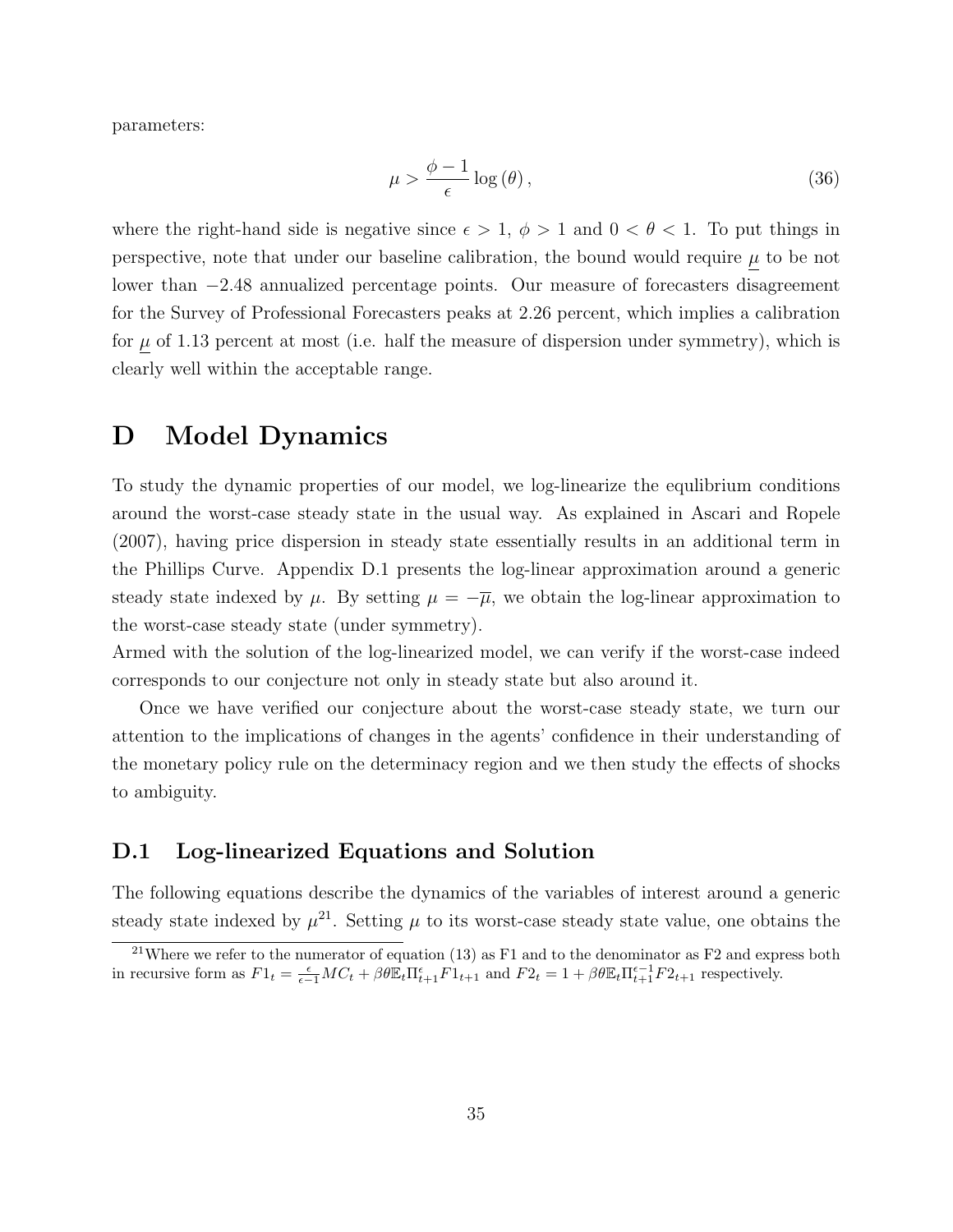log-linear approximation around the worst-case steady state:

$$
c_t = \mathbb{E}_t \left[ c_{t+1} - (r_t - \pi_{t+1}) \right] \tag{37}
$$

$$
\pi_t = \kappa_0(\mu, \cdot) mc_t + \kappa_1(\mu, \cdot) \mathbb{E}_t \widehat{F2}_{t+1} + \kappa_2(\mu, \cdot) \mathbb{E}_t \pi_{t+1}
$$
\n(38)

$$
r_t = (r_t^n + \varepsilon_t) + \phi \pi_t \tag{39}
$$

$$
\hat{\Delta}_t = \kappa_3(\mu, \cdot) \,\hat{\Delta}_{t-1} + \kappa_4(\mu, \cdot) \,\pi_t \tag{40}
$$

$$
\widehat{F2}_t = \kappa_5(\mu, \cdot) \mathbb{E}_t \pi_{t+1} + \kappa_6(\mu, \cdot) \mathbb{E}_t \widehat{F2}_{t+1} \tag{41}
$$

$$
mc_t = w_t - a_t \tag{42}
$$

$$
w_t = c_t + \psi n_t \tag{43}
$$

$$
y_t = a_t - \tilde{\Delta}_t + n_t \tag{44}
$$

$$
c_t = y_t \tag{45}
$$

$$
r_t^n = \mathbb{E}_t a_{t+1} - a_t \tag{46}
$$

$$
y_t^n = a_t \tag{47}
$$

$$
\varepsilon_t = \rho^{\varepsilon} \varepsilon_{t-1} + u_t^{\varepsilon} \tag{48}
$$

$$
a_t = \rho^a a_{t-1} + u_t^a \tag{49}
$$

Where  $\kappa$ 's are known convultions of deep parameters defined as:

$$
\kappa_0(\mu, \cdot) \equiv \frac{\left( \left( \frac{1}{\Pi(\mu, \cdot)} \right)^{\epsilon - 1} - \theta \right) (1 - \beta \theta \Pi \left( \mu, \cdot \right)^{\epsilon})}{\theta} \tag{50}
$$

$$
\kappa_1(\mu,\cdot) \equiv \beta \left( \left( \frac{1}{\Pi(\mu,\cdot)} \right)^{\epsilon-1} - \theta \right) (\Pi(\mu,\cdot) - 1) \Pi(\mu,\cdot)^{\epsilon-1} \tag{51}
$$

$$
\kappa_2(\mu, \cdot) \equiv \beta \Pi(\mu, \cdot)^{\epsilon - 1} \left( \theta(\epsilon - 1) (\Pi(\mu, \cdot) - 1) + (1 - \epsilon + \epsilon \Pi(\mu, \cdot)) \left( \frac{1}{\Pi(\mu, \cdot)} \right)^{\epsilon - 1} \right)
$$
\n(52)

$$
\kappa_3(\mu,\cdot) \equiv \Pi(\mu,\cdot)^{\epsilon}\theta \tag{53}
$$

$$
\kappa_4(\mu,\cdot) \equiv \frac{\theta \epsilon \left( \Pi \left( \mu, \cdot \right) - 1 \right)}{\left( \frac{1}{\Pi(\mu,\cdot)} \right)^{\epsilon - 1} - \theta} \tag{54}
$$

$$
\kappa_5(\mu, \cdot) \equiv (\epsilon - 1)\beta \theta \Pi(\mu, \cdot)^{\epsilon - 1} \tag{55}
$$

$$
\kappa_6(\mu,\cdot) \equiv \beta \theta \Pi(\mu,\cdot)^{\epsilon-1} \tag{56}
$$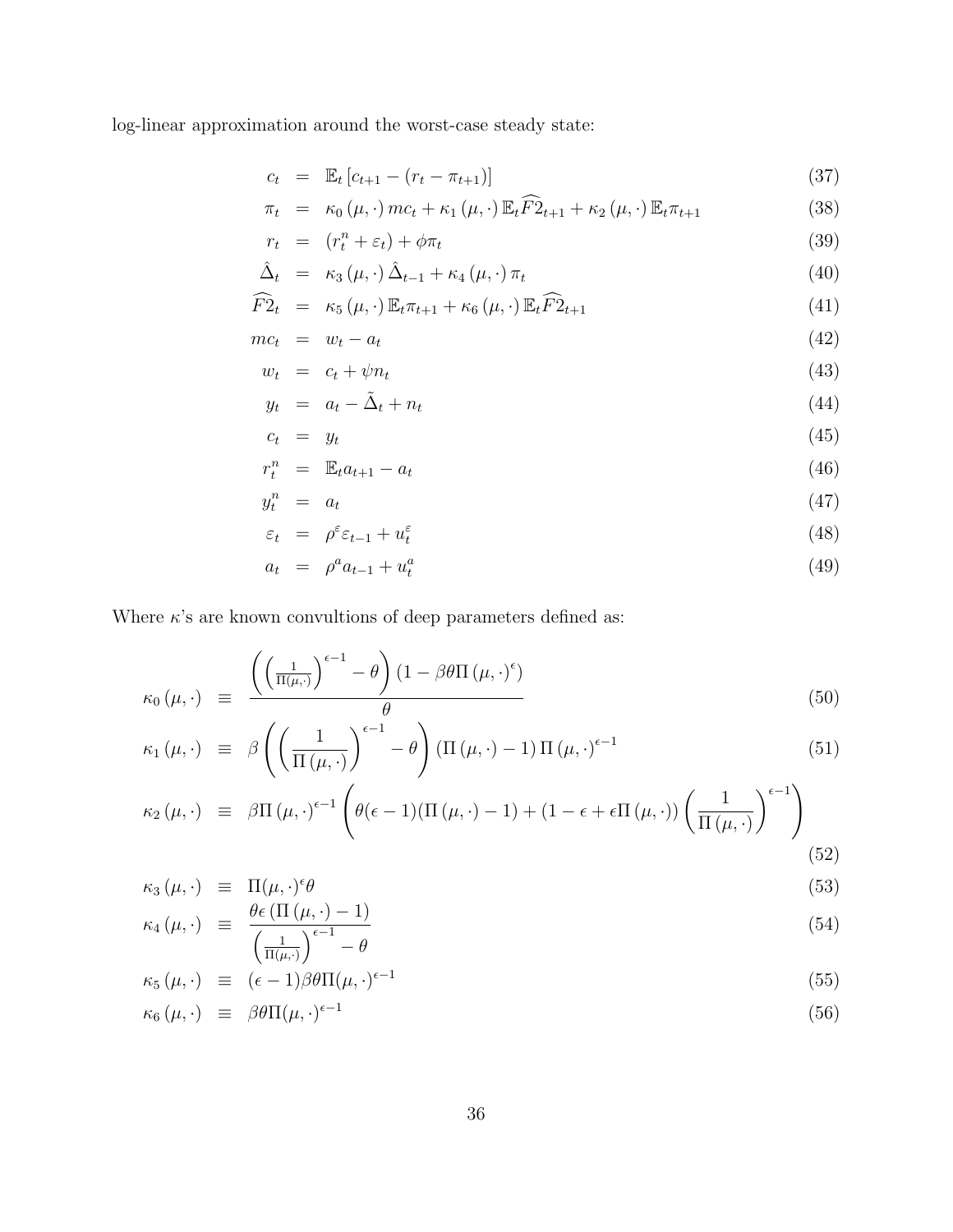The equations above can be summarized in the following system of four equations:

$$
\tilde{y}_t = \mathbb{E}_t \left[ \tilde{y}_{t+1} - (\phi \pi_t + \varepsilon_t - \mathbb{E}_t \pi_{t+1}) \right]
$$
\n(57)

$$
\pi_t = \kappa_0(\mu, \cdot) \left( (1 + \psi)\tilde{y}_t + \psi \hat{\Delta}_t \right) + \kappa_1(\mu, \cdot) \mathbb{E}_t \widehat{F2}_{t+1} + \kappa_2(\mu, \cdot) \mathbb{E}_t \pi_{t+1} \tag{58}
$$

$$
\hat{\Delta}_t = \kappa_3(\mu, \cdot) \hat{\Delta}_{t-1} + \kappa_4(\mu, \cdot) \pi_t \tag{59}
$$

$$
\widehat{F2}_t = \mathbb{E}_t \left( \kappa_5 \left( \mu, \cdot \right) \pi_{t+1} + \kappa_6 \left( \mu, \cdot \right) \widehat{F2}_{t+1} \right) \tag{60}
$$

Where  $\tilde{y}_t \equiv y_t - y_t^n = y_t - a_t$  is the output gap. Moreover,  $\mathbb{E}_t[\varepsilon_t] = \rho^{\varepsilon} \varepsilon_{t-1} + \mu_t$  and, assuming symmetric bounds,  $\mu_t = -\tilde{\overline{\mu}}_t$ .  $\tilde{\overline{\mu}}_t = \hat{\overline{\mu}}_t - (1 - \rho^{\mu})\overline{\mu}$  is the degree of ambiguity in deviation from its mean, and  $\hat{\overline{\mu}}_t = (1 - \rho^{\mu})\overline{\mu} + \rho^{\mu}\hat{\overline{\mu}}_{t-1} + u_t^{\mu}$  governs the cyclical variations of ambiguity around its steady state. In words, a positive shock  $u_t^{\mu}$  $t<sub>t</sub><sup>\mu</sup>$  implies that ambiguity will be higher than usual which, under our worst-case steady state results<sup>22</sup>, means that agents will "increase their underestimation of the policy rate".

These equation make it transparent that technological shocks do not affect any of the four variables in this system and, in particular, the output gap and inflation. This is common in models in which the natural rate enters the policy rule but it useful to verify that this property extends to the case in which we log-linearize the model around the worst-case steady state.  $a_t$  will still play a role, though, in that consumption, and thus utility, respond to it.

#### D.2 Worst-Case around the Steady State

We now need to study welfare around the worst-case steady state. In particular, we study a case that lends itself well to an anlytical solution and provides the intuition. We will follow a similar approach to that in Ilut and Scheider (2014), section II. Namely:

- i. Based on Result 2.1 we determine the worst-case steady state, i.e.  $\mu = -\overline{\mu}$  under symmetry.
- ii. We then solve for the linear policy functions, thus getting a mapping from the state of the economy  $(\hat{\Delta}_{t-1}, \varepsilon_{t-1}, a_t, \tilde{\overline{\mu}}_t)^{23}$  onto all the endogenous variables of interest, most notably  $c_t$  and  $n_t$ , which determine welfare.
- iii. We then verify whether welfare is increasing in  $\varepsilon_{t-1}$ , consistent with the guess that the worst-case scenario is that in which its expectation takes the lower value on the range

<sup>&</sup>lt;sup>22</sup>The next section explores how it holds around the worst-case steady state.

<sup>&</sup>lt;sup>23</sup>Under symmetry, we do not need to keep track of variations in  $\mu$  and  $\overline{\mu}$  separately, hence the state of the economy is smaller.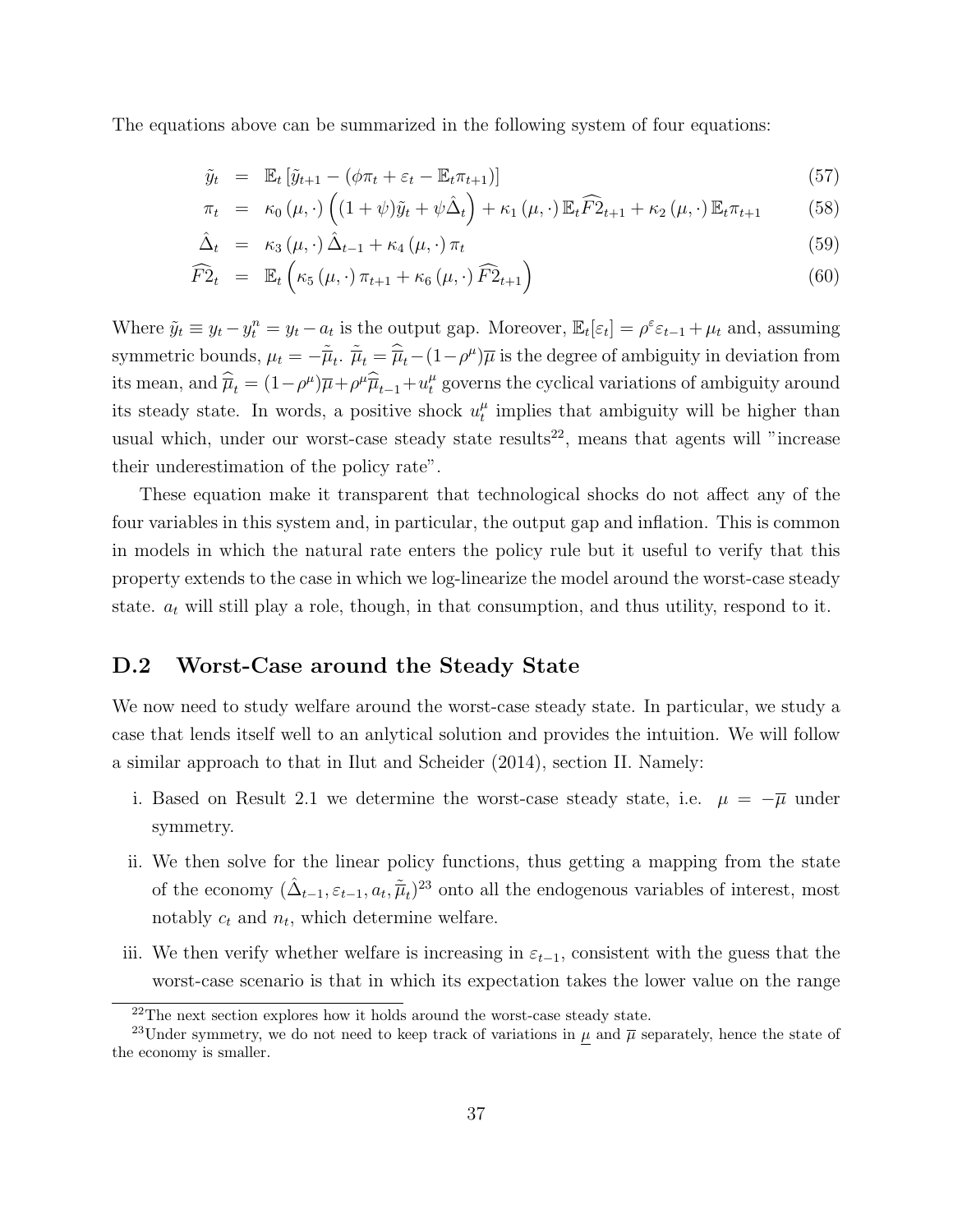$(-\overline{\mu}).$ 

If hours enter felicity linearly  $(\psi = 0)^{24}$ , the price dispersion term drops out of equation (58). Hence inflation, the output gap and consumption will not depend on price dispersion, which, however, will still affect welfare as the number of hours worked will depend on it. We can thus solve equations  $(57)-(60)$  with the method of undetermined coefficients and be able to obtain analytical expression for the coefficients.

The policy functions for the four variables in equations (57)-(60):

$$
\pi_t = \lambda_{\pi\varepsilon}\varepsilon_{t-1} + \lambda_{\pi\mu}\tilde{\mu}_t \qquad \lambda_{\pi\varepsilon} \equiv \frac{-\kappa_0\rho^{\varepsilon}}{(1-\rho^{\varepsilon})\left(1 + \frac{(\phi-\rho^{\varepsilon})\kappa_0}{1-\rho^{\varepsilon}} - \rho^{\varepsilon}\left(\kappa_2 + \frac{\rho^{\varepsilon}\kappa_1\kappa_5}{1-\rho^{\varepsilon}\kappa_6}\right)\right)}
$$
(61)

$$
\tilde{y}_t = \lambda_{y\varepsilon} \varepsilon_{t-1} + \lambda_{y\mu} \tilde{\overline{\mu}}_t \qquad \lambda_{y\varepsilon} \equiv -\frac{\rho^{\varepsilon}}{1 - \rho^{\varepsilon}} - \frac{(\phi - \rho^{\varepsilon})\lambda_{\pi\varepsilon}}{1 - \rho^{\varepsilon}}
$$
\n(62)

$$
\widehat{F2}_t = \lambda_{F\varepsilon} \varepsilon_{t-1} + \lambda_{F\mu} \widetilde{\overline{\mu}}_t \qquad \lambda_{F\varepsilon} \equiv \frac{\rho^{\varepsilon} \kappa_5 \lambda_{\pi\varepsilon}}{1 - \rho^{\varepsilon} \kappa_6} \tag{63}
$$

$$
\hat{\Delta}_t = \kappa_3 \hat{\Delta}_{t-1} + \kappa_4 \left( \lambda_{\pi \varepsilon} \varepsilon_{t-1} + \lambda_{\pi \mu} \tilde{\overline{\mu}}_t \right) \tag{64}
$$

Where  $\lambda_{\pi\varepsilon}$  is zero when  $\rho^{\varepsilon} = 0$  and negative for positve values of  $\rho^{\varepsilon}$ : if the current state  $\varepsilon_{t-1}$  signals tighter policy in the future  $\rho^{\varepsilon} > 0$  then inflation falls. Indeed  $\lambda_{\pi\varepsilon} \to -\frac{1}{\phi-1}$  as  $\rho^{\varepsilon} \to 1^-$ , consistent with our steady-state analysis.  $\lambda_{y\varepsilon}$  and generally negative and larger (in absolute value) than  $\lambda_{\pi\varepsilon}^{25}$ .  $\lambda_{F\varepsilon}$  simply reflects the fact that  $\widehat{F2}_t$  is a discounted sum of future expected inflation.

As for  $\lambda_{\pi\mu}$ ,  $\lambda_{\mu\mu}$ ,  $\lambda_{F\mu}$ , they can also be expressed as functions of the underlying parameters and they have the opposite sign relative to the corresponding coefficients for  $\varepsilon$ , which is to be expected given the way the two terms enter the Euler equation.<sup>26</sup>

<sup>&</sup>lt;sup>24</sup>The results in our paper are not specific to any calibrated values (with the exception of those pertaining to the policy rule) so we prefer to higlight the first-order effect of a monetary policy shock on welfare in our setting in the most transparent way, rather than performing a battery of numerical exercises for different calibrations.

<sup>&</sup>lt;sup>25</sup> $\lambda_{y\epsilon}$  is zero when  $\rho^{\epsilon} = 0$  and negative for  $0 < \rho^{\epsilon} < \overline{\rho}^{\epsilon}$ , where  $\overline{\rho}^{\epsilon}$  is generally very close to unity for reasonable calibrations.  $\lambda_{y\epsilon}$  is larger (in absolute values) than  $\lambda_{\pi\epsilon}$ , except for values of  $\rho^{\epsilon}$  very close to unity, so long as  $\kappa_0$  ("the slope of the Phillips Curve") is relatively small, which, in turn, depends on the degree of price stickiness. Moreover only the signal of  $\lambda_{\pi\varepsilon}$  matters for our result as we will show, while  $\lambda_{y\varepsilon}$  cancels out.

<sup>&</sup>lt;sup>26</sup>Their values are not directly relevant for the point we are addressing here (i.e. whether welfare is increasing in varepsilon<sub>t−1</sub> around the worst-case steady state) so we don't report them but they are available from the authors upon request.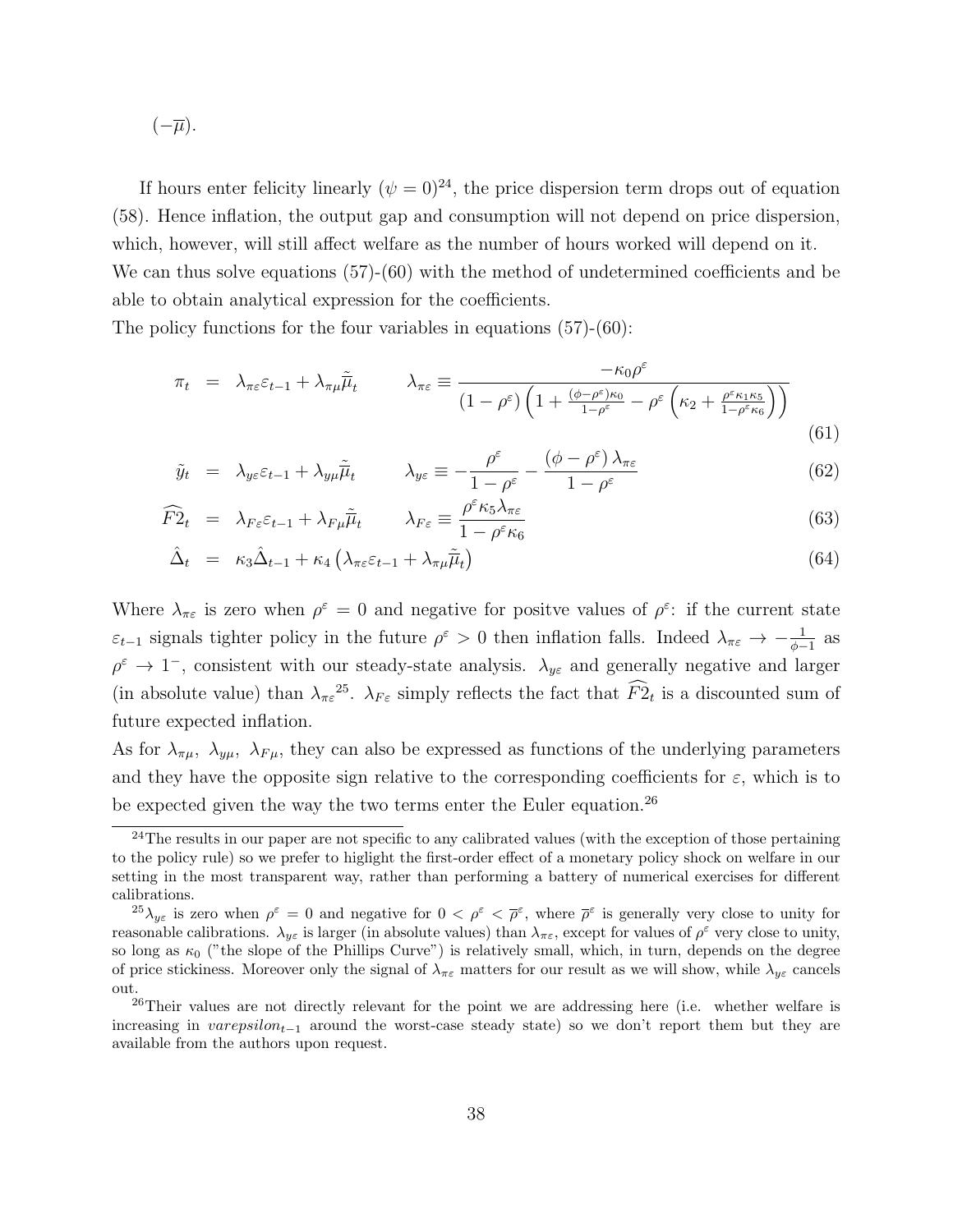Using the expressions in Section D.1 we can back out the policy functions for consumption and hours:

$$
c_t = \tilde{y}_t + a_t = \lambda_{y\epsilon} \varepsilon_{t-1} + \lambda_{\pi\mu} \tilde{\overline{\mu}}_t + a_t \tag{65}
$$

$$
n_{t} = c_{t} - a_{t} + \hat{\Delta}_{t} = \tilde{y}_{t} + \hat{\Delta}_{t}
$$
  
= 
$$
\lambda_{y\varepsilon}\varepsilon_{t-1} + \lambda_{\pi\mu}\tilde{\overline{\mu}}_{t} + \kappa_{3}\hat{\Delta}_{t-1} + \kappa_{4}\left(\lambda_{\pi\varepsilon}\varepsilon_{t-1} + \lambda_{\pi\mu}\tilde{\overline{\mu}}_{t}\right)
$$
(66)

The value function for the problem, using the linear policy functions, can be expressed as:

$$
\mathbb{V}\left(\hat{\Delta}_{t-1},\varepsilon_{t-1},a_{t},\tilde{\overline{\mu}}_{t}\right) = \log\left((1+c_{t})C(-\overline{\mu},\cdot)\right) - (1+n_{t})N\left(-\overline{\mu},\cdot\right) + \beta\mathbb{E}_{t}\mathbb{V}\left(\hat{\Delta}_{t},\varepsilon_{t},a_{t+1},\tilde{\overline{\mu}}_{t+1}\right)
$$
\n
$$
\mathbb{V}\left(\hat{\Delta}_{t-1},\varepsilon_{t-1},a_{t},\tilde{\overline{\mu}}_{t}\right) = u\left(\overrightarrow{C}(-\overline{\mu},\cdot)\right) + \log\left(1+c_{t}\right) - n_{t}N\left(-\overline{\mu},\cdot\right) + \beta\mathbb{E}_{t}\mathbb{V}\left(\hat{\Delta}_{t},\varepsilon_{t},a_{t+1},\tilde{\overline{\mu}}_{t+1}\right)
$$
\n(68)

We can then define  $d\mathbb{V}\left(\hat{\Delta}_{t-1}, \varepsilon_{t-1}, a_t, \tilde{\overline{\mu}}_t\right) \equiv \mathbb{V}\left(\hat{\Delta}_{t-1}, \varepsilon_{t-1}, a_t, \tilde{\overline{\mu}}_t\right) - \mathbb{V}\left(-\overline{\mu}, \cdot\right)$ , which can be expressed as:

$$
d\mathbb{V}\left(\hat{\Delta}_{t-1},\varepsilon_{t-1},a_{t},\tilde{\overline{\mu}}_{t}\right) = \log\left(1+c_{t}\right) - n_{t}N\left(-\overline{\mu},\cdot\right) + \beta\mathbb{E}_{t}d\mathbb{V}\left(\hat{\Delta}_{t},\varepsilon_{t},a_{t+1},\tilde{\overline{\mu}}_{t+1}\right)
$$
(69)

$$
d\mathbb{V}\left(\hat{\Delta}_{t-1},\varepsilon_{t-1},a_{t},\tilde{\overline{\mu}}_{t}\right) = c_{t} - n_{t} + \beta \mathbb{E}_{t}d\mathbb{V}\left(\hat{\Delta}_{t},\varepsilon_{t},a_{t+1},\tilde{\overline{\mu}}_{t+1}\right)
$$
\n(70)

$$
d\mathbb{V}\left(\hat{\Delta}_{t-1},\varepsilon_{t-1},a_{t},\tilde{\overline{\mu}}_{t}\right) = a_{t} - \hat{\Delta}_{t} + \beta \mathbb{E}_{t}d\mathbb{V}\left(\hat{\Delta}_{t},\varepsilon_{t},a_{t+1},\tilde{\overline{\mu}}_{t+1}\right)
$$
\n(71)

$$
d\mathbb{V}\left(\hat{\Delta}_{t-1},\varepsilon_{t-1},a_{t},\tilde{\overline{\mu}}_{t}\right) = a_{t} - \kappa_{3}\hat{\Delta}_{t-1} - \kappa_{4}\lambda_{\pi\varepsilon}\varepsilon_{t-1} - \kappa_{4}\lambda_{\pi\mu}\tilde{\overline{\mu}}_{t} + \beta\mathbb{E}_{t}d\mathbb{V}\left(\hat{\Delta}_{t},\varepsilon_{t},a_{t+1},\tilde{\overline{\mu}}_{t+1}\right)
$$
\n(72)

The result<sup>27</sup> is very intuitive and shows that  $\varepsilon_{t-1}$  has a positive ( $\kappa_4 > 0$  and  $\lambda_{\pi\varepsilon} < 0$ ) firstorder effect on welfare around the worst-case steady state, which confirms our conjecture.

More generally, equation (71) shows that, in this model, TFP and price dispersion are the key determinants of welfare as they drive a wedge (in opposite directions) between consumption and hours, as can be clearly seen from the resource constraint  $C_t = \frac{A_t}{\Delta t}$  $\frac{A_t}{\Delta_t} N_t$ . It is thus natural that welfare be increasing in  $a_t$  and decreasing in  $\hat{\Delta}_t$ . The former is completely exogenous while the second is not.

A monetary policy tightening reduces consumption by a factor of  $\lambda_{ye}$ . Hours fall because, as in the standard case, production falls  $(\lambda_{ye})$  but also because there is an efficiency gain brought about by the reduction in price disperion  $(\kappa_4 \lambda_{\pi \varepsilon})$ . The first two effects net out and the efficiency gain dominates and ultimately determines the first-order effect of a monetary

<sup>&</sup>lt;sup>27</sup>We use the Taylor approximation for  $\log(1 + c_t)$  and the fact that  $N(-\overline{\mu}, \cdot)$ , as defined in (33), is extremely close to one (within about  $10^{-4}$  for some calibrations we tried and reasonable values for  $\overline{\mu}$ ).